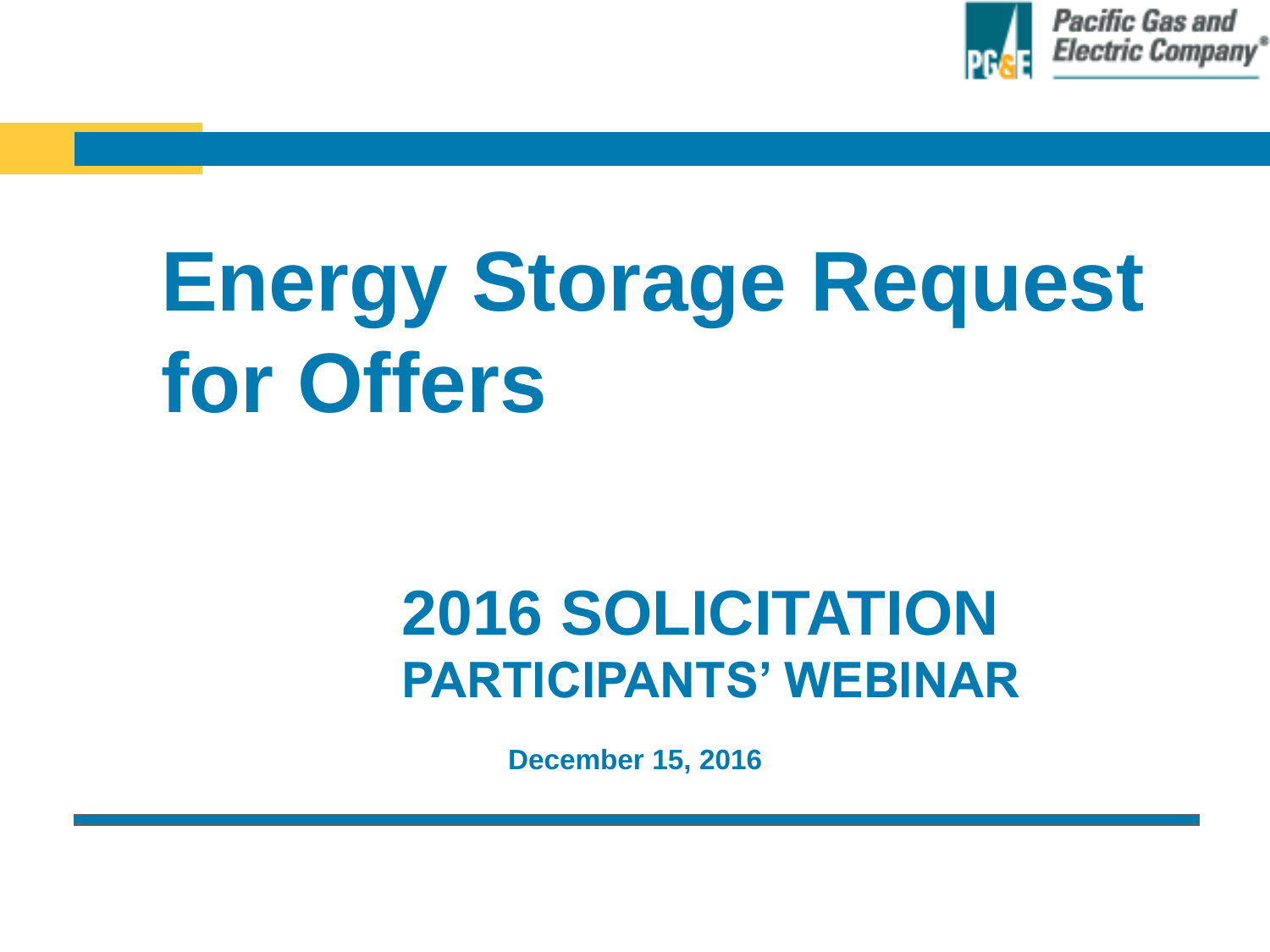#### **Agenda**

- **Introduction Charlie Post**
- **CPUC Energy Storage Program Millene Hahm**
- **Solicitation Overview Millene Hahm**
- **Interconnection Information Scott Schalich**
- **RA Only Capacity Storage Agreement Andrew Lee**
- **CSA Overview <b>Andrew Lee**
- **BTM CSA Overview <b>Andrew Lee**
- **PSA Overview Charlie Post**
- **Evaluation Methodology Yanping Chong**
- **Offer Submittal Process Millene Hahm**
- **Keys to a Successful Bid Millene Hahm**
- **Intermission**
- **Q & A Team**



#### *Topics Presenter*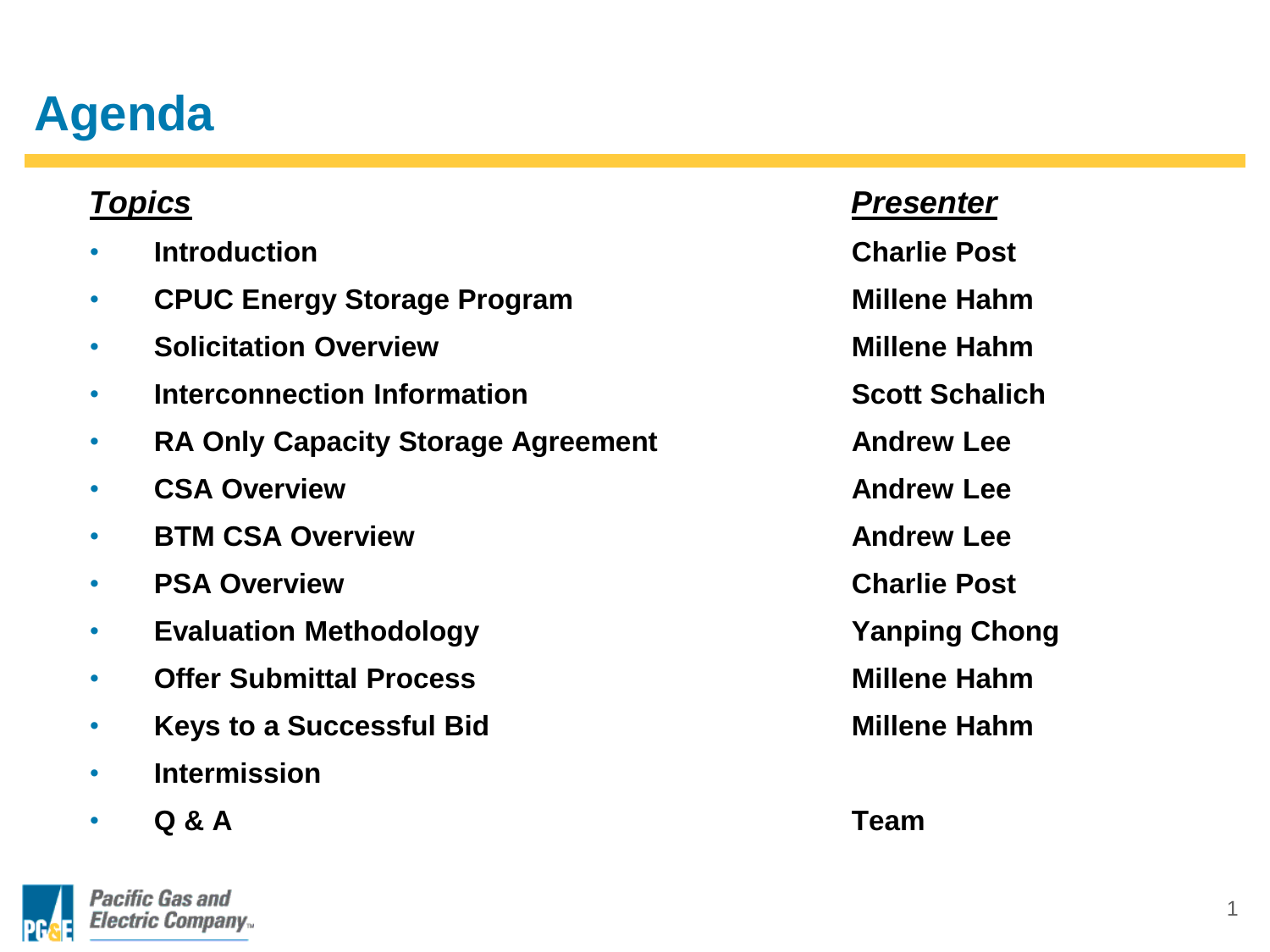#### **Q&A / List of Attendees / Audio Replay**

- **PG&E will not take questions during the webinar.**
- **Participants should email questions to EnergyStorage@pge.com during the presentation.**
	- **Questions will be answered at the end of the webinar**
	- **PG&E might not address all questions during the Q&A portion of this webinar**
	- **After the conference, PG&E will compile and post a Q&A document on PG&E's Energy Storage website, accessed via www.pge.com/rfo**
- **PG&E will post a list of attendees on PG&E's website. If you do not want your name or the name of your company published, please let us know by sending an email to EnergyStorage@pge.com by December 16**
- **PG&E plans to post a recording of the Webinar on PG&E's website (listed above)**

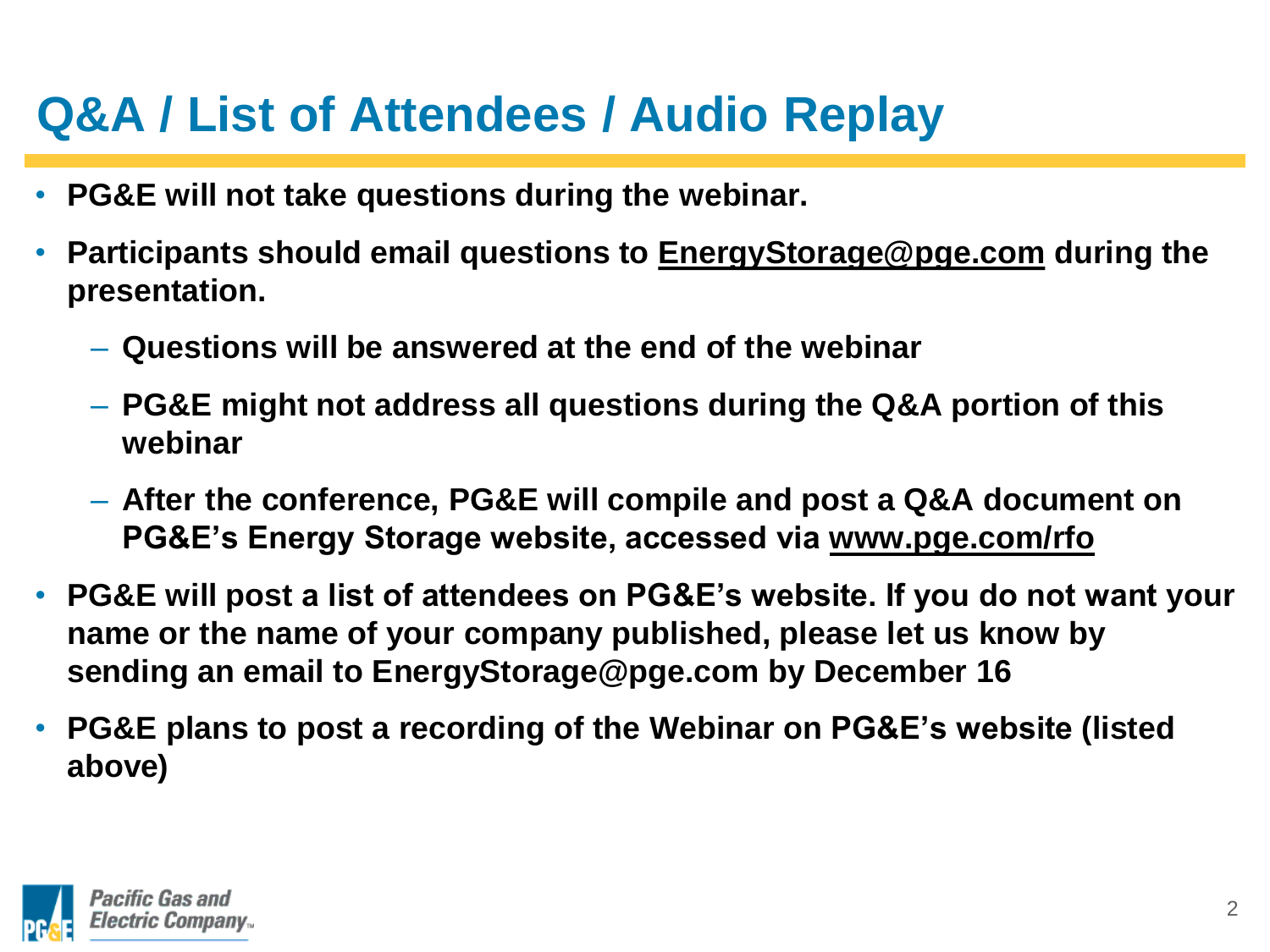#### **Webinar Overview**

- **This presentation is intended to provide a summary level discussion of the information and requirements established in the RFO materials**
- **Participants should carefully review the Energy Storage Solicitation Protocol and all RFO materials, available on PG&E's website: www.pge.com/rfo/energystorage**
- **To the extent that there are any inconsistencies between the information provided in this presentation and the requirements in the RFO materials, the RFO materials published on PG&E's website shall govern**
- **PG&E will host a Participant's Offer Form Webinar on January 10, 2017**
	- **Participants should try out the Offer Form prior to the Webinar**

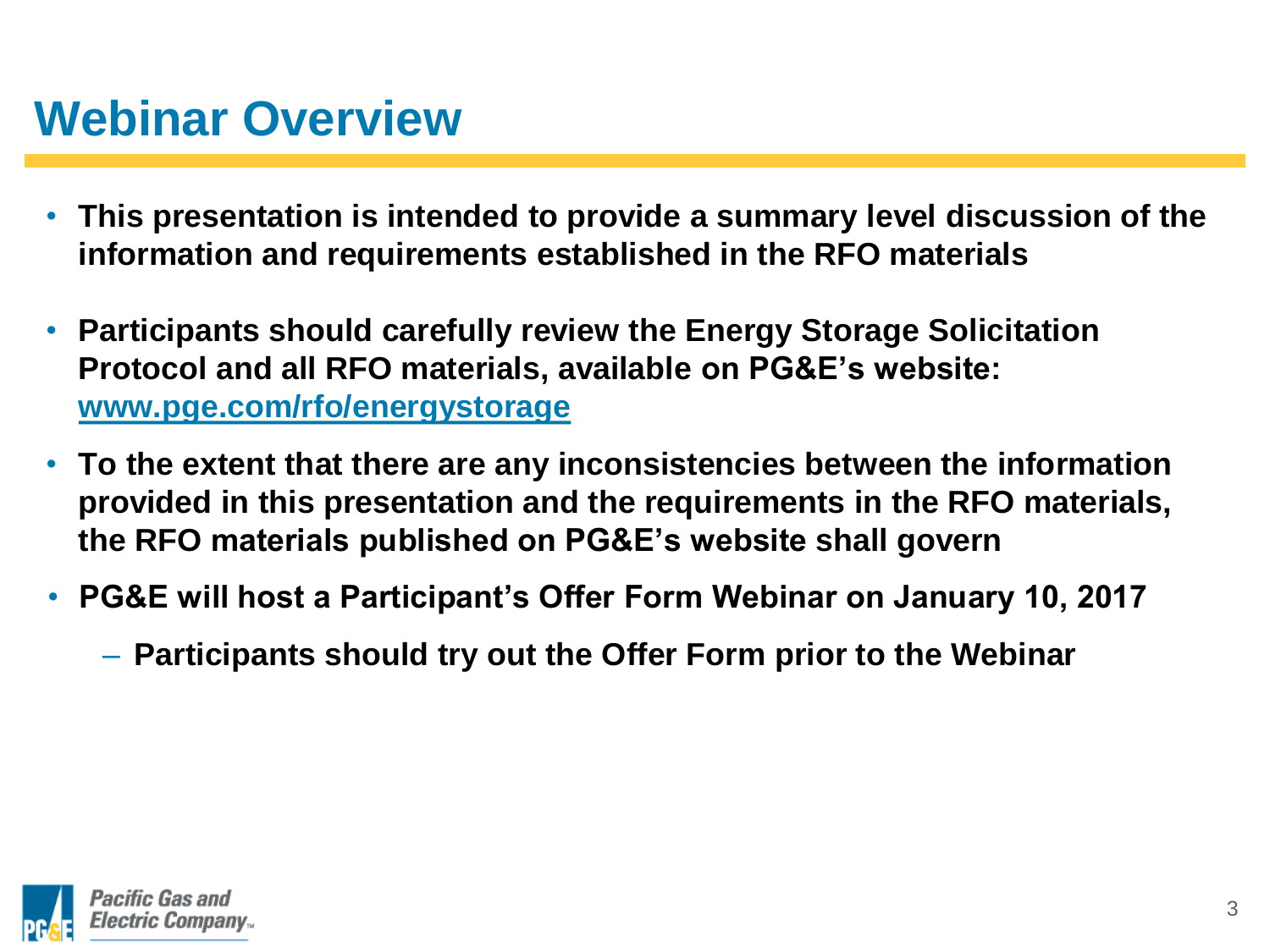## **CPUC Energy Storage Program**

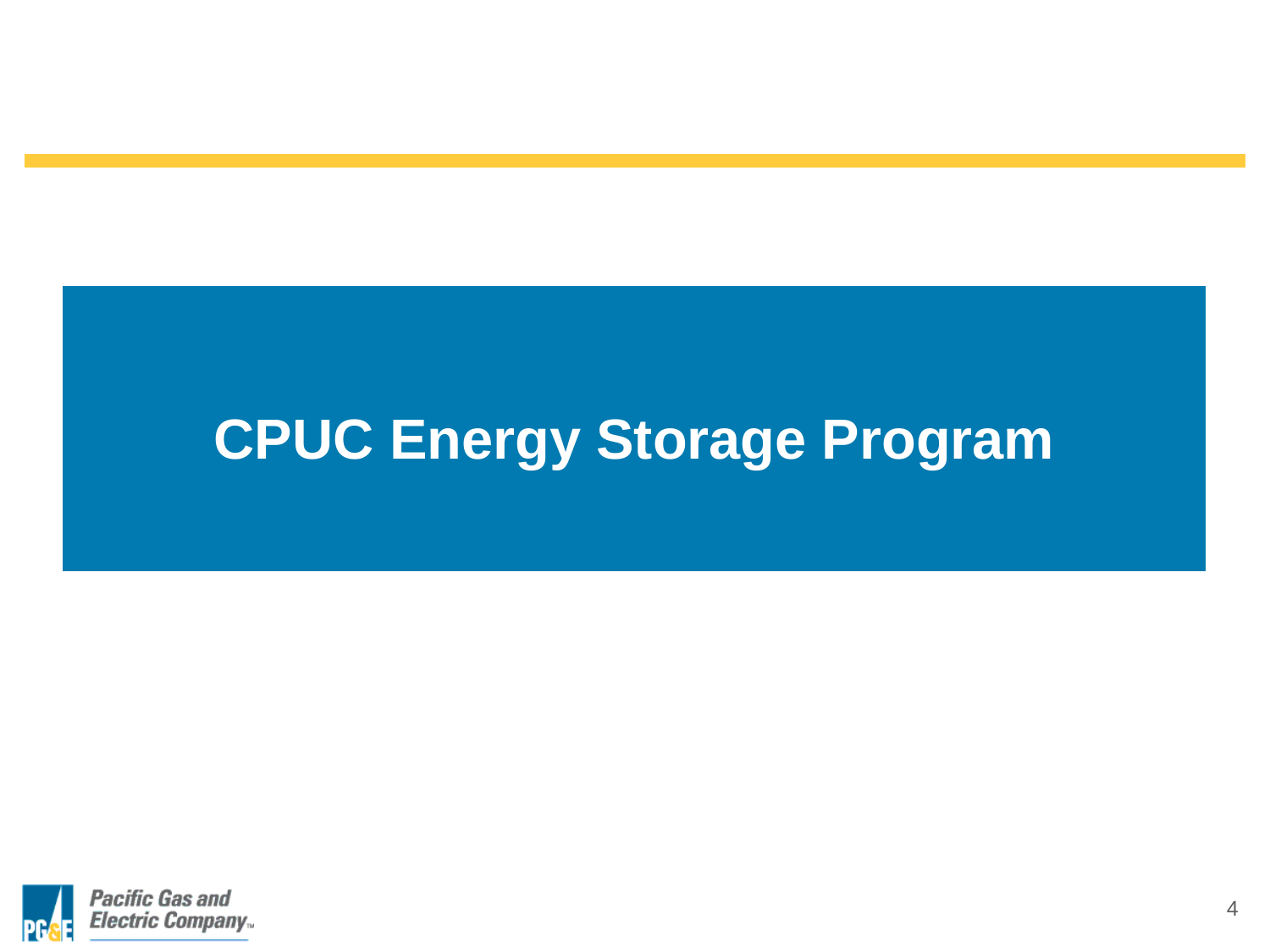#### **Summary of Energy Storage Decision**

- **October 2013, CPUC issued Decision 13-10-040 on energy storage**
- **Targets in 3 grid domains, or "buckets:" (1) transmission, (2) distribution, and (3) customer side storage**
- **CPUC Objectives:**
	- **The optimization of the grid, including peak reduction, contribution to reliability needs, or deferment of transmission and distribution upgrade investments;**
	- **The integration of renewable energy; and**
	- **The reduction of greenhouse ("GHG") emissions**
- **All energy storage resources must be installed before the end of 2024**
- **Pumped hydro >= 50 MW is excluded**
- **Utility ownership should not exceed 50% of all storage across all 3 grid domains**

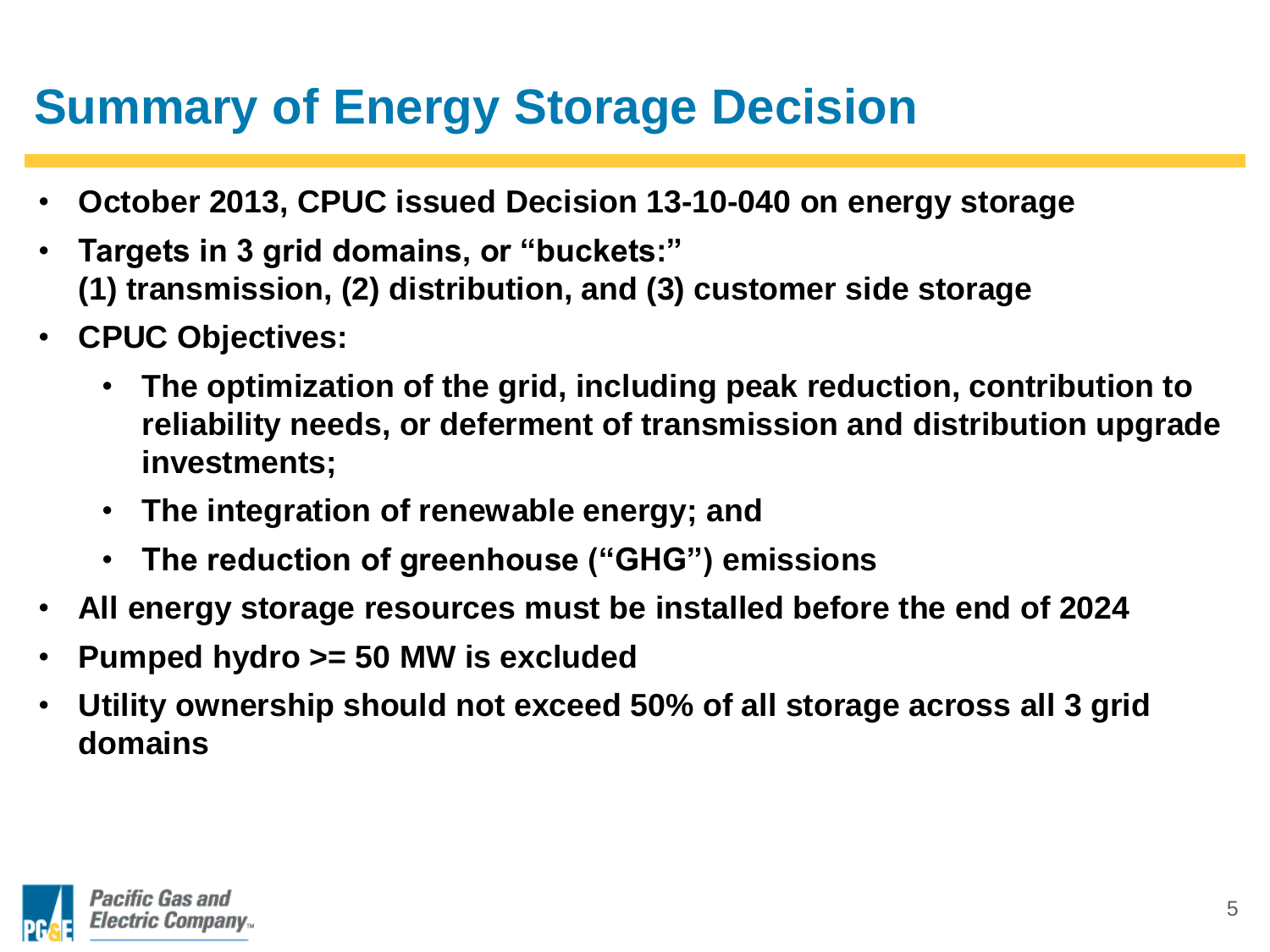#### **PG&E's Procurement Targets**

|                          | 2014 | 2016       | 2018       | 2020       | <b>Total</b> |
|--------------------------|------|------------|------------|------------|--------------|
| PG&E                     |      |            |            |            |              |
| <b>Transmission (T)</b>  | 50   | 65         | 85         | <b>110</b> | 310          |
| <b>Distribution (D)</b>  | 30   | 40         | 50         | 65         | 185          |
| <b>Customer (C)</b>      | 10   | <b>15</b>  | 25         | 35         | 85           |
| <b>Subtotal PG&amp;E</b> | 90   | <b>120</b> | <b>160</b> | 210        | 580          |

- **PG&E's Procurement Targets per the CPUC Energy Storage Decision**
- **PG&E may procure a different MW amount through this 2016 ES RFO**
- **Flexibility among overall targets**
	- **Shift 80% of MW of T&D targets among all three domains**
	- **Must at minimum meet customer target, but capped at 200% of target**
- **Any shortfalls from prior solicitations will be rolled into future solicitations**

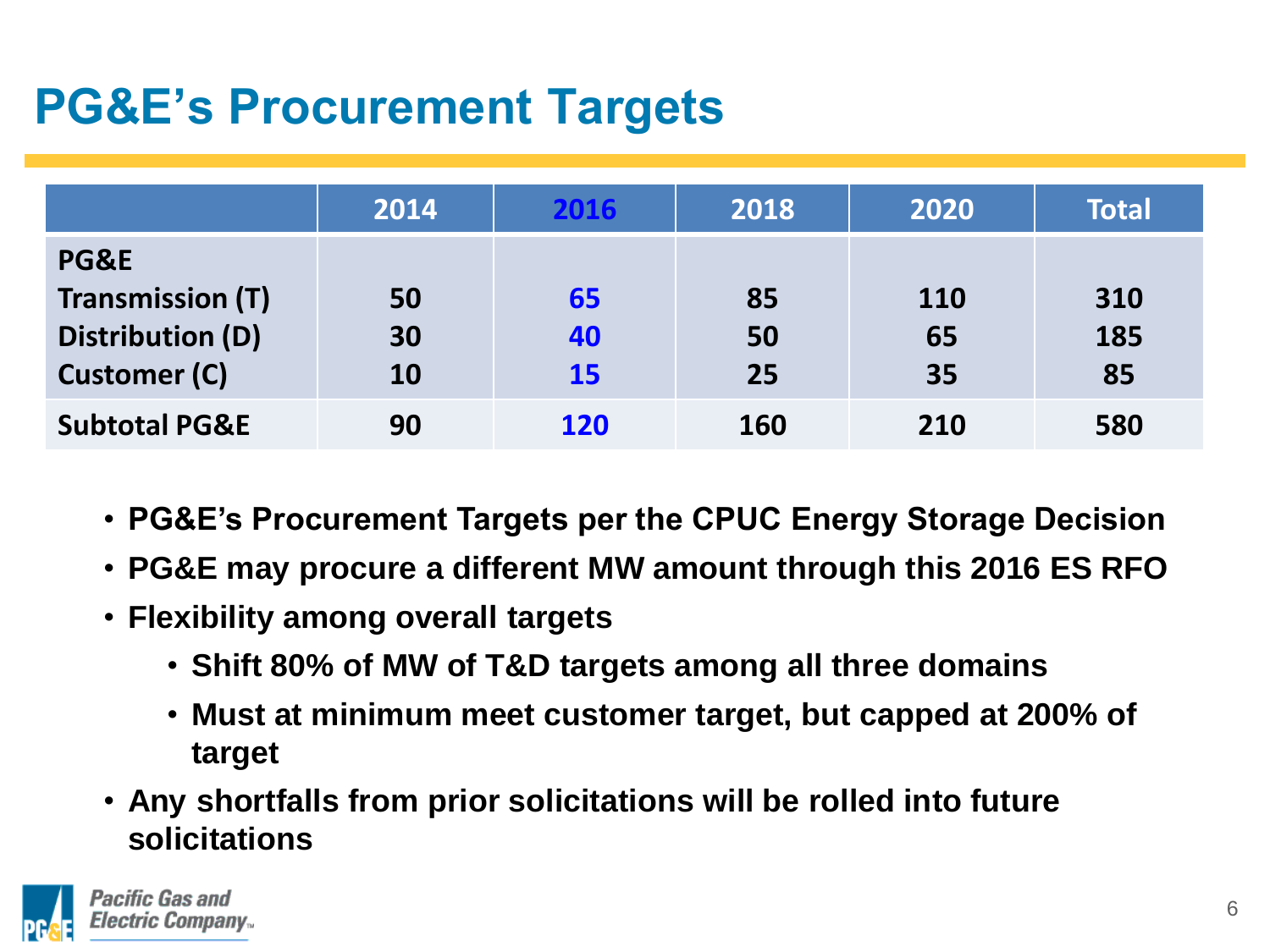### **Solicitation Overview**

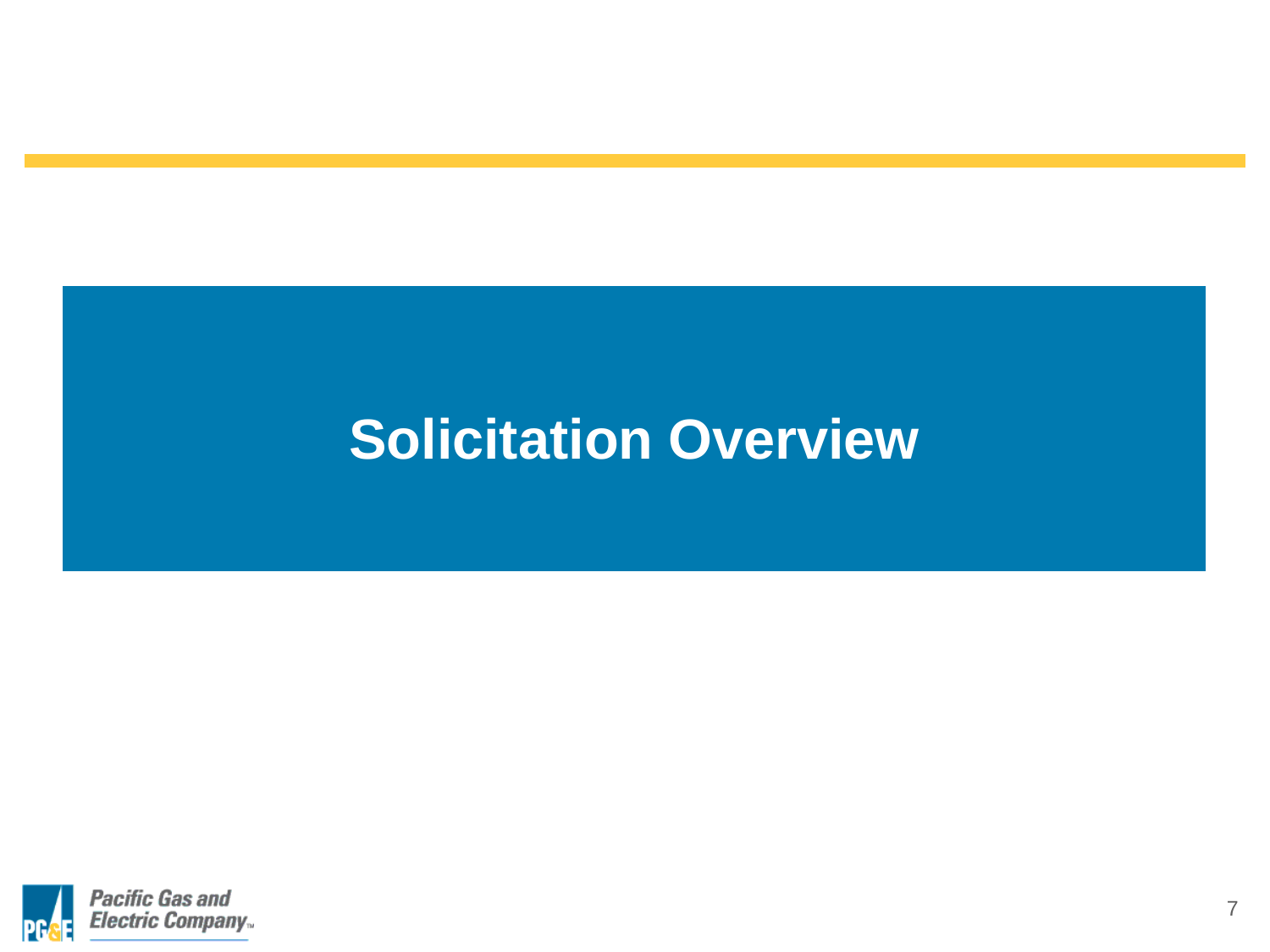#### **RFO Schedule**

| <b>DATE</b>              | <b>EVENT</b>                                                                                                                          |
|--------------------------|---------------------------------------------------------------------------------------------------------------------------------------|
| <b>November 30, 2016</b> | <b>PG&amp;E issued Energy Storage RFO</b>                                                                                             |
| <b>December 15, 2016</b> | <b>Participants' Webinar</b>                                                                                                          |
| <b>December 22, 2016</b> | Deadline for Participants to submit Confidentiality Agreement for<br>access to additional PG&E-owned Distribution Deferral Asset data |
| <b>January 10, 2017</b>  | <b>Offer Form Webinar</b>                                                                                                             |
| <b>January 31, 2017</b>  | Deadline for PG&E to receive Offers by 1:00 pm PPT (submitted via<br><b>Power Advocate)</b>                                           |
| April 14, 2017           | PG&E notifies Participants of their eligibility for Shortlist Negotiations                                                            |
| April 21, 2017           | Participants notify PG&E whether they accept Shortlist position by<br>12:00 pm PPT                                                    |
| May - October 2017       | <b>PG&amp;E and Participants negotiate Agreements</b>                                                                                 |
| December 1, 2017         | Deadline for PG&E to file Application for approval of executed<br><b>Agreements</b>                                                   |

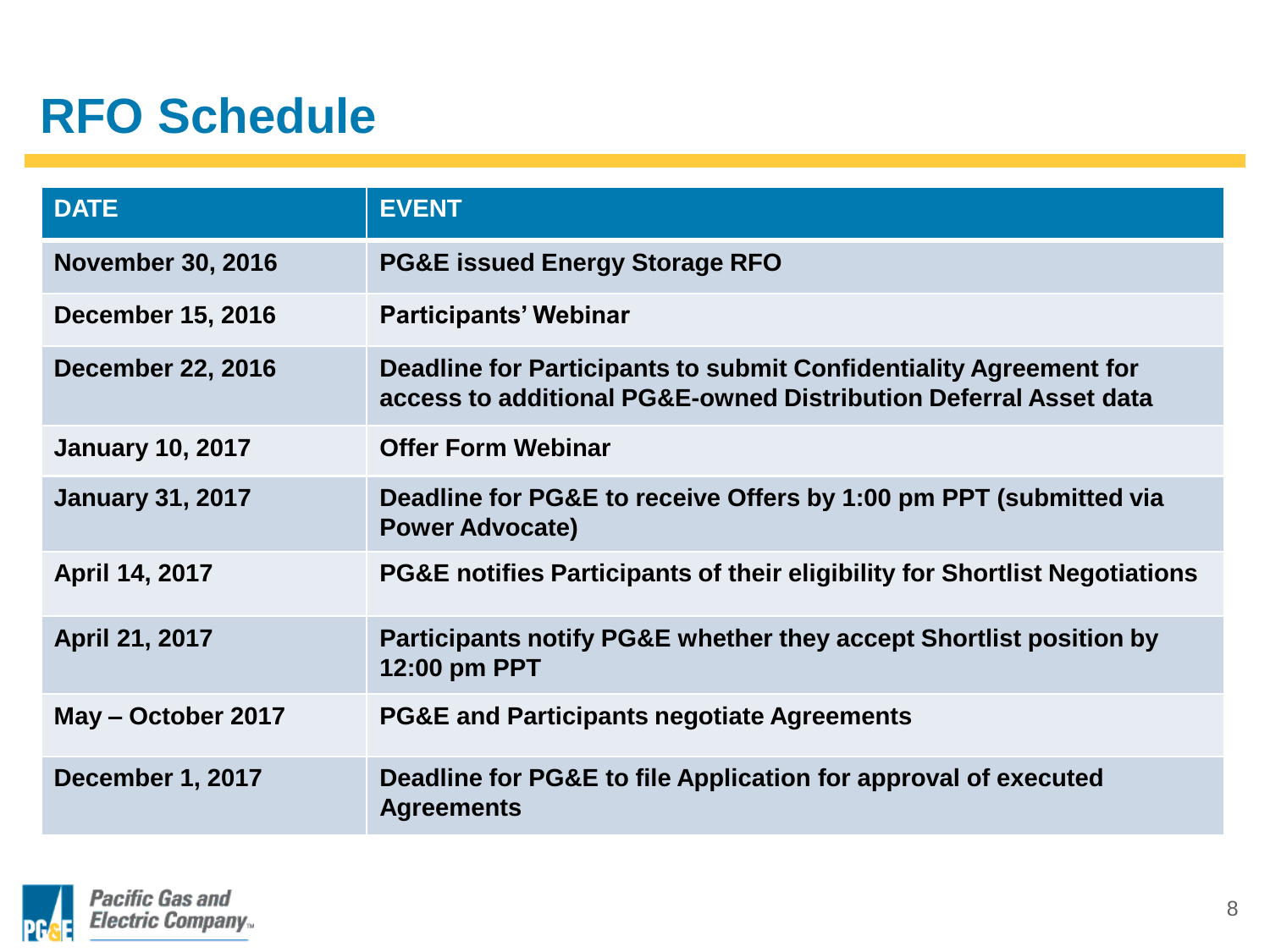#### **Key Solicitation Requirements**

- **Minimum Size Requirements**
	- **Offers at all connection levels must be at least 1 MW in size, with a maximum project size of 50 MW.**
	- **Multiple ES resources can be aggregated to meet the minimum size requirement.**
	- **The utility-owned distribution deferral asset project has a minimum size requirement of 10 MW.**
	- **The utility-owned assets at the PV sites have a size requirement of 4 MW.**
- **Commercial Online Date**
	- **PSA: Distribution Deferral Project – online by November 1, 2021.**
	- **All other energy storage projects must begin deliveries before the end of 2024.**

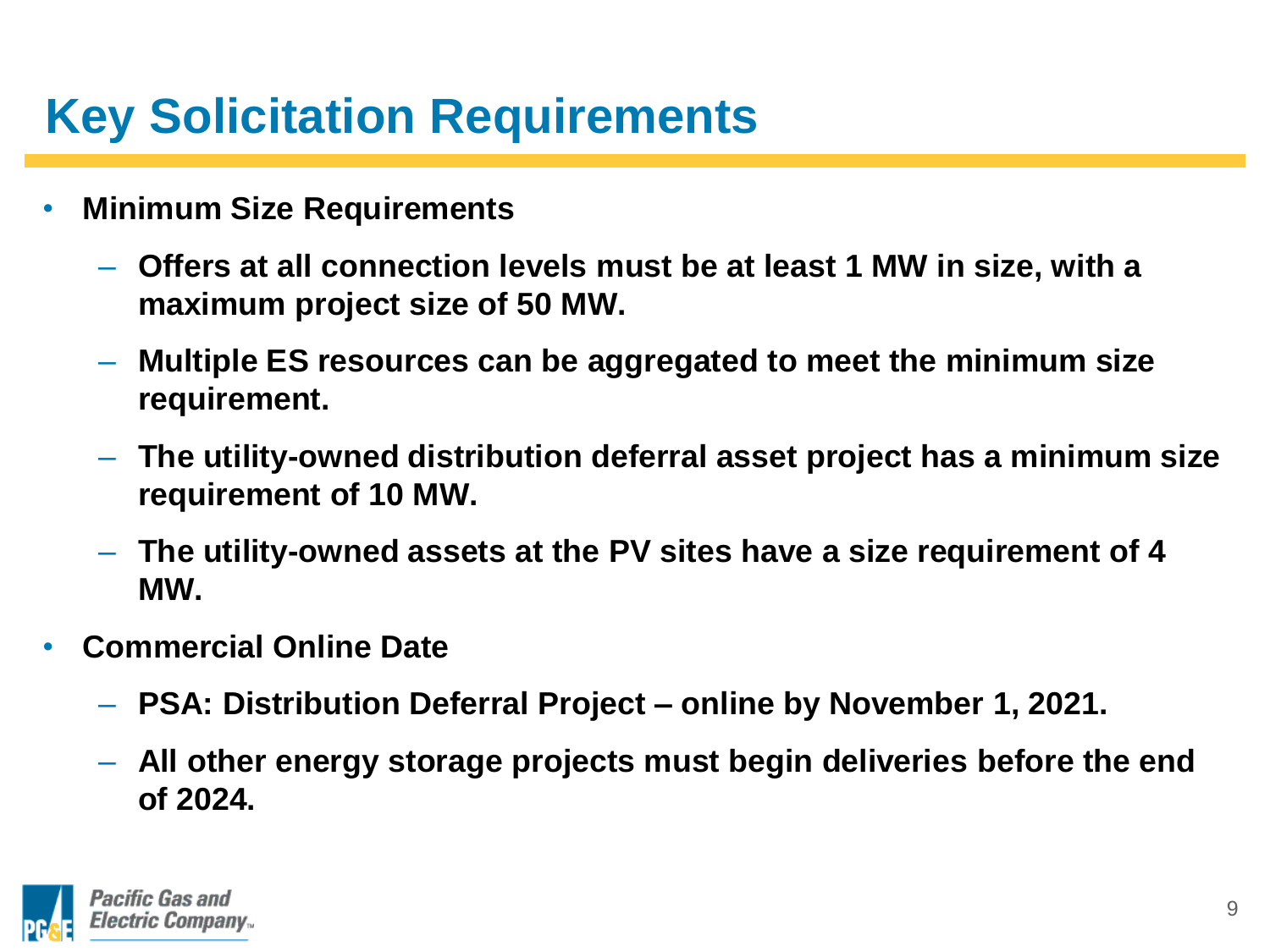#### **2016 ES RFO – Site Control and Interconnection**

| <b>Connection Level</b>                               | <b>Ownership Structure</b>                                 | <b>Requirements</b>                                                                                                                                               |
|-------------------------------------------------------|------------------------------------------------------------|-------------------------------------------------------------------------------------------------------------------------------------------------------------------|
| <b>Transmission (T) or</b><br><b>Distribution (D)</b> | <b>Third-party owned</b>                                   | <b>Site control required</b><br>$\bullet$<br>Phase I (or equivalent) interconnection<br>$\bullet$<br>study required                                               |
|                                                       | <b>Utility-owned Stand-Alone</b>                           | <b>Site control required</b><br>$\bullet$<br>Phase I (or equivalent) interconnection<br>$\bullet$<br>study required                                               |
|                                                       | <b>Utility-owned Distribution</b><br><b>Deferral Asset</b> | Site control and interconnection<br>$\bullet$<br>application not required at time of offer<br>submission<br>PG&E has started interconnection process<br>$\bullet$ |
|                                                       | Utility-owned ES @ PG&E-<br>owned PV Sites                 | Site control and interconnection<br>$\bullet$<br>application not required at time of offer<br>submission                                                          |
|                                                       |                                                            |                                                                                                                                                                   |
| <b>Customer (C)</b>                                   | <b>Third-party owned</b>                                   | Site control and interconnection<br>$\bullet$<br>application not required at time of offer<br>submission                                                          |

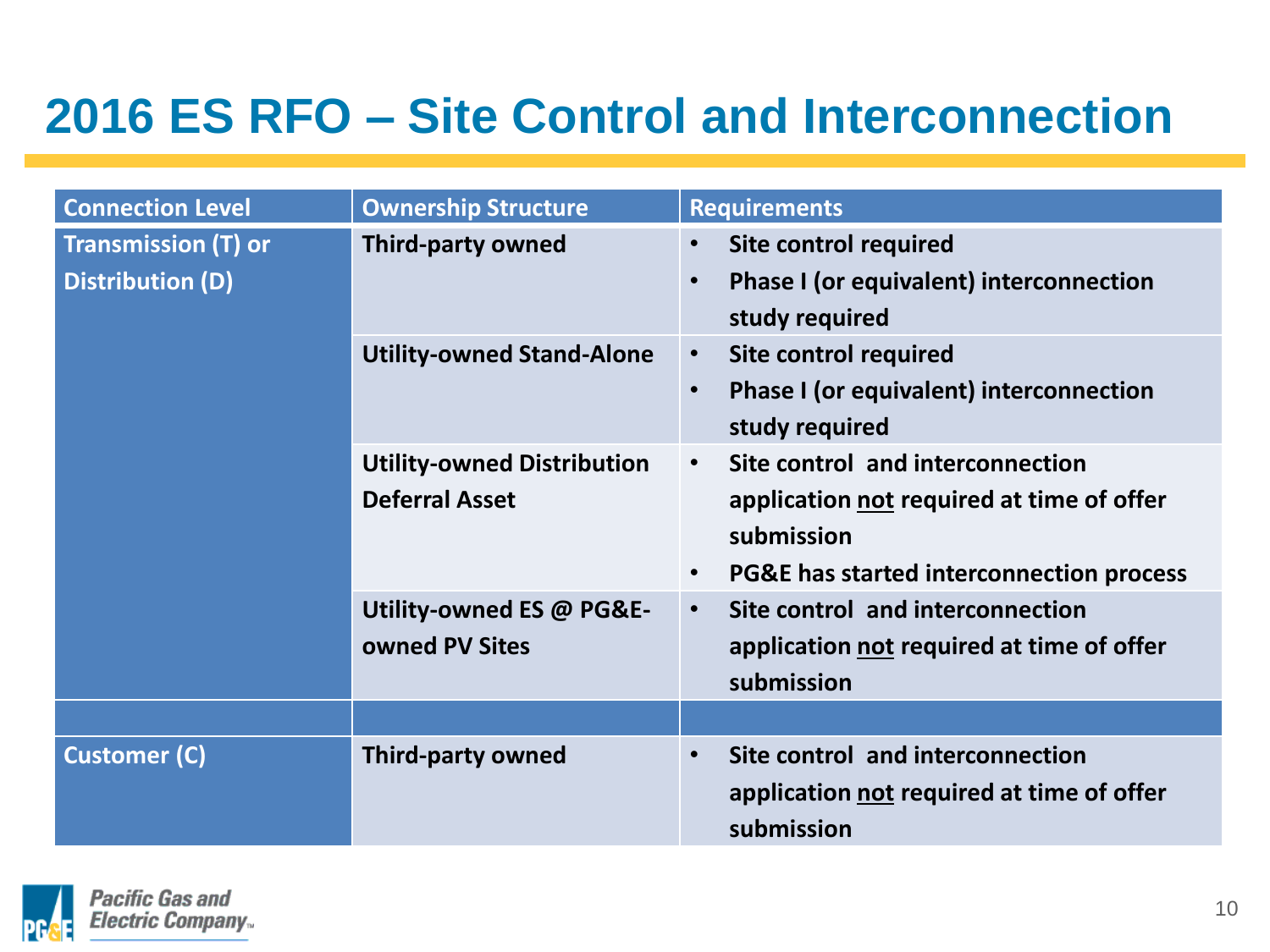#### **Energy Storage Agreement Types**

|              | <b>Agreement Type</b>                                                                      | <b>Configuration</b>                                                                            | <b>Description</b>                                                                                                                                   |
|--------------|--------------------------------------------------------------------------------------------|-------------------------------------------------------------------------------------------------|------------------------------------------------------------------------------------------------------------------------------------------------------|
| $\mathsf{A}$ | <b>Resource Adequacy</b><br><b>Only Agreement</b>                                          | <b>Transmission or</b><br><b>Distribution Connected</b>                                         | For energy storage projects that will provide RA only.                                                                                               |
| B            | <b>Capacity Storage</b><br><b>Agreement (CSA)</b>                                          | <b>Transmission or</b><br><b>Distribution Connected</b>                                         | For energy storage projects that will provide RA only with<br>an energy settlement component.                                                        |
| $\mathbf C$  | <b>Behind-the-Retail</b><br><b>Meter Capacity</b><br><b>Storage Agreement</b><br>(BTM CSA) | <b>Customer Connected</b>                                                                       | For customer connected energy storage projects that will<br>provide RA only with an energy settlement component.                                     |
| D            |                                                                                            | <b>Energy storage</b><br>providing distribution<br>deferral benefits                            | For the Llagas project site, to defer distribution<br>transformer upgrades for 10 years. This turnkey project<br>will be sold to PG&E once complete. |
|              | <b>Purchase and Sale</b><br><b>Agreement (PSA)</b>                                         | <b>Energy storage at</b><br><b>PG&amp;E owned PV sites</b>                                      | For energy storage projects to be located at the 3<br>identified PG&E-owned PV sites. Turnkey projects will be<br>sold to PG&E once complete.        |
|              |                                                                                            | <b>Transmission or</b><br><b>Distribution Connected</b><br><b>Stand-alone energy</b><br>storage | For a turnkey energy storage project to be sold to PG&E<br>once complete.                                                                            |

#### **CPUC Approval must be obtained for the Agreement to be effective**



11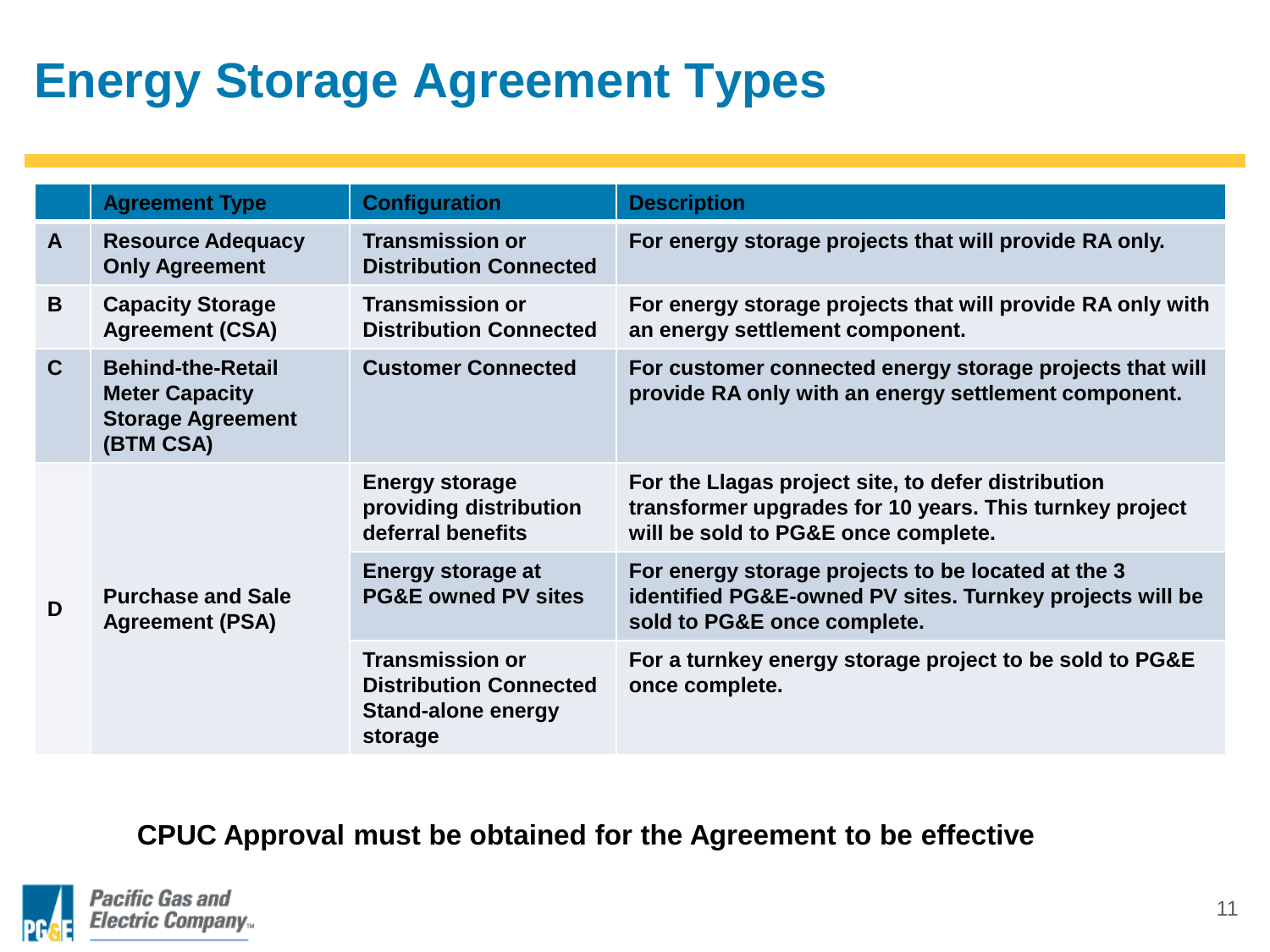#### **Credit and Collateral Requirements**

| <b>Agreement Options</b>                   | RA-Only / CSA / BTM<br><b>Capacity Product Agreement</b> | <b>PSA (Distribution Deferral</b><br>Asset)            | PSA (PG&E's PV Generation<br>Sites) | <b>PSA (Stand-Alone Energy</b><br>Storage) |
|--------------------------------------------|----------------------------------------------------------|--------------------------------------------------------|-------------------------------------|--------------------------------------------|
| <b>Pre-Commercial Operation Date (COD)</b> |                                                          |                                                        |                                     |                                            |
| <b>Project Development</b>                 | \$15/kW within 5 days of                                 | \$15/kW at Execution, and 10%                          | \$15/kW at Execution; and at        | \$15/kW at Execution, and an               |
| Security ("PDS")                           | <b>Execution, and an additional</b>                      | of purchase price at CPUC                              | least an additional \$45/kW plus    | additional \$45/kW at CPUC                 |
|                                            | \$45/kW within 5 days of                                 | Approval plus aggregate                                | \$x - for security for license for  | Approval                                   |
|                                            | <b>CPUC Approval (total posted</b>                       | amount of Daily Delay                                  | potential dismantling/de-           |                                            |
|                                            | PDS of \$60/kW)                                          | <b>Damages plus Early</b>                              | commissioning, at CPUC              |                                            |
|                                            |                                                          | Decommisioning                                         | Approval plus $$x$ – if upgrades    |                                            |
|                                            |                                                          | <b>Performance Assurance prior</b>                     | or other modifications needed       |                                            |
|                                            |                                                          | to any earth disturbance<br>to be paid to Distribution |                                     |                                            |
|                                            |                                                          |                                                        | Provider                            |                                            |
| Post-COD                                   |                                                          |                                                        |                                     |                                            |
| <b>Delivery Term</b>                       | \$125/kW (Payment Quantity)                              | 10% of Purchase Price                                  | N/A                                 | N/A                                        |
| Security ("DTS")                           | or 10% of highest estimated                              | through General Warranty                               |                                     |                                            |
| <b>Capacity Payments for any</b>           |                                                          | <b>Period</b>                                          |                                     |                                            |
| 36 months, whichever is                    |                                                          |                                                        |                                     |                                            |
|                                            | higher                                                   |                                                        |                                     |                                            |
| <b>Post Closing</b>                        | N/A                                                      | An acceptable warranty by an                           | An acceptable warranty by an        | An acceptable warranty by                  |
| <b>Collateral for</b>                      |                                                          | issuer acceptable to PG&E                              | issuer acceptable to PG&E plus      | an issuer acceptable to                    |
| Performance and                            |                                                          | plus 10% of the purchase                               | 10% of the purchase price for       | PG&E plus 10% of the                       |
| <b>Warranty Periods</b>                    |                                                          | price for the duration of the                          | the duration of the warranty        | purchase price for the                     |
|                                            |                                                          | warranty period                                        | period                              | duration of the warranty                   |
|                                            |                                                          |                                                        |                                     | period                                     |

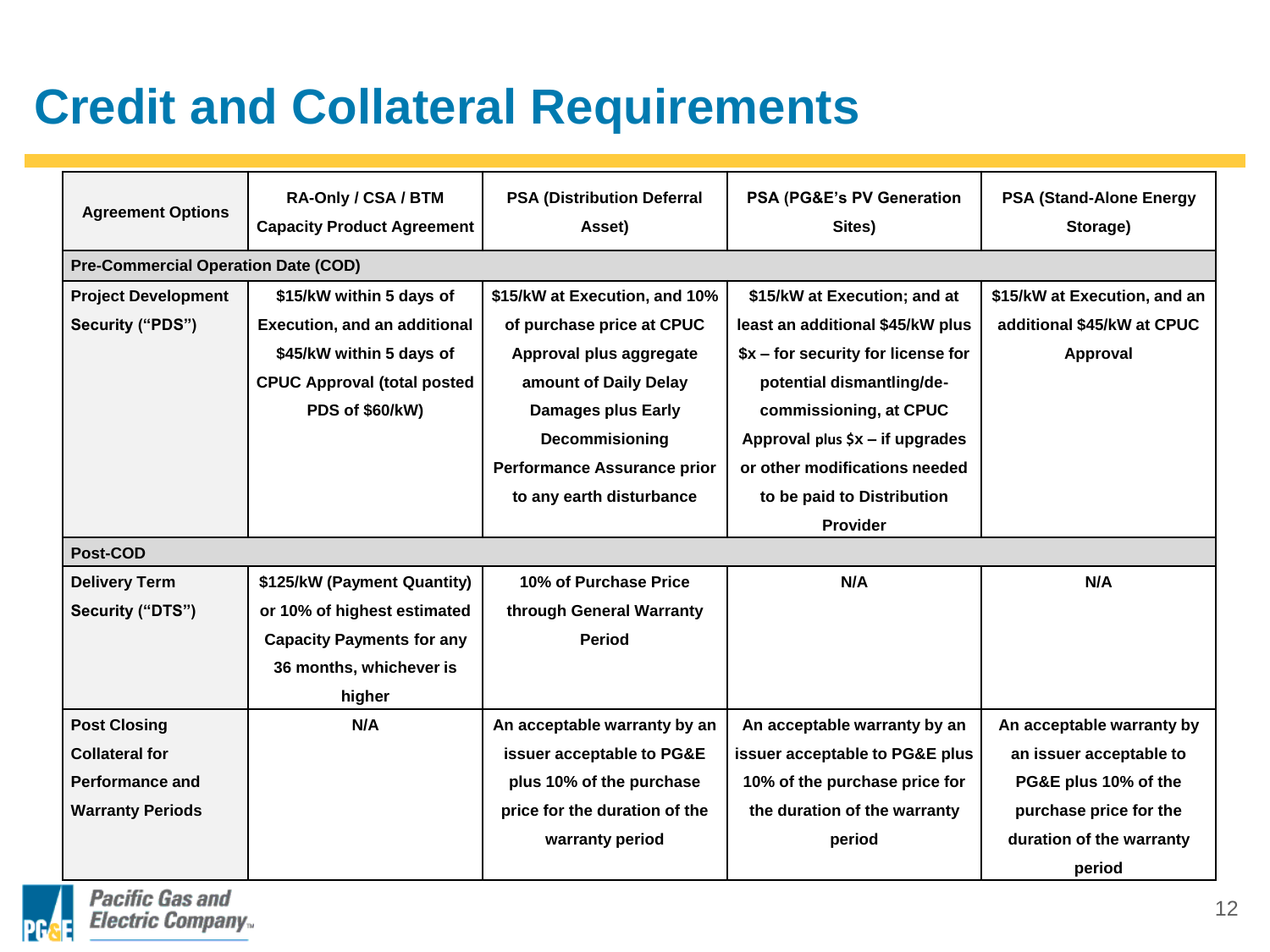#### **Safety**

- **PG&E expects RFO Participants to recognize safety is of paramount importance.**
- **Energy storage safety requirements follow PG&E's Contractor Safety Standard pursuant to CPUC Decision (D.) 15-07-014.**
- **Participants are required to demonstrate during the RFO that Projects can be designed, constructed, and operated safely.**
- **Initial offers should identify project safety risks and mitigation plans, as well as safety record of Participant and any identified contractors.**
- **Demonstration of safety will progress through the RFO. PG&E will provide additional instructions to shortlisted Participants to:**
	- **Provide preliminary Site Safety Plan;**
	- **Pre-qualify consistent with PG&E's Contractor Safety Program Requirements. See: http://www.pge.com/contractorsafety.**
- **Participant's demonstration of safety and the safety of its contractors is a continuous obligation through the term of the Agreement.**



Pacific Gas and *Electric Company...*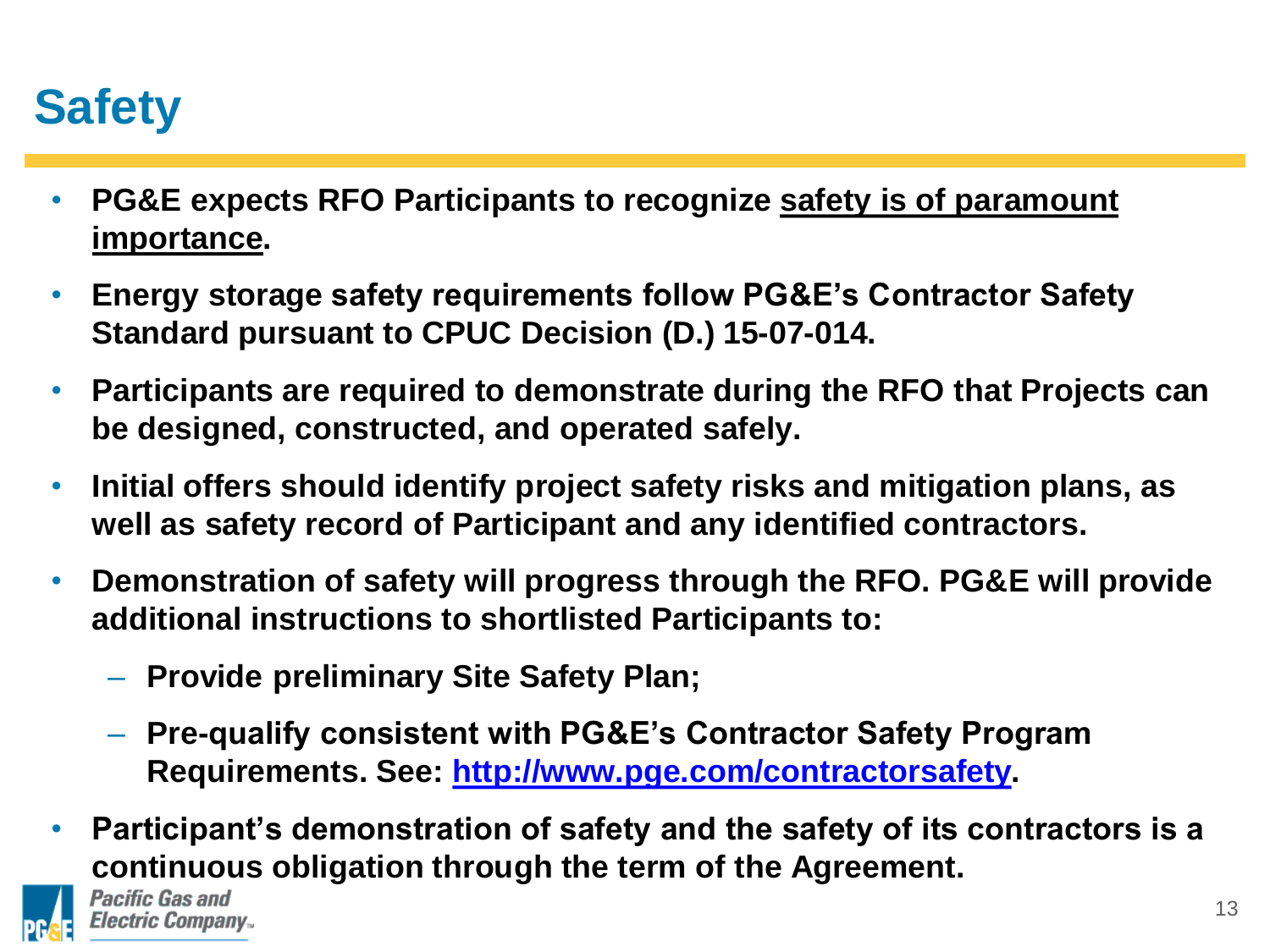#### **2014 versus 2016 ES RFO**

**How 2016 ES RFO differs from 2014 ES RFO:**

- **Site control required (where applicable)**
- **Phase 1 (or equivalent) interconnection study required where applicable**
- **Agreement structure (for third-party owned T&D resources)**
	- **Moving to RA Only or RA with energy settlement type agreements**
- **Project Size**
	- **Minimum is 1 MW**
	- **Maximum project size is 50 MW**
- **Evaluation methodology updated**
	- **"Portfolio's Net Capacity Position" as new PAV adjustment**
	- **"Term and Commercial Operation Date Diversity" as qualitative evaluation criteria**

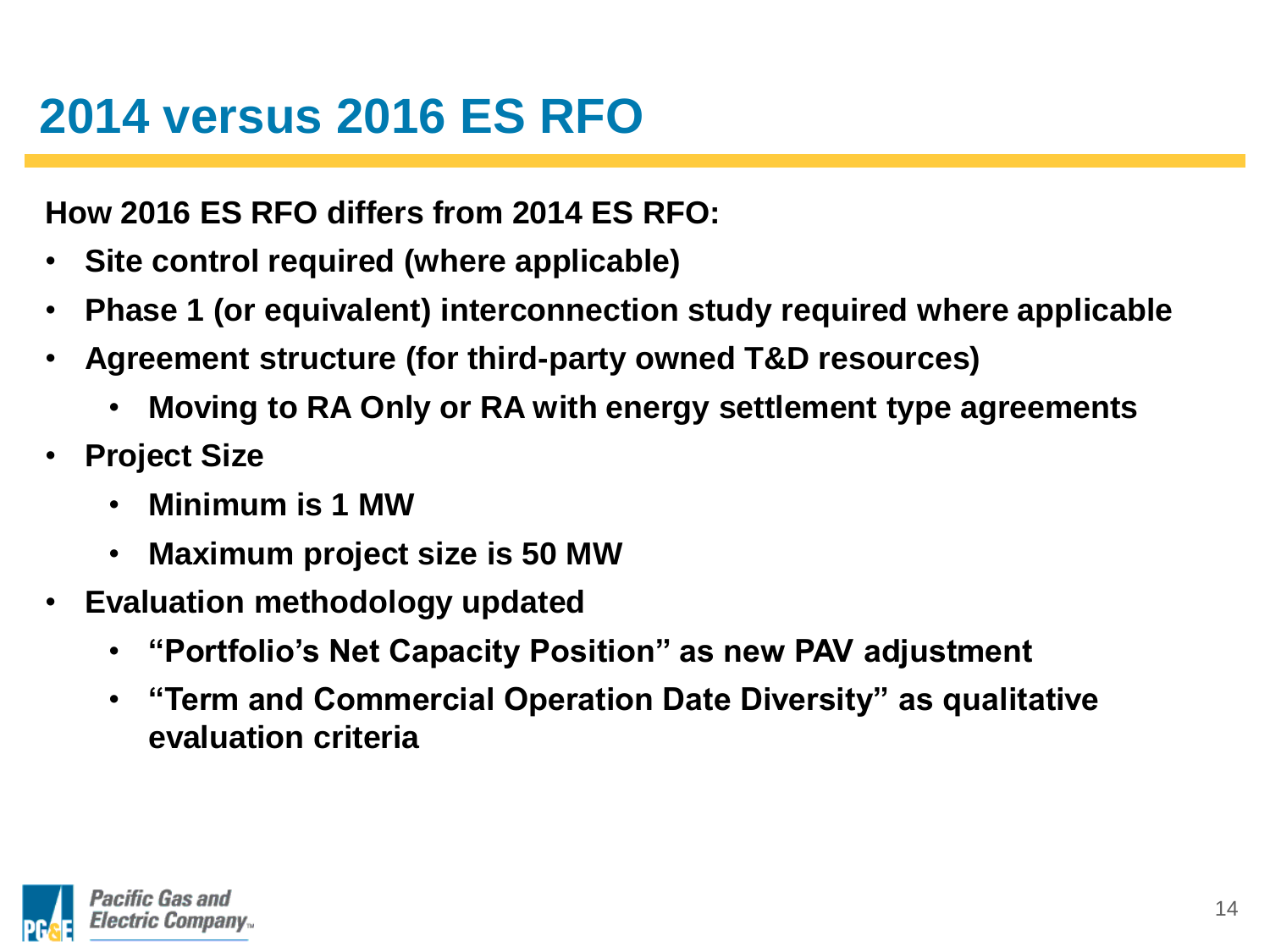#### **Independent Evaluator ("IE")**

- **Primary role of the IE is to:**
	- **Monitor RFO processes to ensure fair and equal treatment of all Participants**
	- **Monitor evaluation processes to ensure PG&E has implemented methodology as described and that offers are treated consistently**
	- **Report on RFO and proposed transactions to CPUC when filed for CPUC approval**
- **The IE performs an independent review of all offers**
- **The IE may review all proposal data and monitor all negotiations of Agreements**
- **IE for the 2016 Energy Storage RFO is Wayne Oliver of Merrimack Energy Group**
	- **Copy Wayne Oliver on all correspondence at waynejoliver@aol.com**

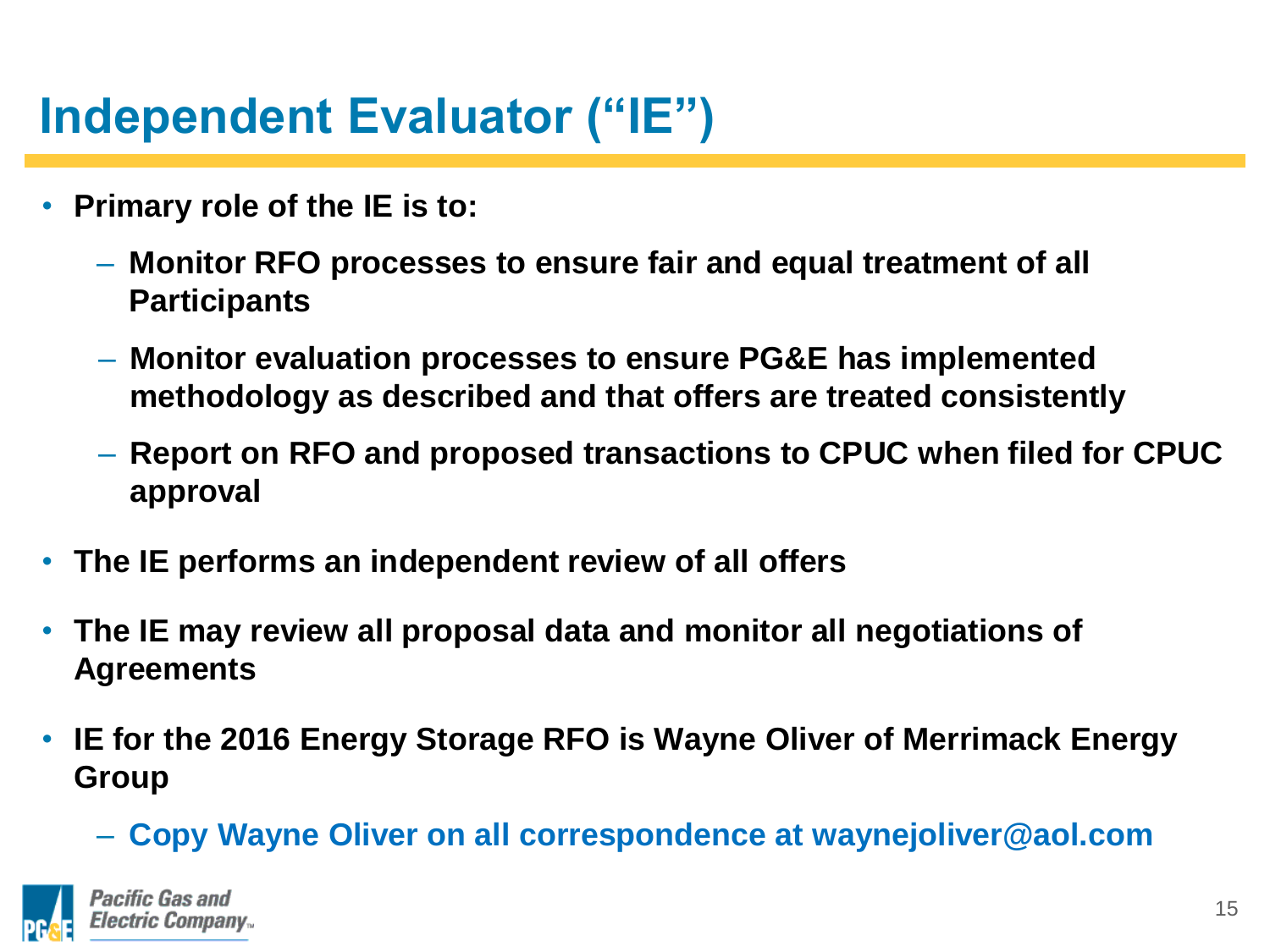#### **Interconnection Information**

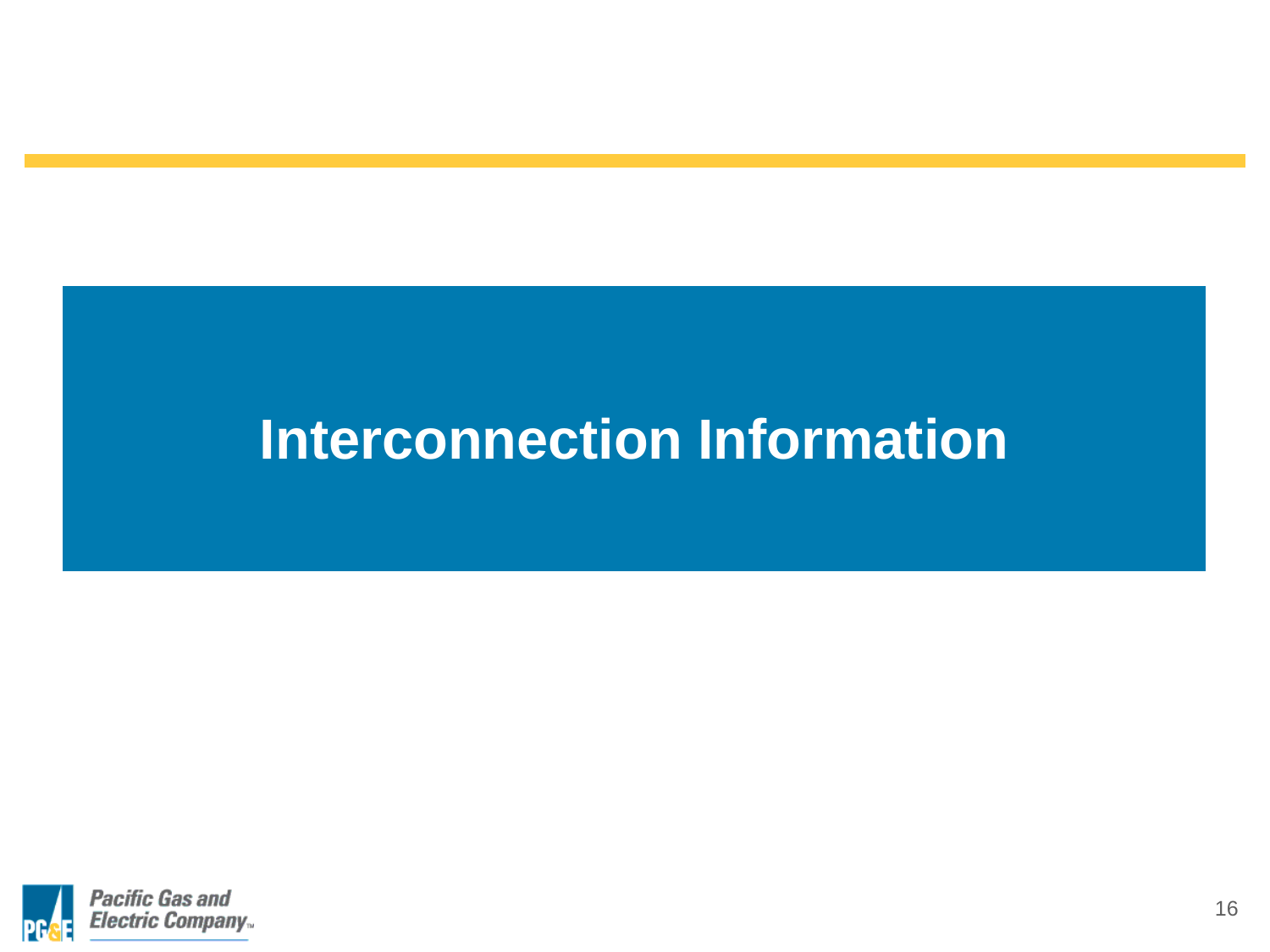#### **Interconnection Information**

**Phase I Interconnection Study or Equivalent to be submitted with CSA, RA Only CSA, and PSA – Stand Alone Offers:**

| <b>Interconnection Process</b>  | <b>Phase I or Equivalent</b>                                                                    |
|---------------------------------|-------------------------------------------------------------------------------------------------|
| <b>Independent Study</b>        | <b>System Impact Study</b>                                                                      |
| <b>Fast Track</b>               | <b>Proof that project has passed</b><br><b>Initial Review and</b><br><b>Supplemental Review</b> |
| <b>Distribution Group Study</b> | <b>Phase I Study</b>                                                                            |
| <b>Transmission Cluster</b>     | <b>Phase I Study</b>                                                                            |

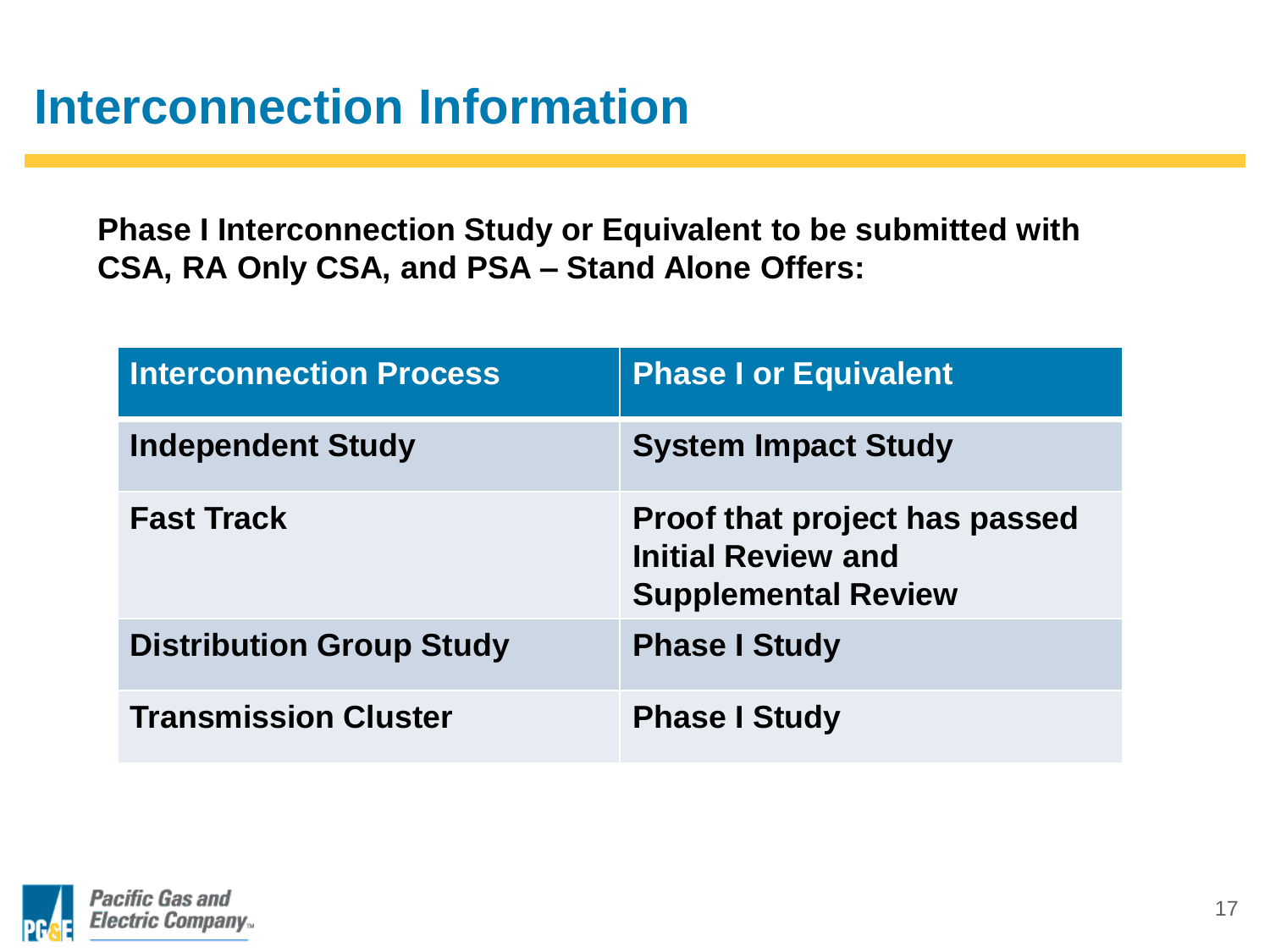**For CSA, RA Only CSA, and PSA – Stand Alone Offers:**

- **Point of Interconnection and its location relative to the Project**
- **Status of the interconnection studies and fees paid**
- **Summary of interconnection study results: expected costs and completion dates for facilities and network upgrades**
- **Status of obtaining FCDS / PCDS (if offering RA)**
	- **Requested status / MW (Cluster: DD/Apx 1, DD/Apx 3/Apx A&B; Independent Study: DD/Apx 6/Apx A&B)**
	- **Completed deliverability assessments**
	- **Deliverability allocated**

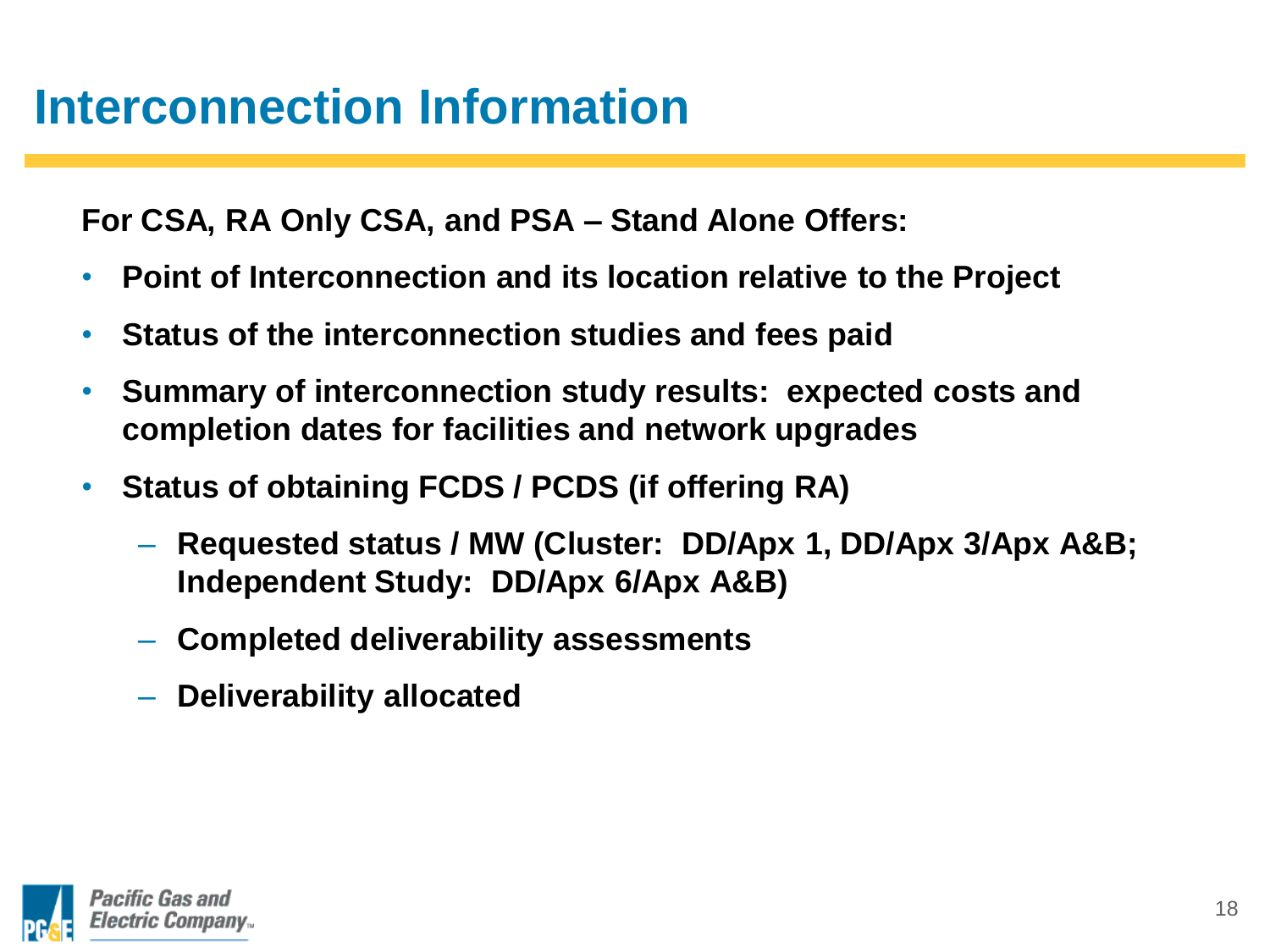#### **BTM CSA and PSAs**

#### **Behind the Meter Capacity Storage Agreement Offers**

- **Phase I (or equivalent) is not required from Participants**
- **Provide the Default Load Aggregation Point (DLAP) or if known, supply the sub-Load Aggregation Point (subLAP)**

**Purchase and Sale Agreements:**

- **(1) PG&E Distribution Deferral Offer**
	- **Phase I (or equivalent) is not required from Participants**
	- **The process for applying for an Interconnection Agreement will be handled internally by PG&E**

#### **(2) PG&E PV Sites**

– **Do NOT need to establish a valid and active interconnection application at the time of the Offer**

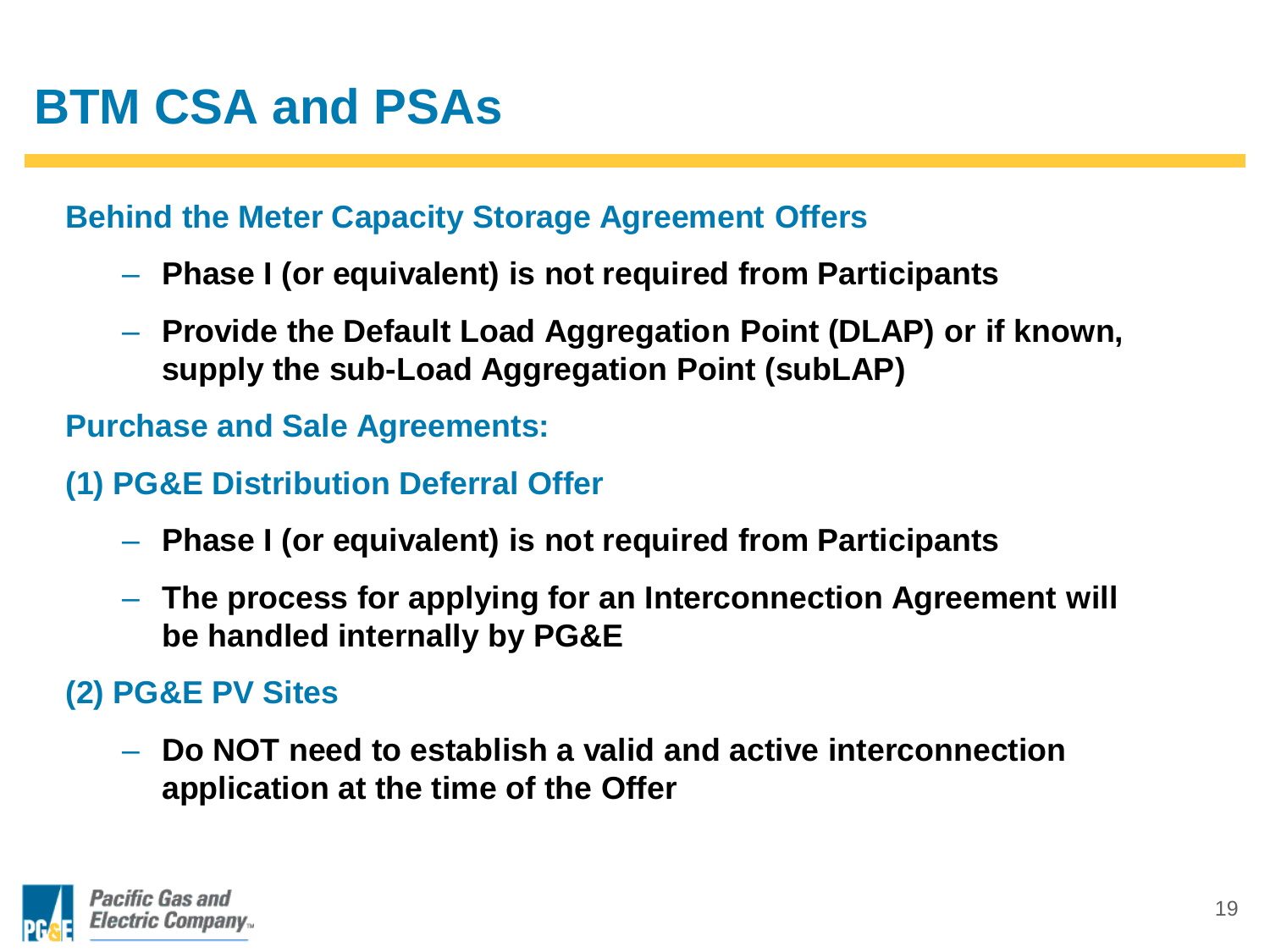#### **Information to be Submitted for: ALL Offers**

- **Description of your company's experience implementing New Resources in CAISO.**
- **Single-Line Diagram like the example below except for Behind the Meter projects**



• **Chargeability Studies (not required) – if favorable, could be a positive in project viability assessment.**

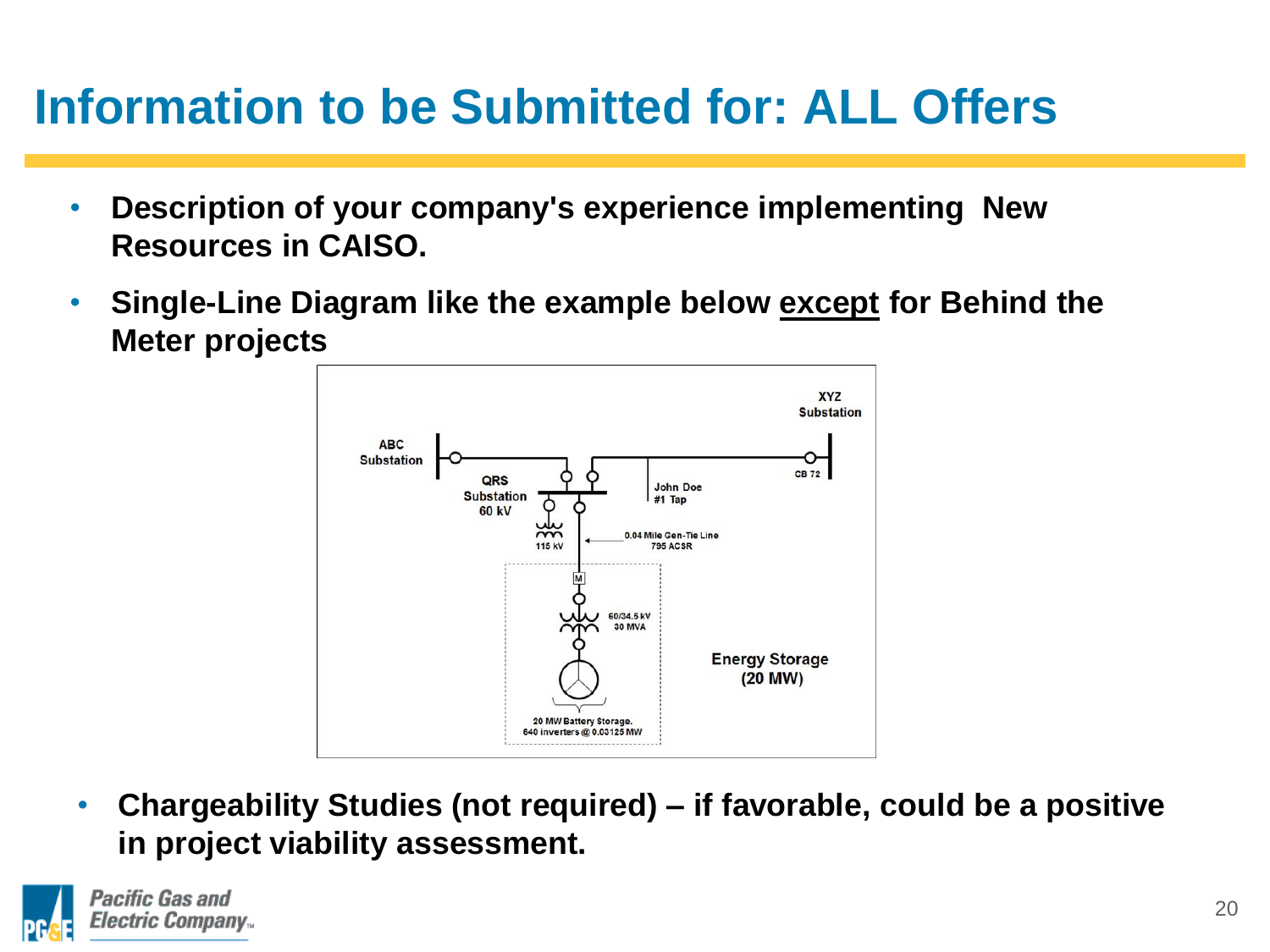#### **RA Only Capacity Storage Agreement**

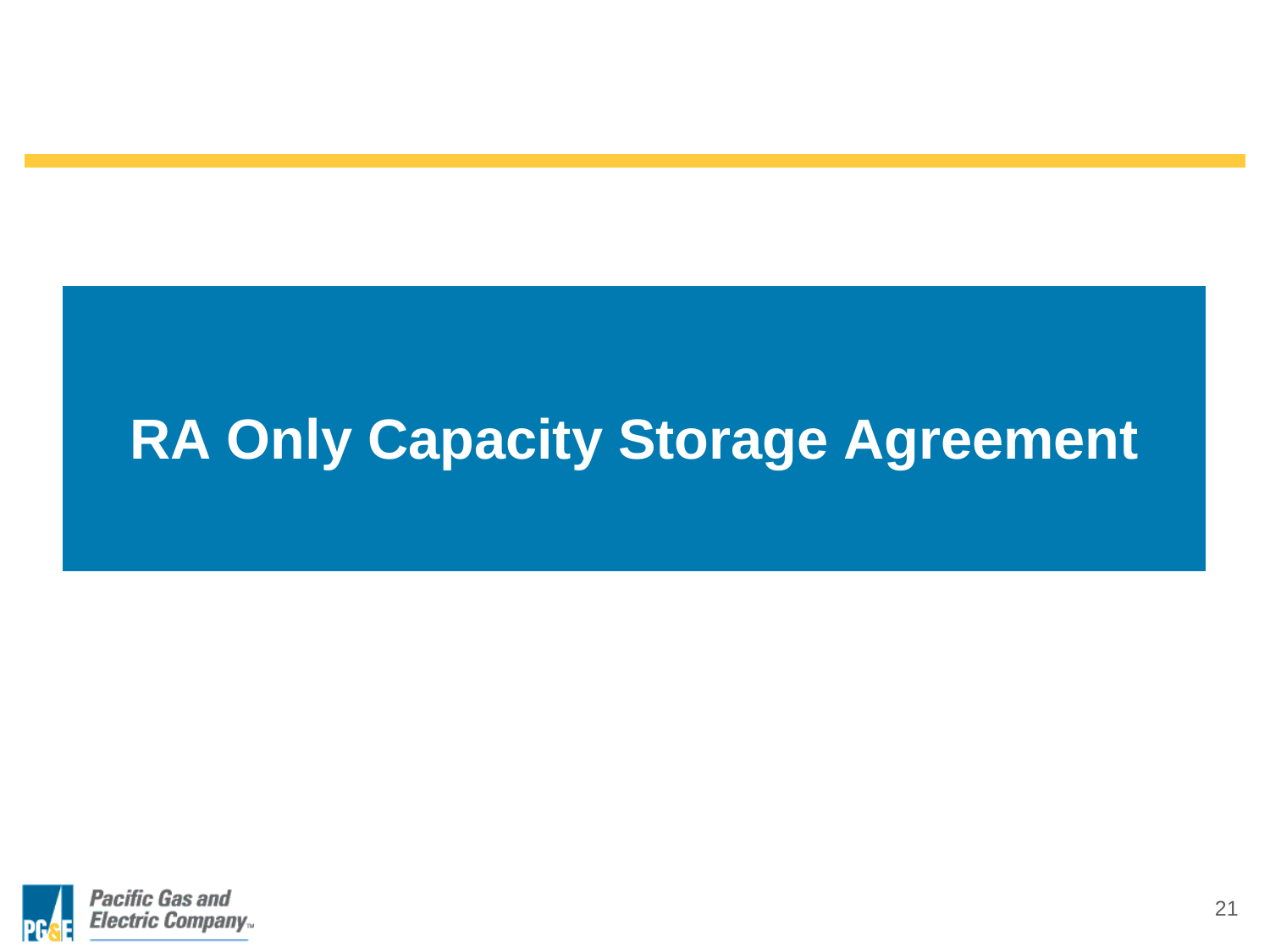#### **Transaction**

- **Product: All Capacity Attributes associated with Project**
	- − **System RA, flex RA, local RA, plus any future defined characteristics that can be applied to Compliance Obligations**
- **Seller does not have to bid all Product from Project—Seller commits to provide Product at Contract Quantities**
	- − **Seller may sell excess amount of Product from Project to third parties**
- **Seller is Scheduling Coordinator**
	- − **Seller retains CAISO revenues**
- **Payment Quantity and Contract Price: Seller bids amount and price for which it wants to be paid for delivering Contract Quantities**

| <b>Year</b> | <b>Contract Quantity (MW)</b> | <b>Payment Quantity (MW)</b>                  | <b>Contract Price</b><br>(\$/kw-year) |
|-------------|-------------------------------|-----------------------------------------------|---------------------------------------|
|             | <b>MW RA Attributes</b>       | MW (for all of<br><b>Contract Quantities)</b> |                                       |
|             | <b>MW Flex RA Attributes</b>  |                                               |                                       |

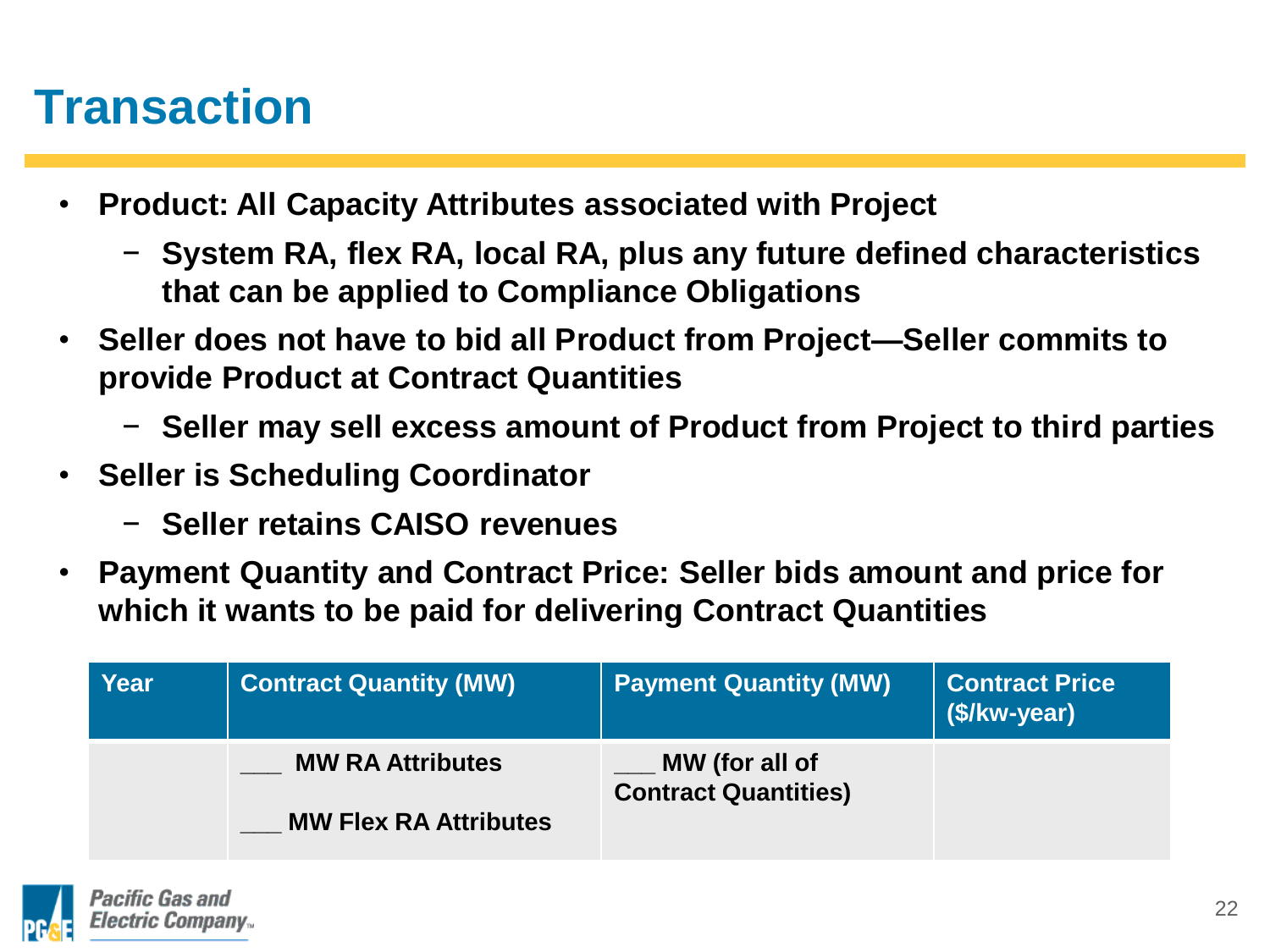#### **Delivery of Product**

- **Seller must submit Supply Plans for the Contract Quantities in each Compliance Showing**
- **If entire Contract Quantities not delivered, Payment Quantity will be reduced proportionately (Confirmed Quantity)**

#### *Example*

| <b>Contract Quantities</b>       | <b>Payment Quantity</b> |  |
|----------------------------------|-------------------------|--|
| <b>RA Attributes: 10 MW</b>      | <b>10 MW</b>            |  |
| <b>Flex RA Attributes: 20 MW</b> |                         |  |

**If Seller delivers 10 MW of RA Attributes and 10 MW of Flex RA Attributes for a month:**

**Confirmed Quantity = Delivered Quantity (20 MW) x Payment Quantity (10 MW)**

**∑ Contract Quantities (30 MW)**

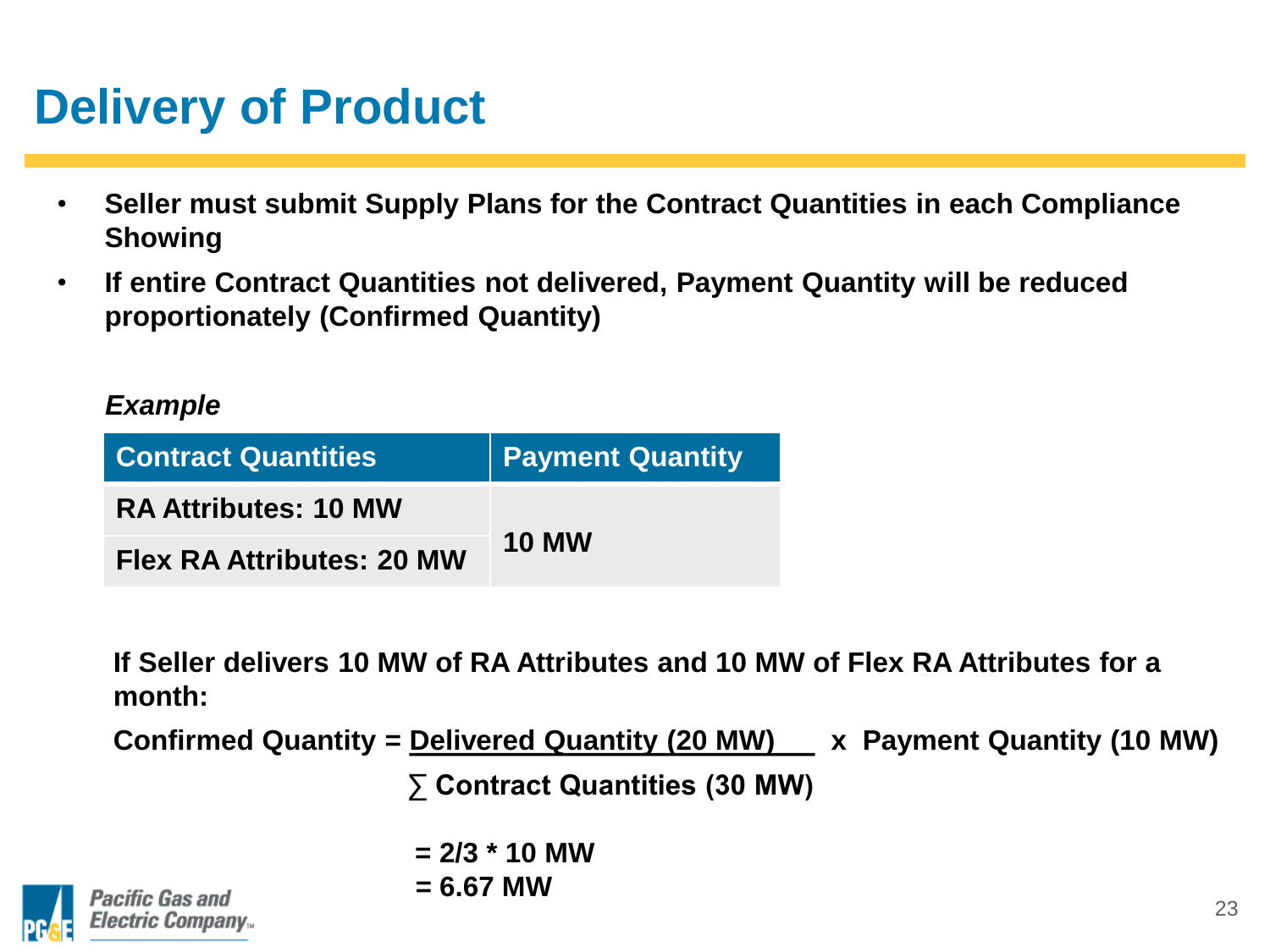#### **Term, Events of Default**

**Term**

- **Seller will specify an Expected Initial Delivery Date (EIDD)**
	- − **Delay beyond EIDD will be subject to delay damages and an Event of Default after 180 days**

**Events of Default**

- **Storage must continue to count toward PG&E's storage target**
- **Must deliver minimum threshold of Contract Quantities from Project** 
	- − **Seller must provide an average of at least 90% of Contract Quantity from Project over rolling 12 months and an average of at least 95% of Contract Quantity over rolling 24 months**

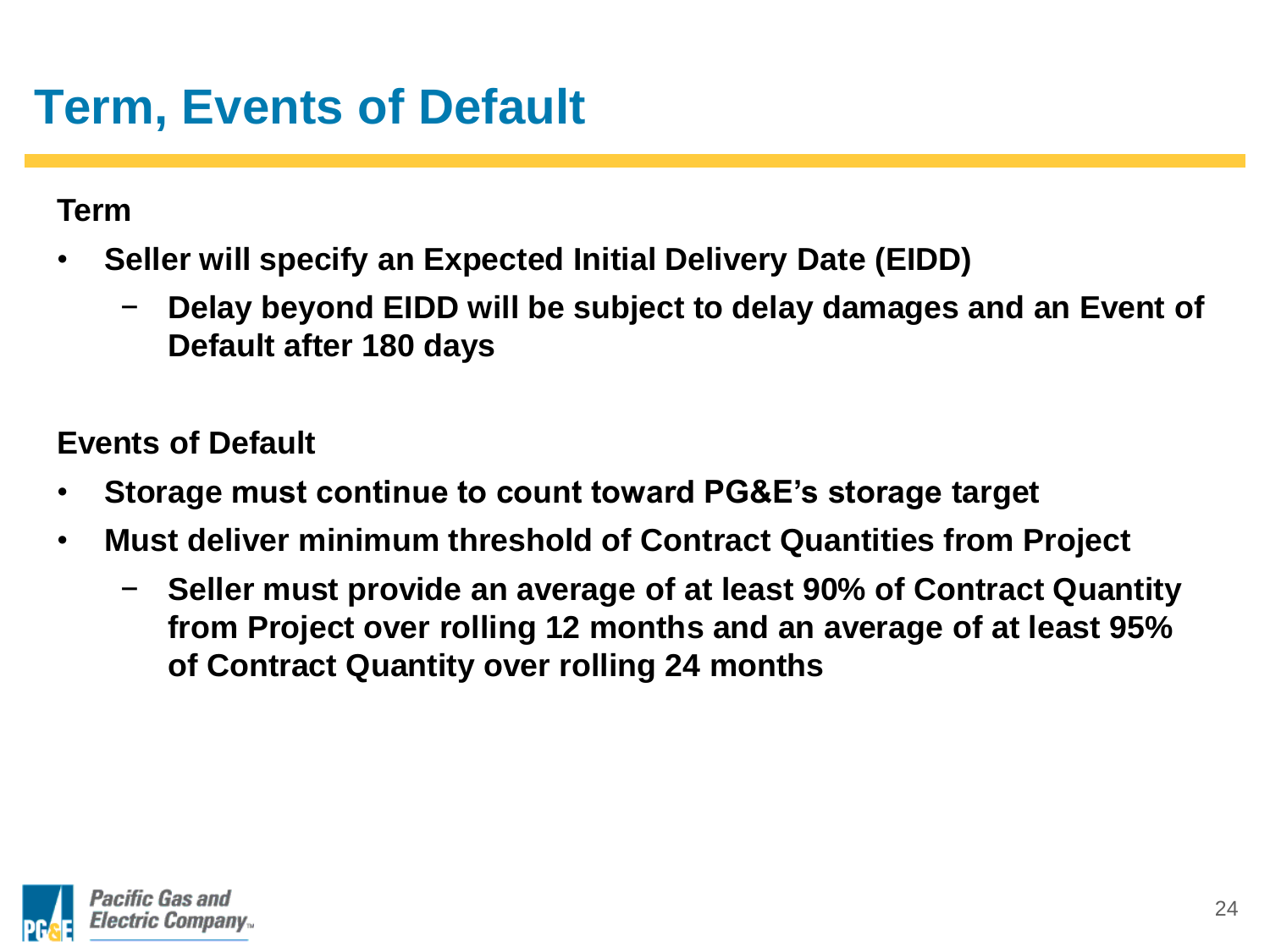#### **Capacity Storage Agreement**

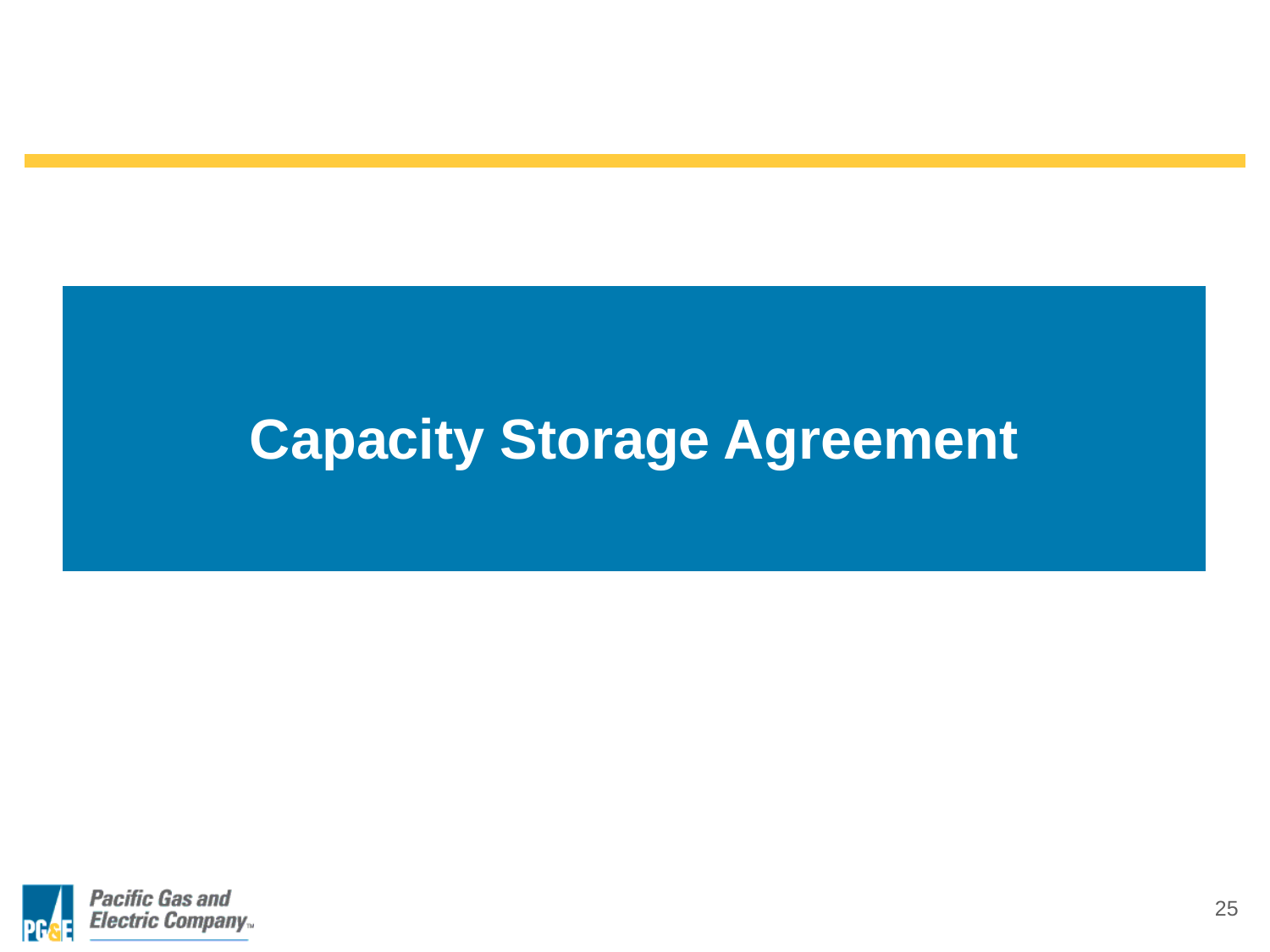#### **Transaction**

- **Same as RA Only Capacity Storage Agreement, with an added Variable Settlement for every day in the Delivery Term**
- **Seller pays PG&E a Variable Settlement based on CAISO energy and ancillary services market prices**
- **Payment is made irrespective of how Seller actually dispatched in the market**
- **Variable Settlement may be adjusted depending on the resource Seller is bidding**

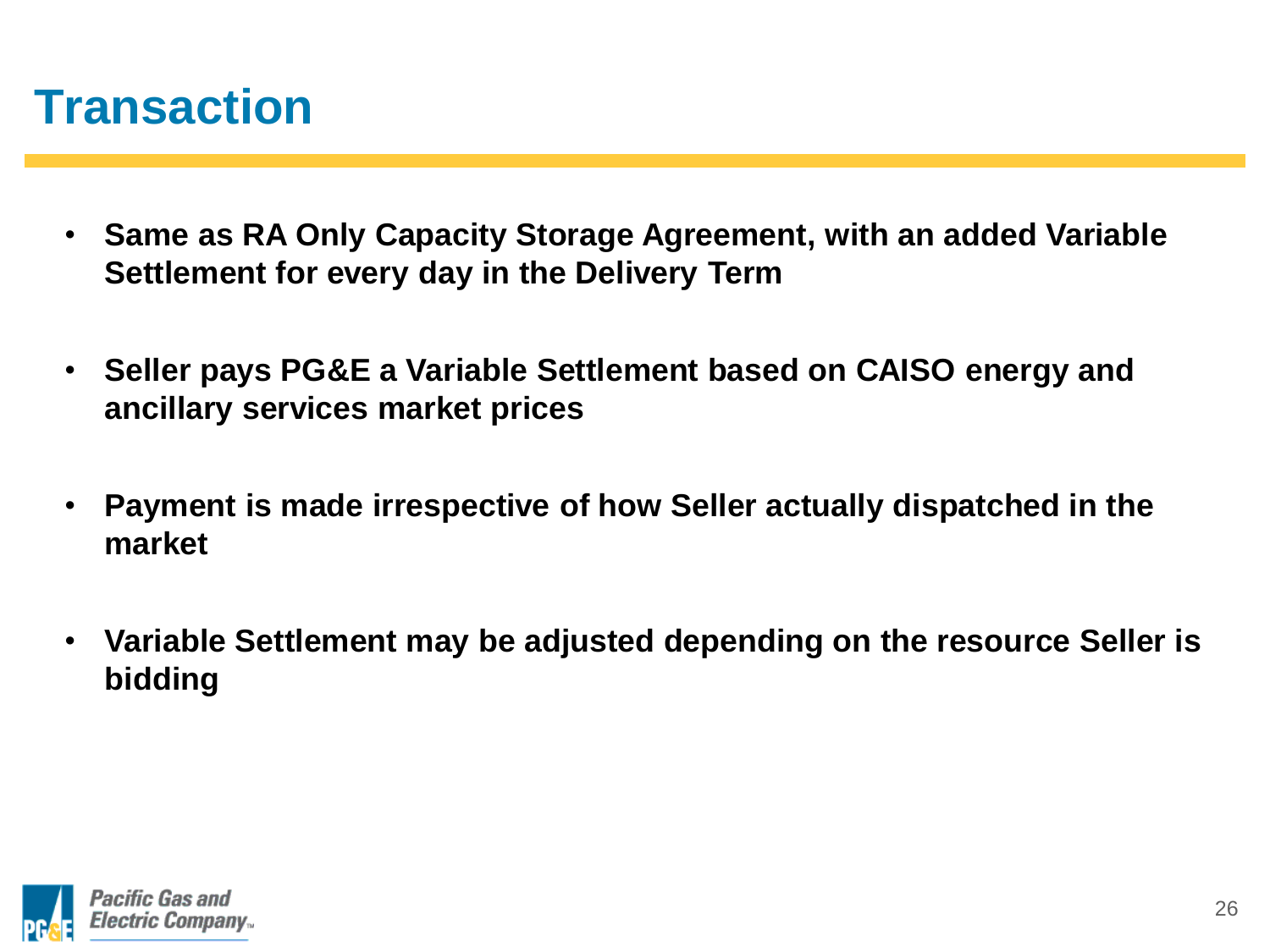#### **Variable Settlement**

**Variable Settlement for a day =** *Confirmed Quantity \* max (Energy, Spin, Reg)***, where:**

• **Energy is based on the** *z* **highest Day Ahead Energy Price spreads in a day, with** *z* **representing the duration of the resource:**

*Max (0, Highest DA Energy Price – Lowest Energy DA Price – VOM) Efficiency*

*Seller bids efficiency and VOM values*

- **Spin is based on the 22 highest Day Ahead Spin prices in a day**
- **Reg is based on the sum of the** *z* **highest Day Ahead Reg Up prices and** *z* **highest Day Ahead Reg Down prices in a day, with** *z* **representing the duration of the resource**

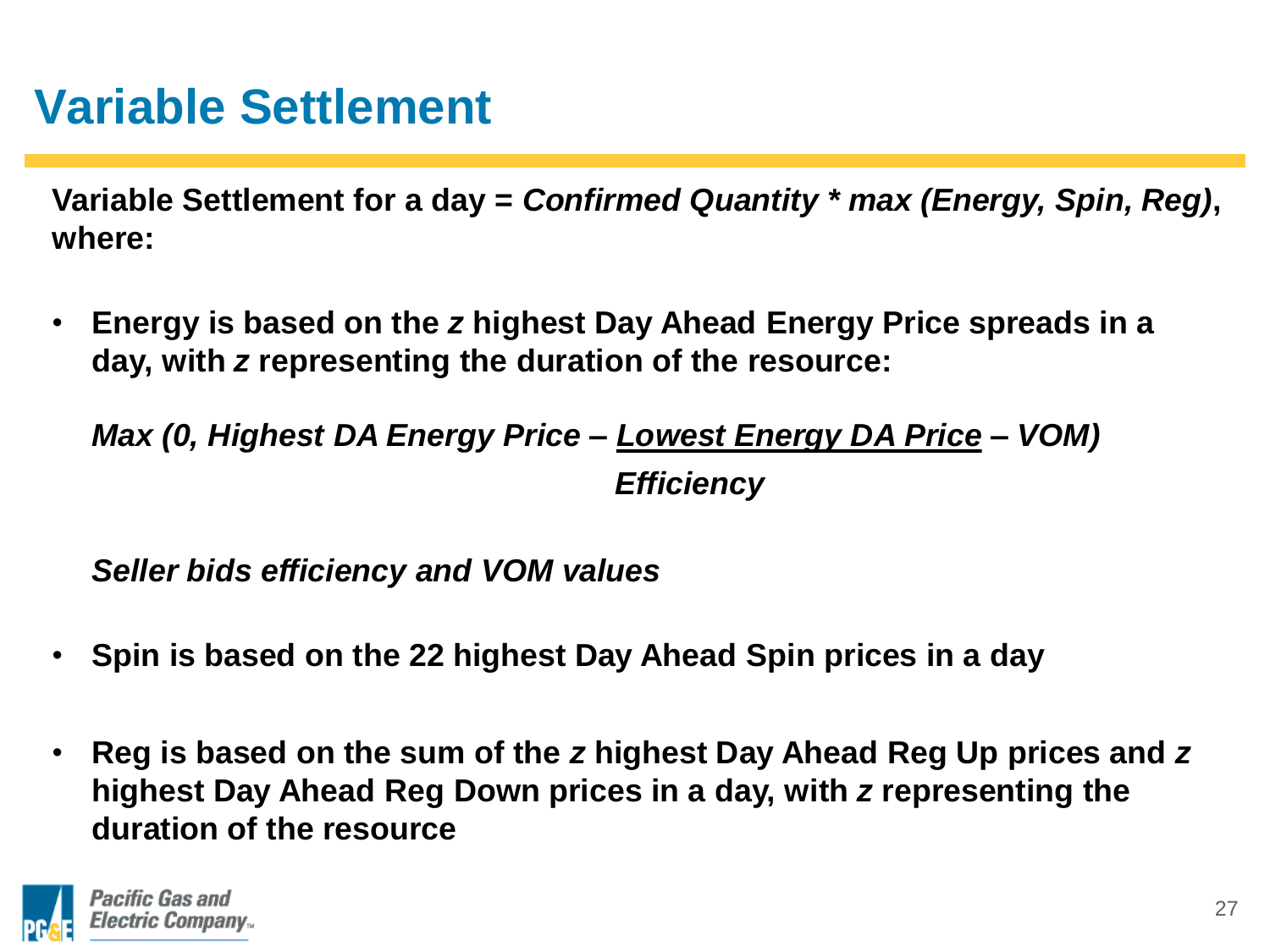### **BTM Capacity Storage Agreement**

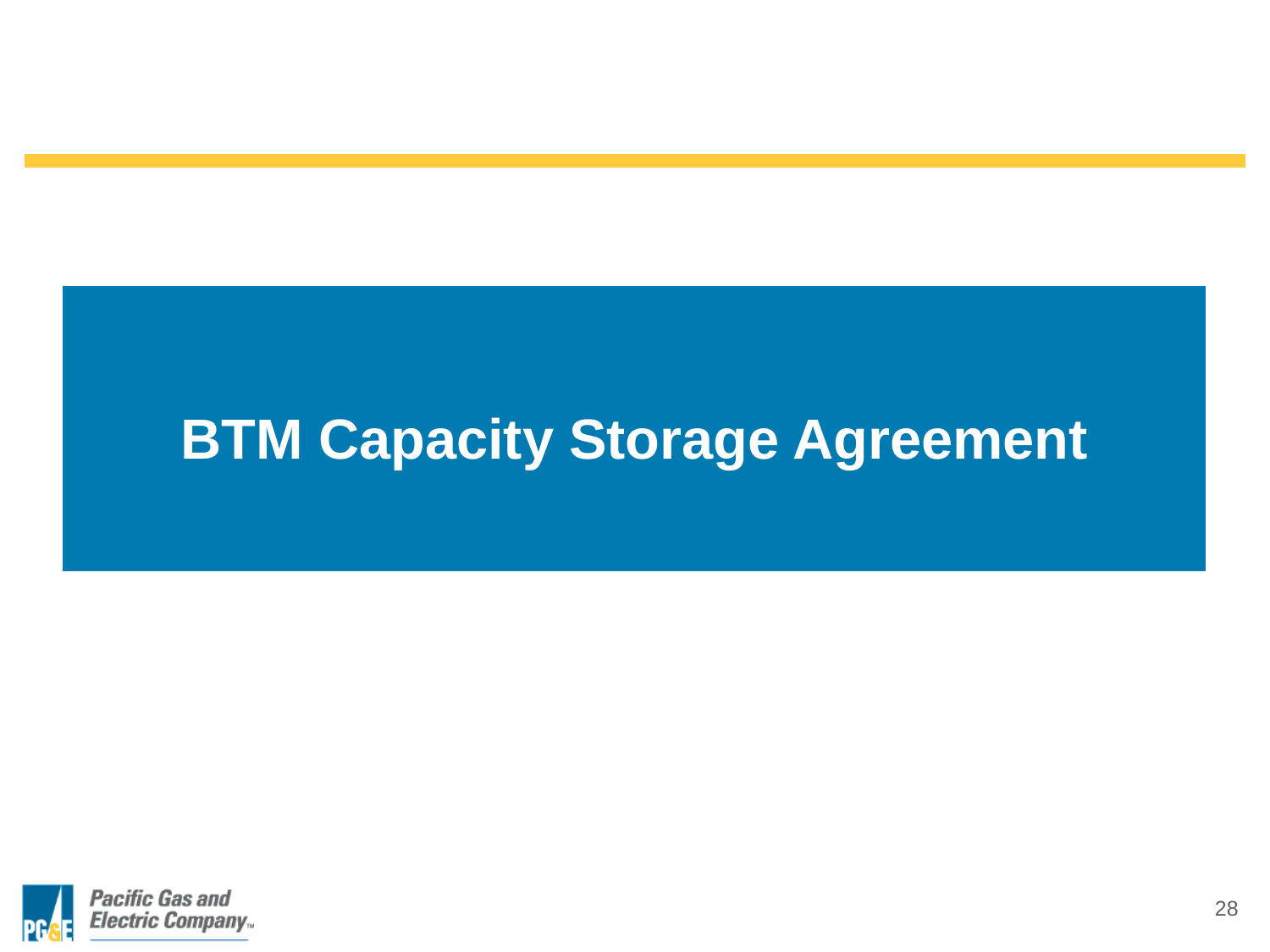#### **Transaction**

- **Same as Capacity Storage Agreement, with added provisions addressing behind-the-meter customers and a simpler Variable Settlement**
- **Variable Settlement for a day is only based on the** *z* **highest DA Energy Prices, with** *z* **representing the duration of the resource:**
	- *= Confirmed Quantity \* Max (0, Highest DA Energy Price – VOM)*

*Seller bids VOM value*

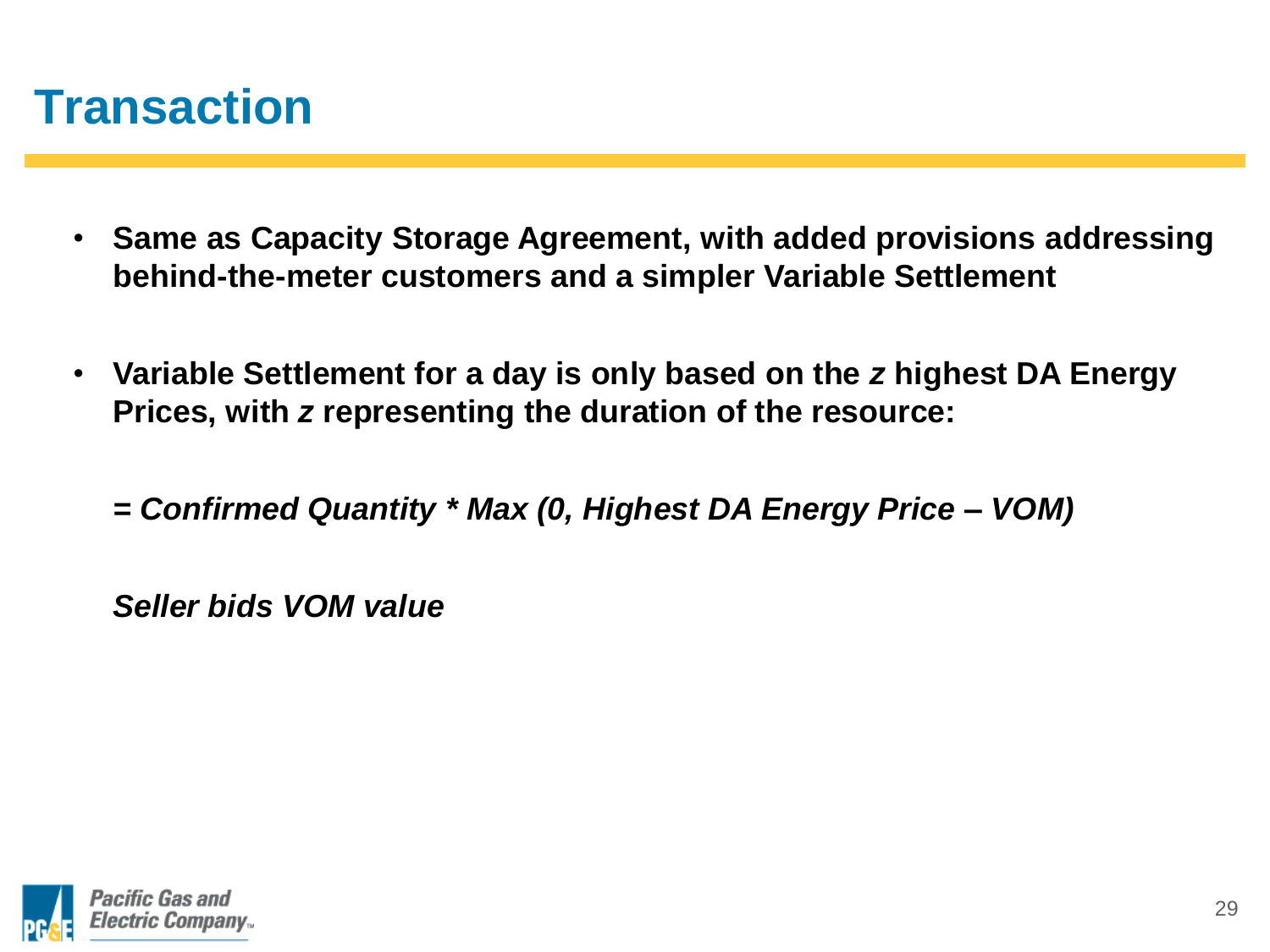## **PSA Overview for Llagas ES Distribution Deferral Project**

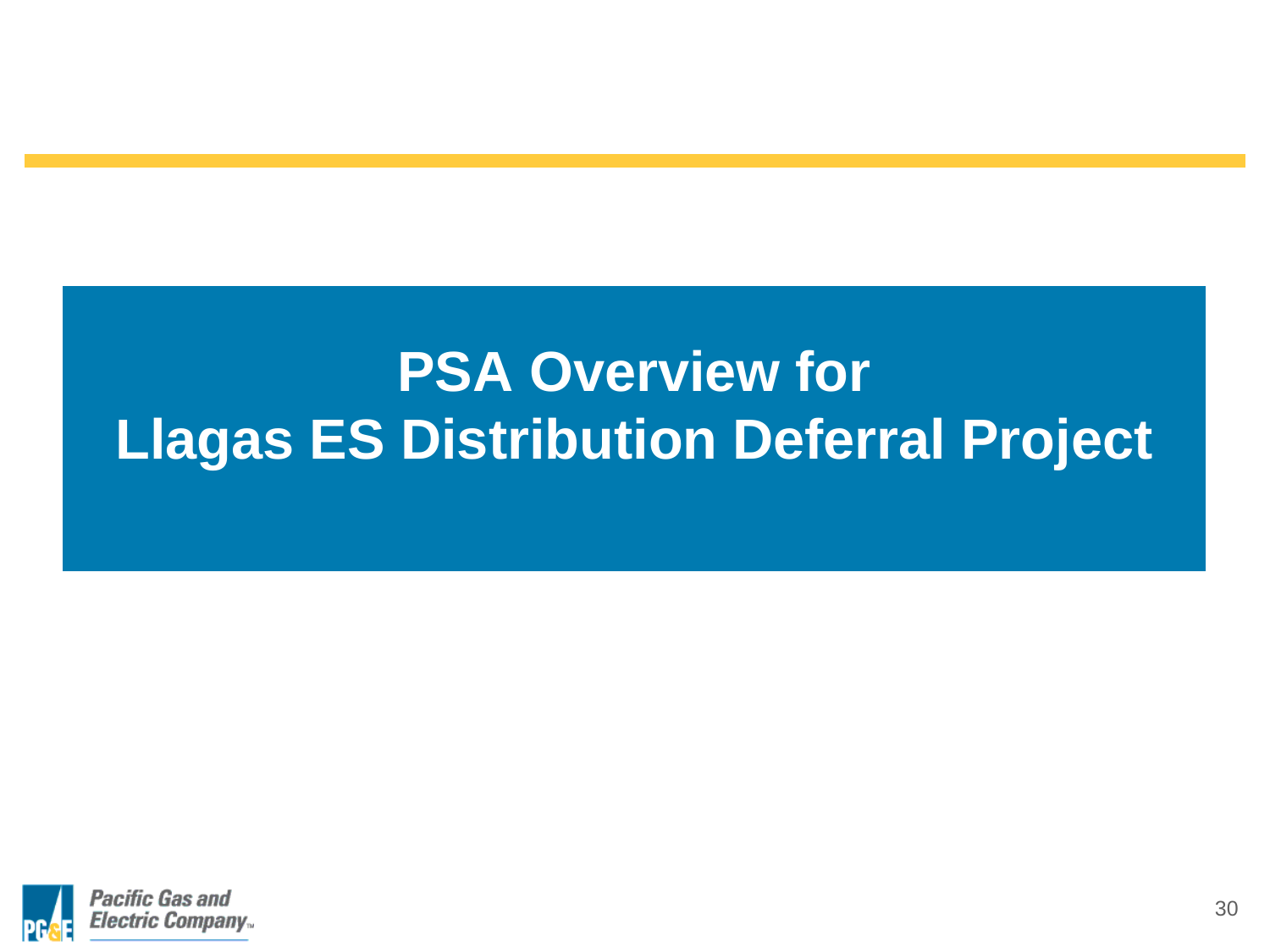#### **DD PSA – Llagas ES Distribution Deferral Project**





**Project Size: 10MW / 40MWh (base bids)**

 **Participants can propose up to 20MW in alternate bids**

**Requested Online Date: 11/1/2021**

**Interconnection:**

- **Initiated interconnection via WDT**
- **Proposed new breaker on bank 3**
- **Interconnection process and facilities are not in the Seller's scope of work**

**Use Cases:** 

- **Market participation (capacity, energy, A/S)**
- **Distribution deferral**
- **Site specific duty cycle specified in Exhibit F**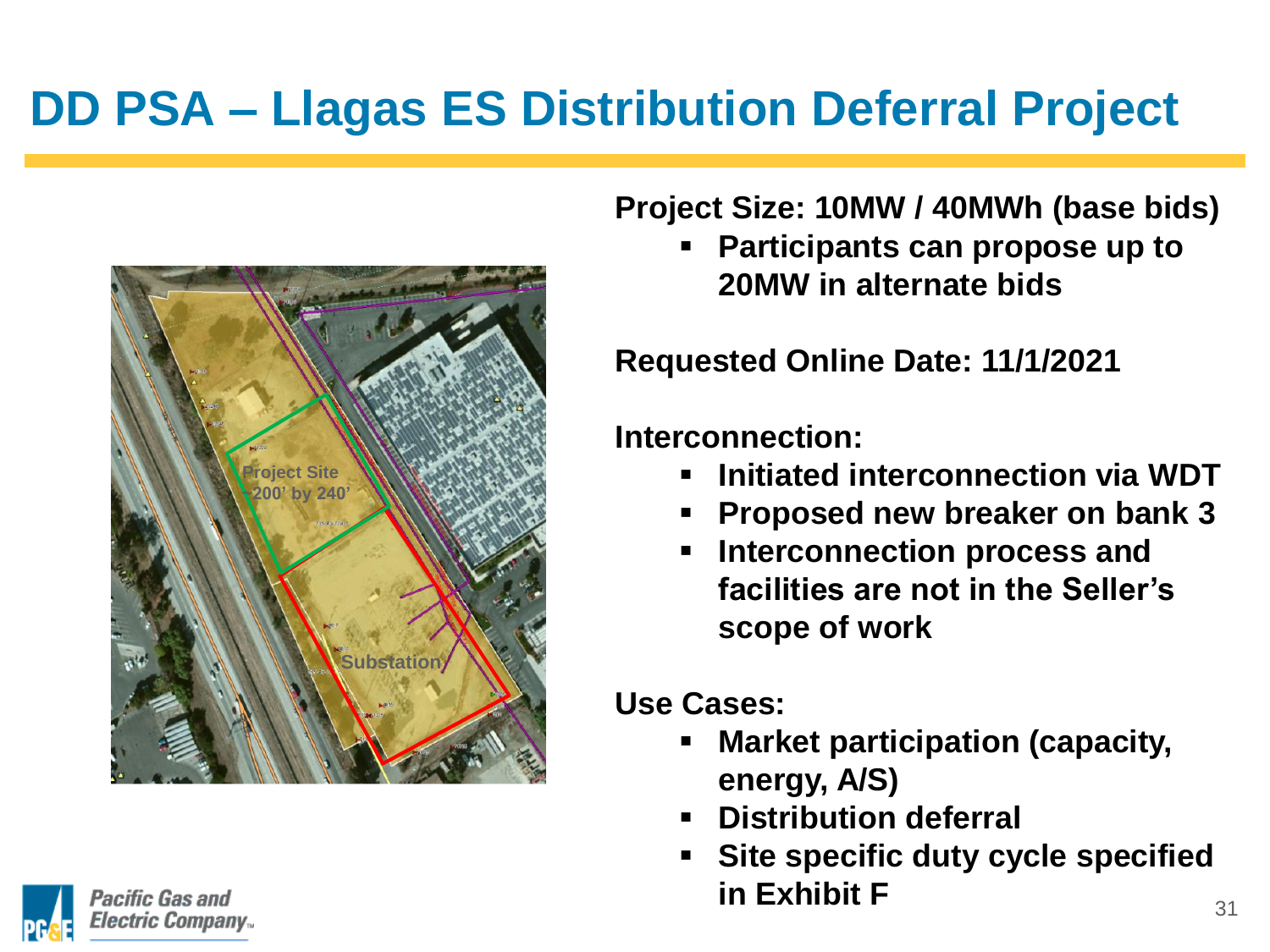#### **Llagas ES: Supplemental Information Available**

**After participants sign a confidentiality agreement, PG&E will provide the following:**

- **1) Geotechnical and geophysics report for Llagas site**
- **2) Preliminary switchgear SLD, SLMR and BOM drawings**
- **3) Topographical survey files**
- **4) Key PG&E standard reference documents**

*All base bids must be 10MW/40MWh per the PSA commercial terms and per the Technical Specifications, but alternate bids are encouraged. See Appendix B7 "PSA Additional Information" for description requirements of alternate bids.*

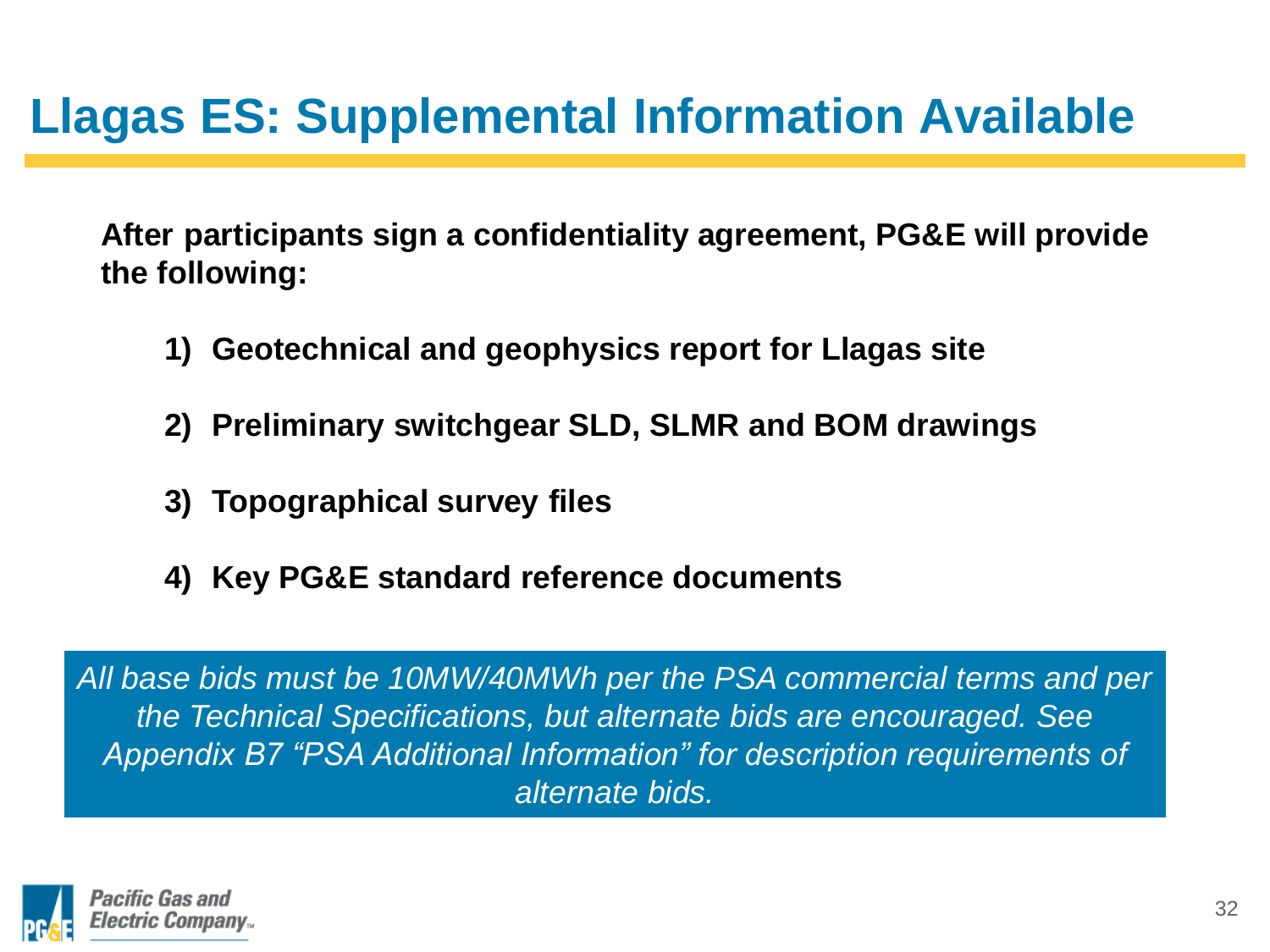#### **PSA Overview for Projects at 3 PG&E-Owned PV Sites**

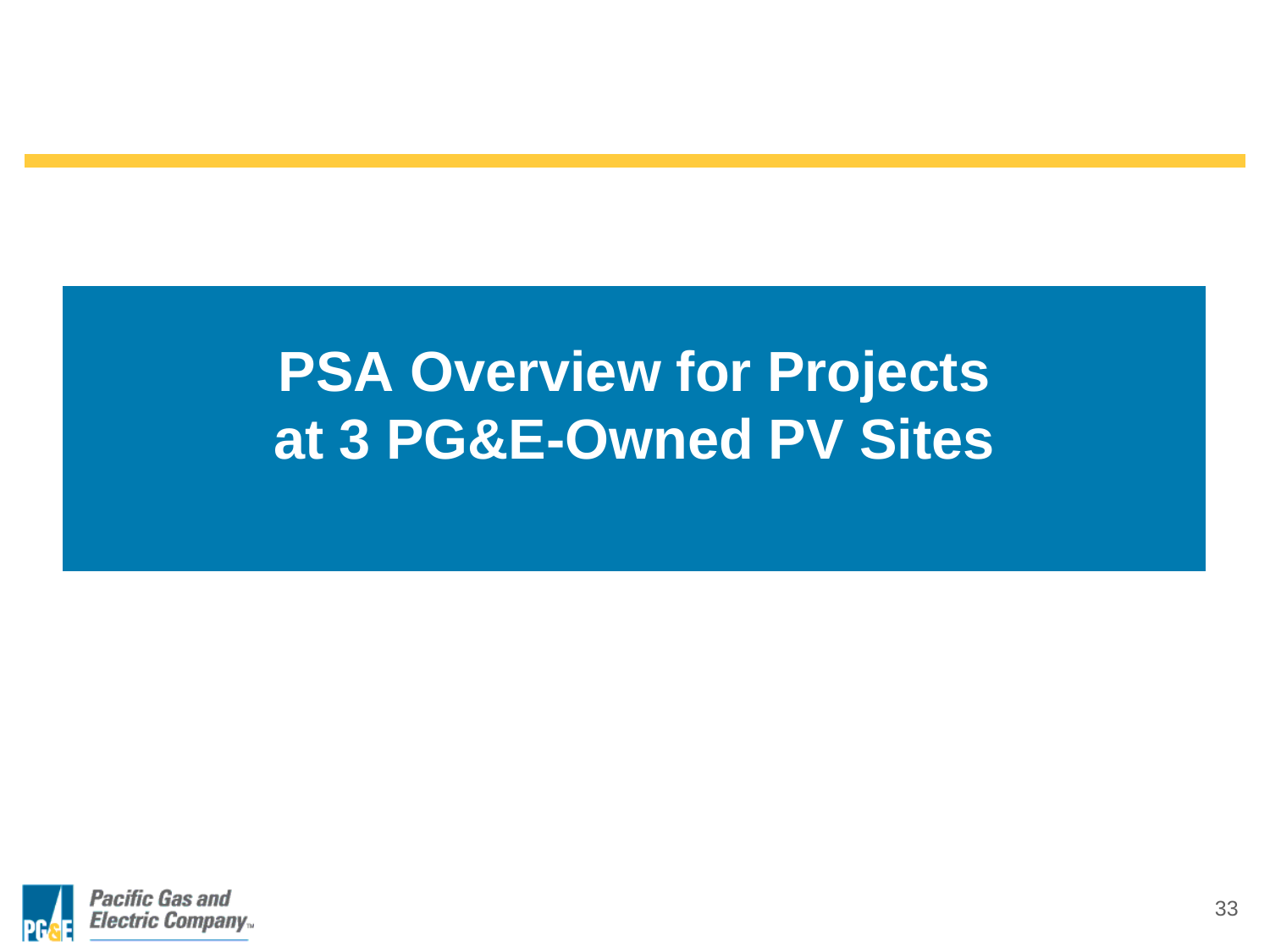#### **PSA - PG&E PV Site Requirements**

| <b>Site</b>                                                                                             | <b>Nominal</b><br><b>Voltage At</b><br><b>Connection</b><br>Point (see<br>note 1) | Guaranteed Dmax Guaranteed<br>(MW)<br>at Year 1-10<br>(see note 2) | Discharge<br><b>Duration</b><br>(hours) | <b>Guaranteed Site Specific Required</b><br><b>Duty Cycle</b>                               |
|---------------------------------------------------------------------------------------------------------|-----------------------------------------------------------------------------------|--------------------------------------------------------------------|-----------------------------------------|---------------------------------------------------------------------------------------------|
| Gates<br>17115 W. Gale Ave.,<br><b>Huron, CA 93234</b>                                                  | 12.47kVAC                                                                         | 4MW                                                                | 4                                       | 1 full discharge and charge per<br>day,<br>for 365 days per year for minimum<br>of 10 years |
| Huron (see note 3)<br>Corner of West Gale Avenue and<br>South Lassen Ave (Hwy 269), Huron,<br>Ca. 93234 | <b>12.47kVAC</b>                                                                  | 4MW                                                                | 4                                       | 1 full discharge and charge per<br>day.<br>for 365 days per year for minimum<br>of 10 years |
| Stroud<br>W. Kamm Ave west of S. Lassen<br>Ave (Hwy 145), Helm, Ca.                                     | 12.47kVAC                                                                         | 4MW                                                                | 4                                       | 1 full discharge and charge per<br>day,<br>for 365 days per year for minimum<br>of 10 years |

**Notes:**

**1. The voltages listed are nominal only.** 

 **A. The equipment connected to the 12.47kVAC bus shall be at least 15kV class equipment, typical voltage range is from 0VAC to 13.8kVAC.**

**2. These values are minimum total output power for the Energy Storage Systems (ESS) at each site. Dmax of 4 megawatts is the minimum output for duration of 4 hours. This system should consist of a modular system made up of smaller units (say 500kW or 1 MW) in parallel to give the total of 4 megawatts.** 

**3. Huron is on the west side of South Lassen Ave (Hwy 269) on West Gale Ave.**

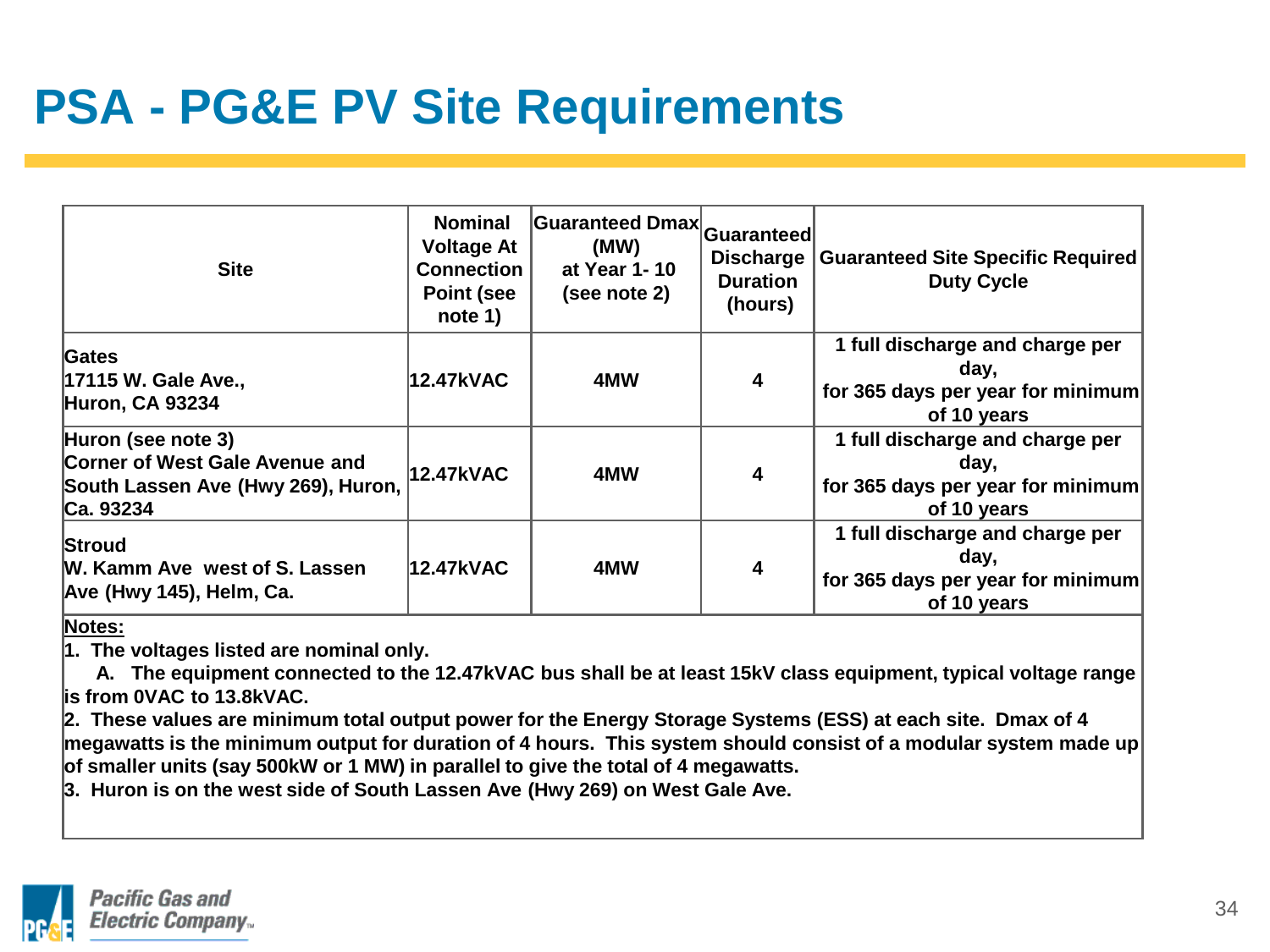#### **PSA stand-alone**

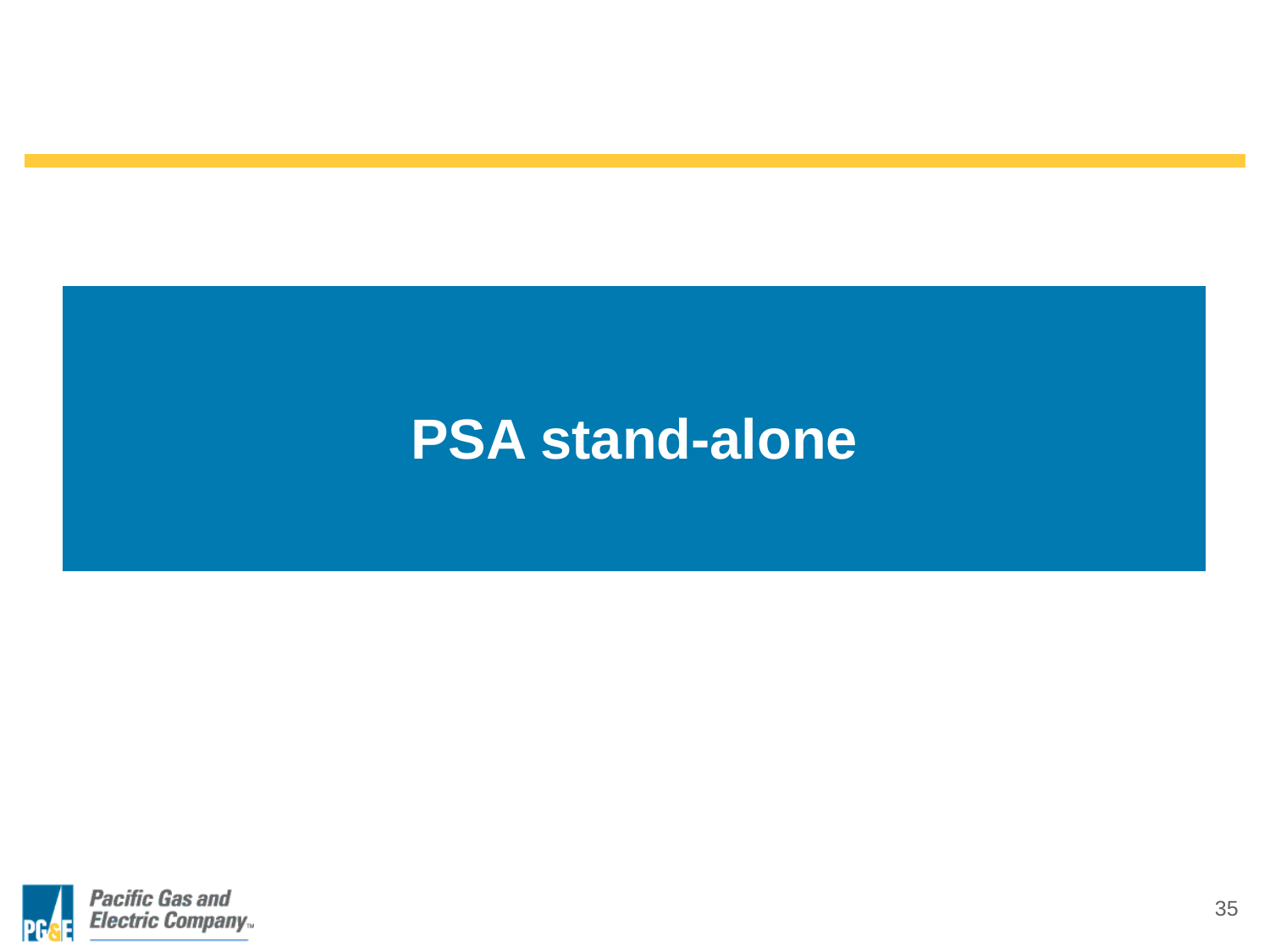#### **PSA Stand-alone**

- **All projects must be located in PG&E's service territory and interconnected to PG&E's Transmission or Distribution System.**
- **Site control and Phase I (or equivalent) interconnection study required at time of offer submission**

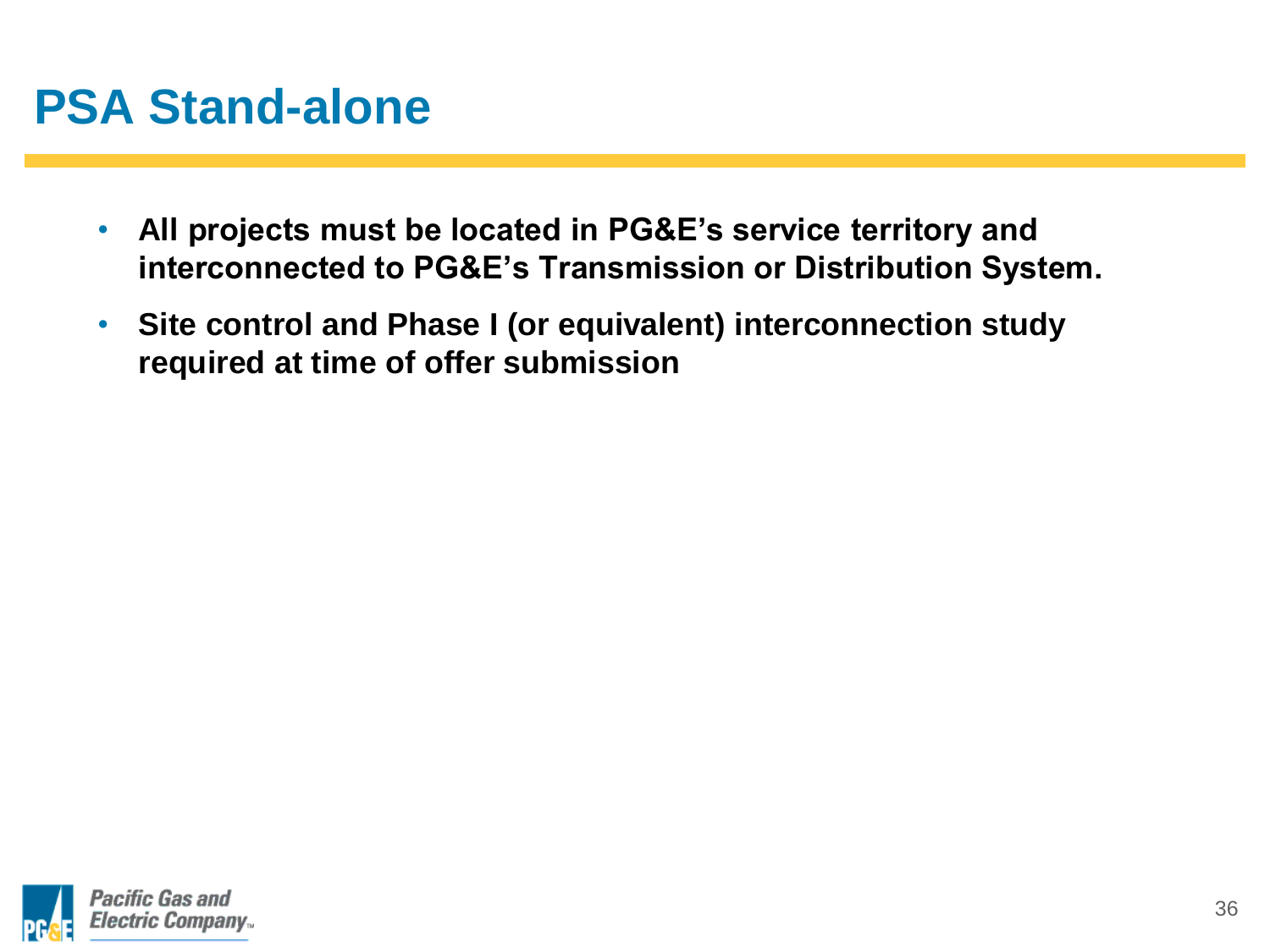### **Evaluation Methodology**

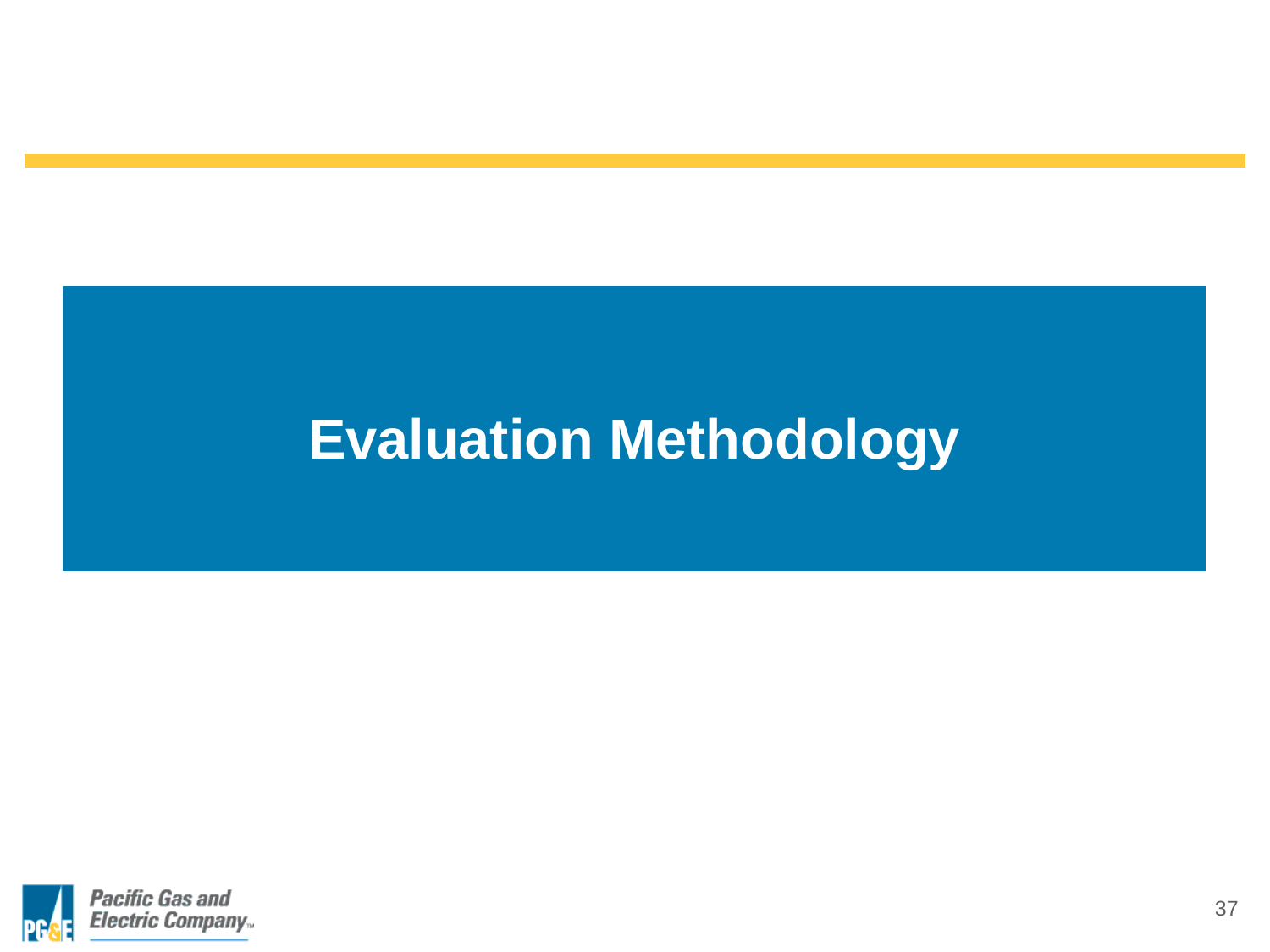#### **Evaluation Methodology**

- **QUANTITATIVE CRITERIA**
	- **Net Market Value**
	- **Portfolio Adjusted Value**
- **QUALITATIVE CRITERIA**
	- **Project Viability**
	- **Supply Chain Responsibility**
	- **Credit**
	- **Agreement Modifications**
	- **Counterparty Concentration**
	- **Technology Diversity**
	- **Term and Commercial Operation Date Diversity**
	- **Safety**

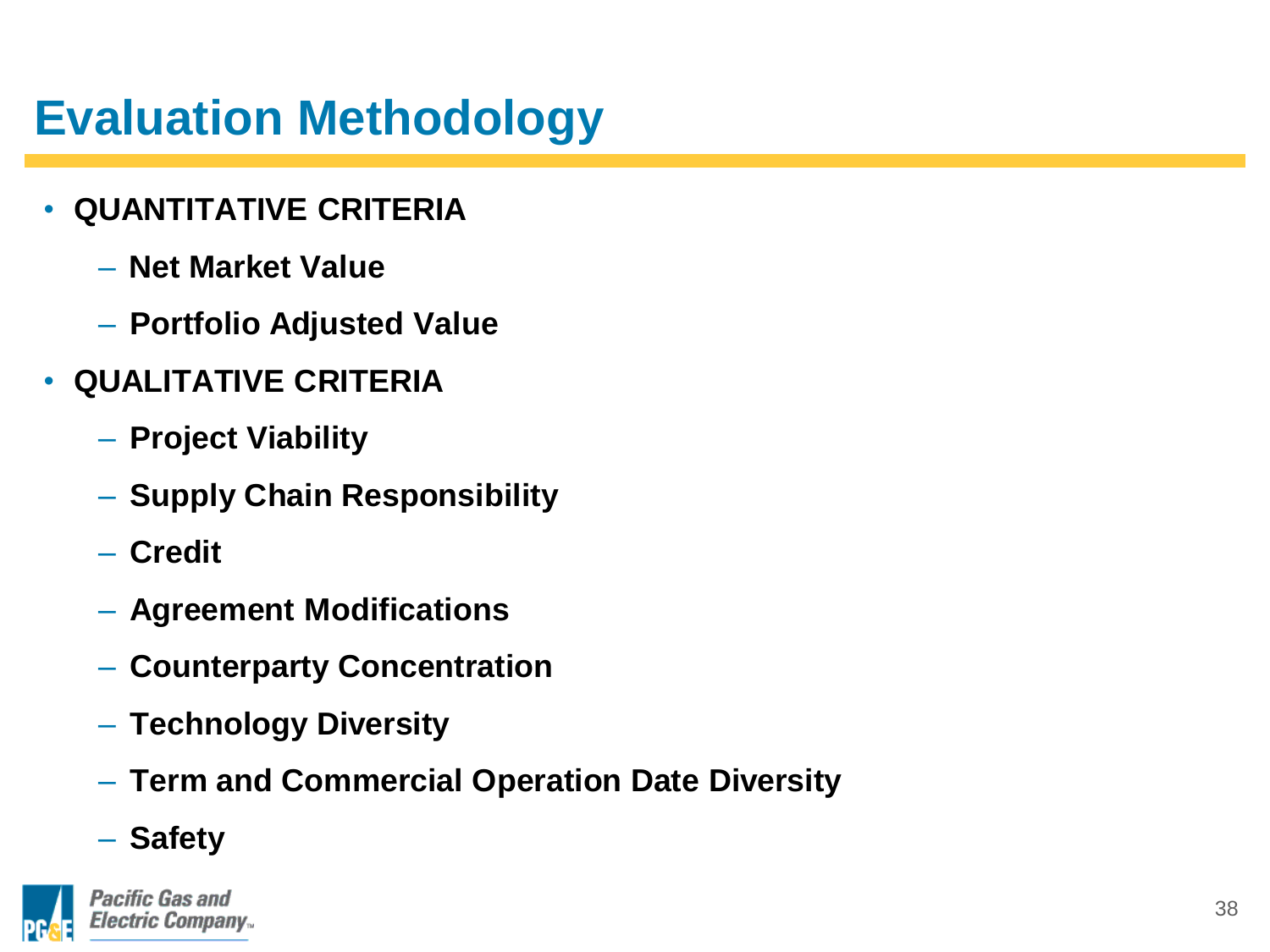#### **Net Market Value (1)**

#### **Net Market Value = (E + A + C) – (V + F) = Benefits - Costs**

- **E = Energy value captures the value associated with the electric energy price in the CAISO markets for each Offer over its delivery term.**
- **A = Ancillary Services value is based on Offer's Ancillary Service capability.**
- **C = Capacity value is based on** 
	- **Projected monthly quantity of Net Qualifying Capacity for System RA, and Effective Flexible Capacity for Flexible RA.**
	- **Offer's contribution to meeting PG&E's future Resource Adequacy requirements**

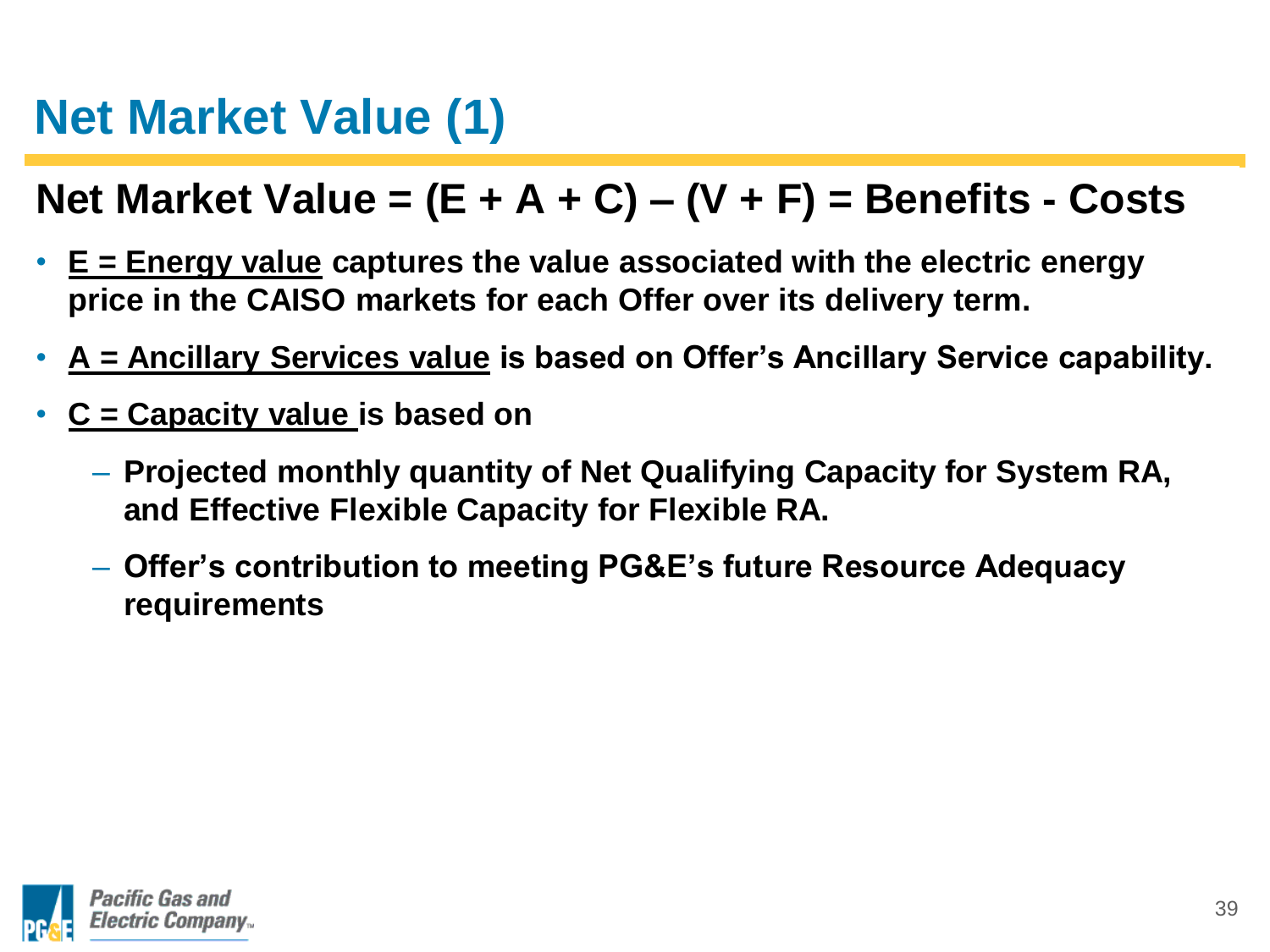#### **Net Market Value (2)**

#### **Net Market Value = (E + A + C) – (V + F) = Benefits - Costs**

- **V = Variable Cost is based on** 
	- **Cost of fuel (other than grid energy) and associated greenhouse gas ("GHG") cost, variable O&M ("VOM") for discharge, Fired Hour Charge for discharge, and/or Start-up Costs for discharge, if applicable, but does not include the market costs for Charging Energy.**
- **F = Fixed Cost is based on** 
	- **Sum of projected monthly fixed payments (product of Payment Quantity Price and the monthly Payment Quantity specified in offer)**
	- **Annual fixed overhead cost, for contract administrative costs, and costs for scheduling into CAISO market if PG&E is the scheduling coordinator.**
	- **For PSA Offers, fixed cost will be determined by PG&E's Cost of Service Model, which will determine revenue requirements**

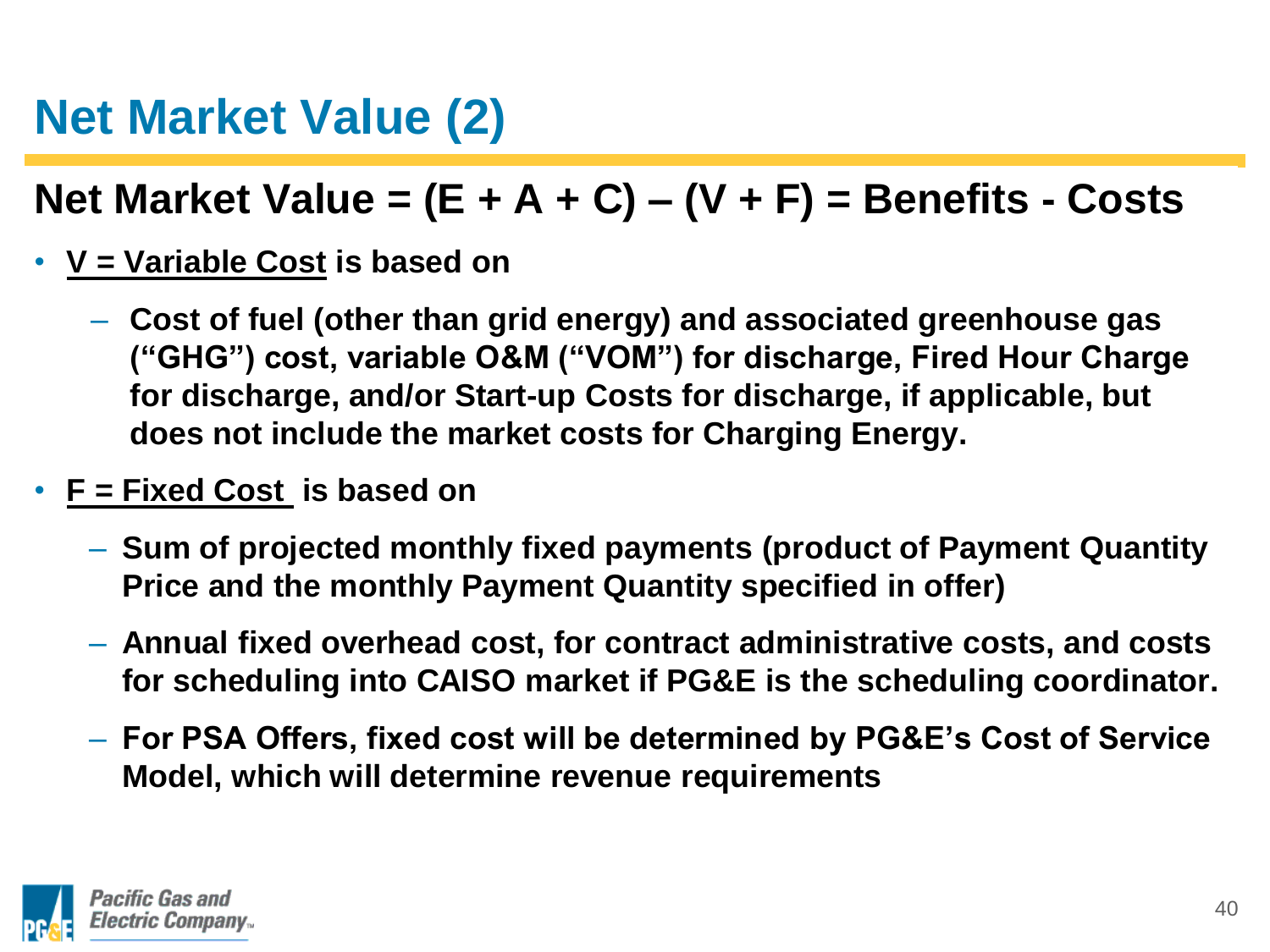#### **Portfolio Adjusted Value ("PAV")**

- **PAV modifies the NMV to account for elements that impact a particular Offer's value in the context of PG&E's electric portfolio**
- **PAV calculations make explicit and systematic adjustments to NMV to reflect portfolio effects and preferences that benefit PG&E customers**
- **PG&E will evaluate PAV by adjusting NMV by the following components:**
	- **Location**
	- **Cost of Transmission Network Upgrade**
	- **Distribution Investment Deferral Value**
	- **Increased Efficiency of Fossil Generation**
	- **Avoided Renewable Curtailment**
	- **Portfolio's Net Capacity Position**
- **PAV is intended to represent the value of an Offer in the context of PG&E's portfolio by making explicit and systematic adjustments for PG&E's preferences on each component**

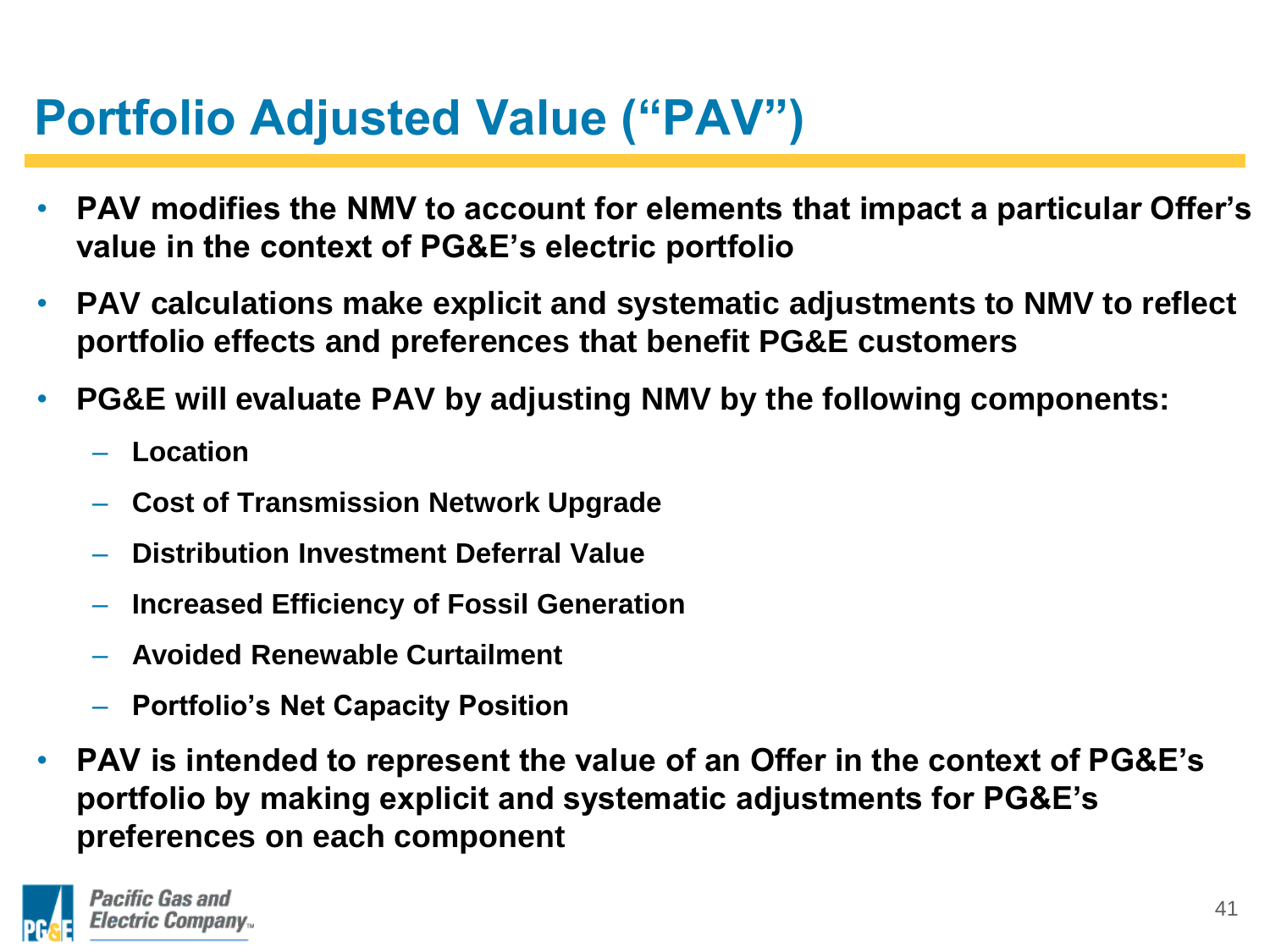#### **Qualitative Factors**

**Qualitative factors PG&E may consider include:**

- **Project Viability**
- **Technology Diversity**
- **Supply Chain Diversity**
- **Credit**
- **Safety**
- **Contract Modifications**
- **Counterparty Concentration**
- **Term and Commercial Operation Date Diversity**

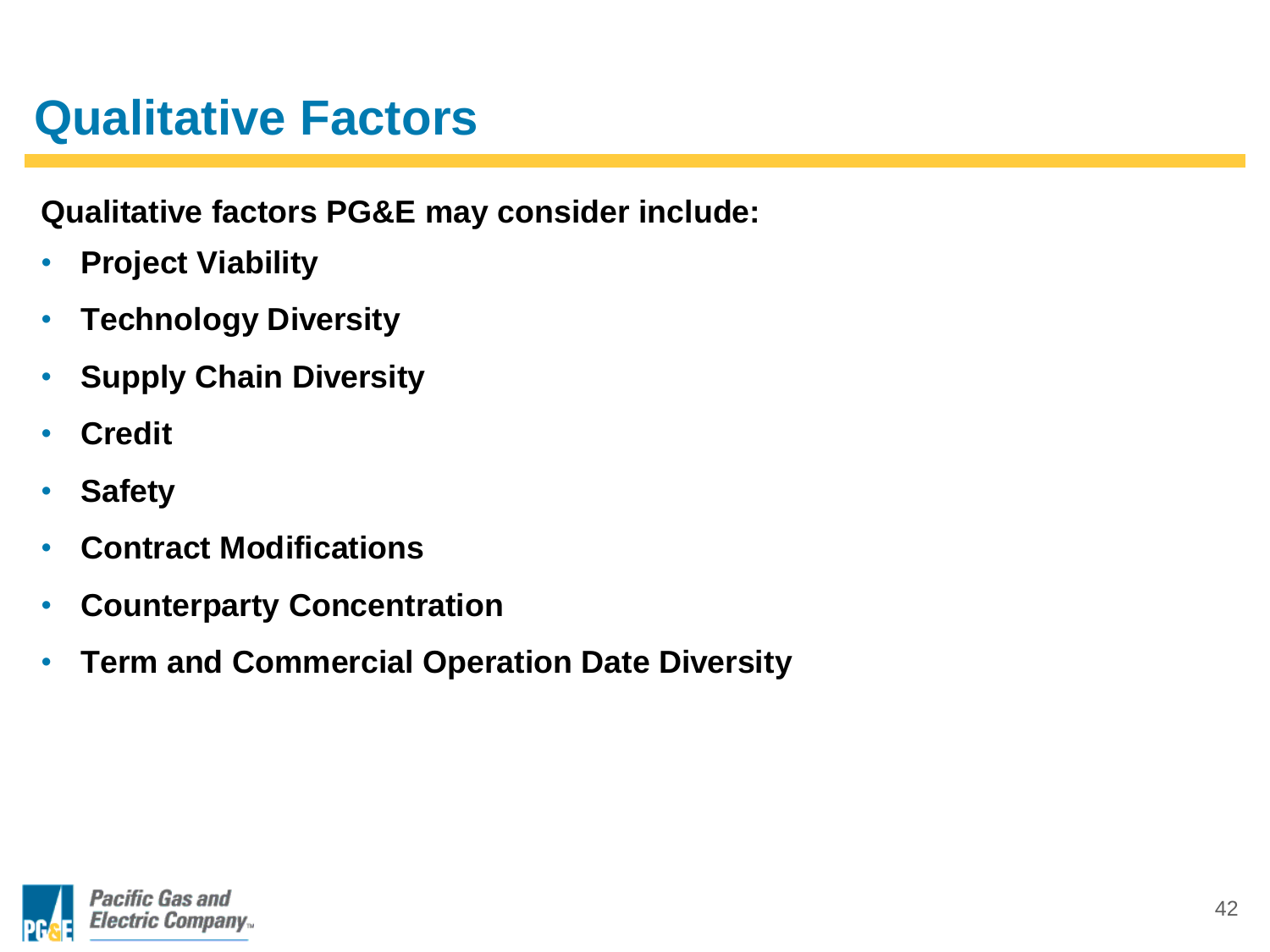#### **Offer Submittal Process**

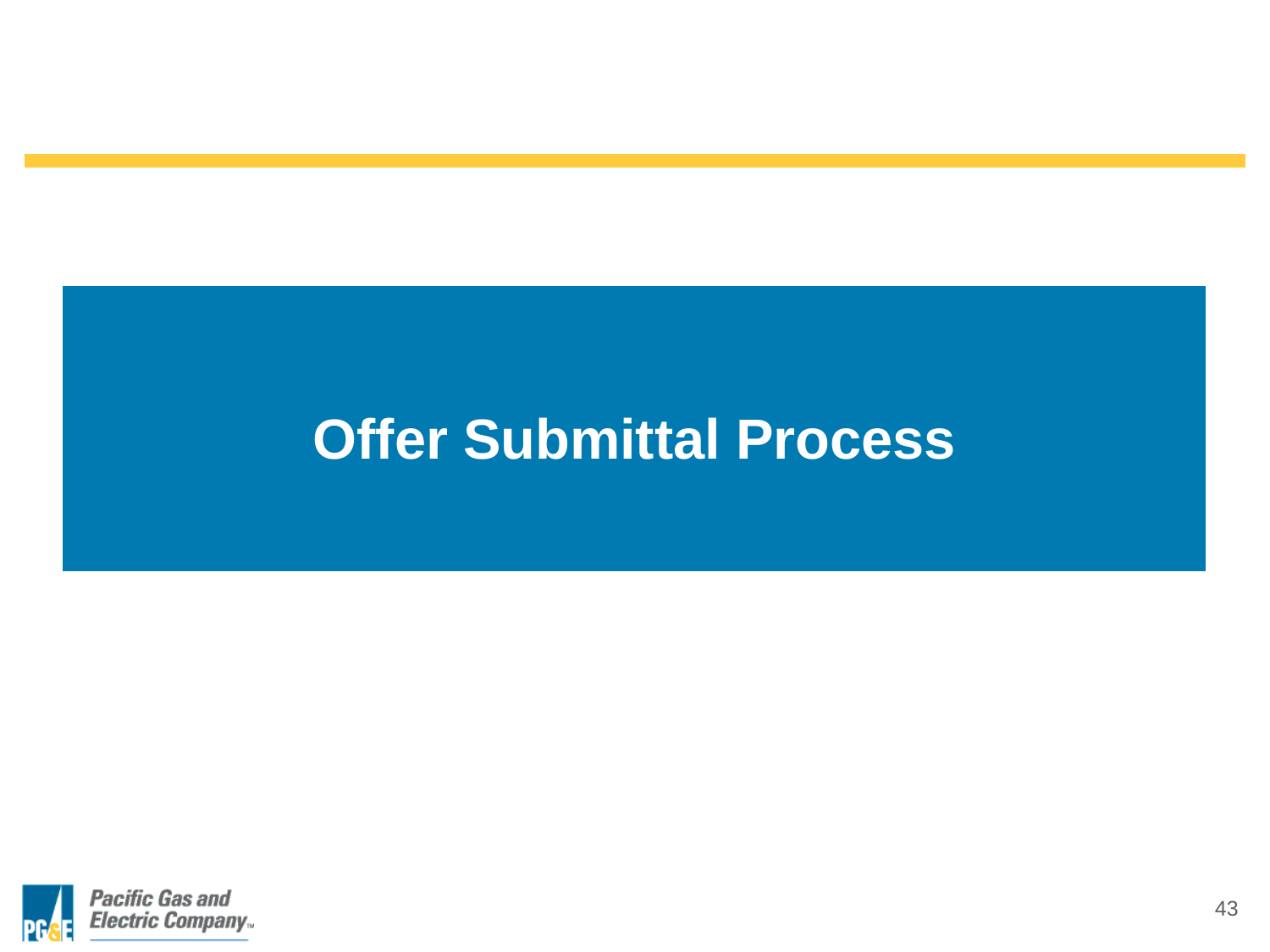#### **Website and Communications**

- **The Energy Storage RFO website (select "2016 Energy Storage RFO" link at www.pge.com/rfo) includes everything you need to submit for an offer, including but not limited to:**
	- **RFO documents**
	- **Detailed instructions for submitting offer(s) through Power Advocate**
	- **Announcements, updates, and Q&A**
- **All communications should be directed to: EnergyStorage@pge.com, with a copy to the Independent Evaluator at waynejoliver@aol.com**

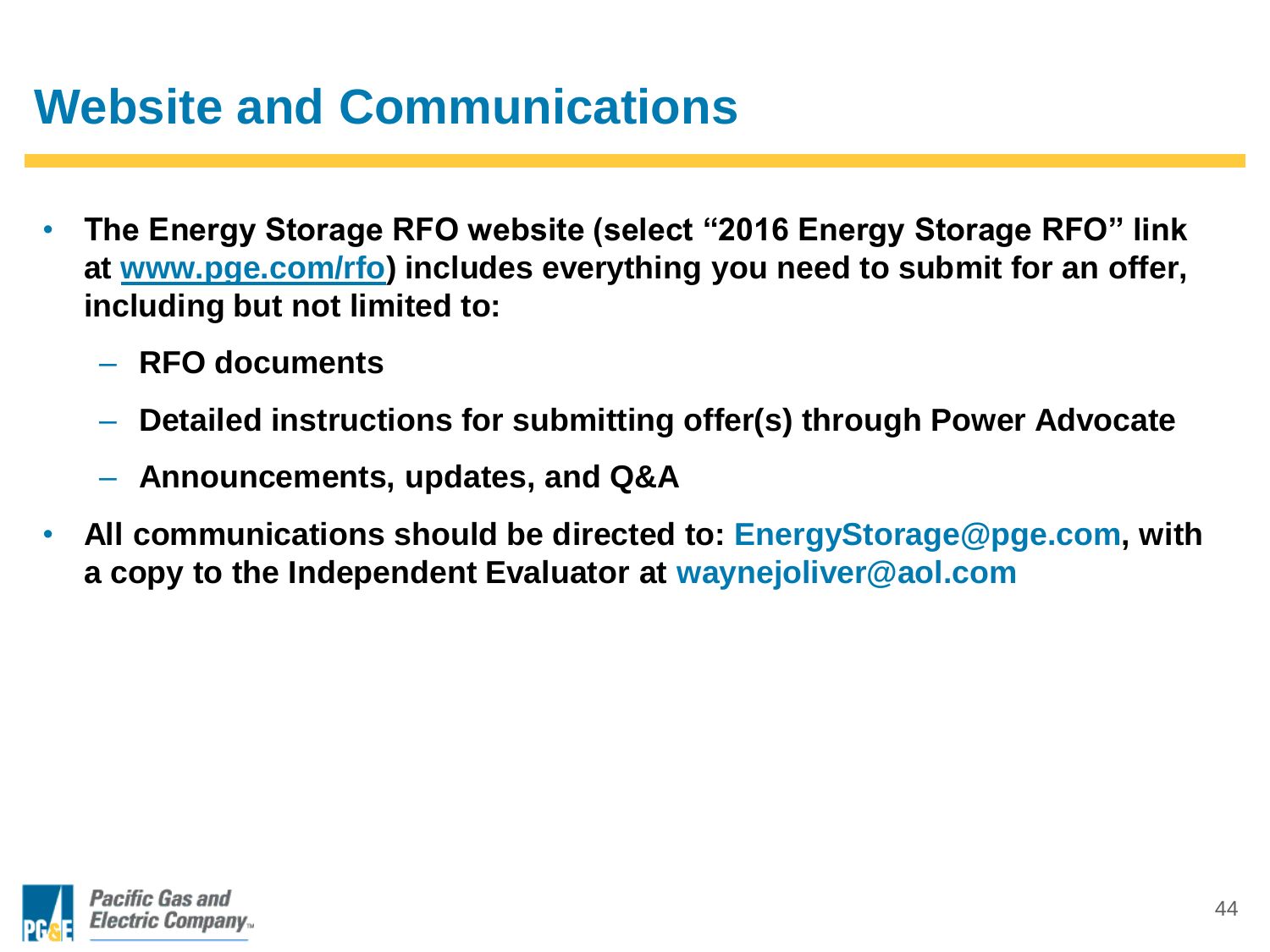#### **Offer Submittal Process – Power Advocate**

- **Offers must be submitted via the online platform Power Advocate.** 
	- **In order to submit an Offer, participants** *must first pre-register* **with Power Advocate. The links can be found on the Energy Storage RFO website.**
	- **PG&E strongly encourages you to register well in advance of Offer due dates.**
- **Detailed instructions for submitting offer(s) and using Power Advocate are available on PG&E's website www.pge.com/rfo under "2016 Energy Storage RFO."**
- **IMPORTANT: Two separate Power Advocate links**
	- **One for third-party owned projects offers**
	- **One for utility-owned projects offers**

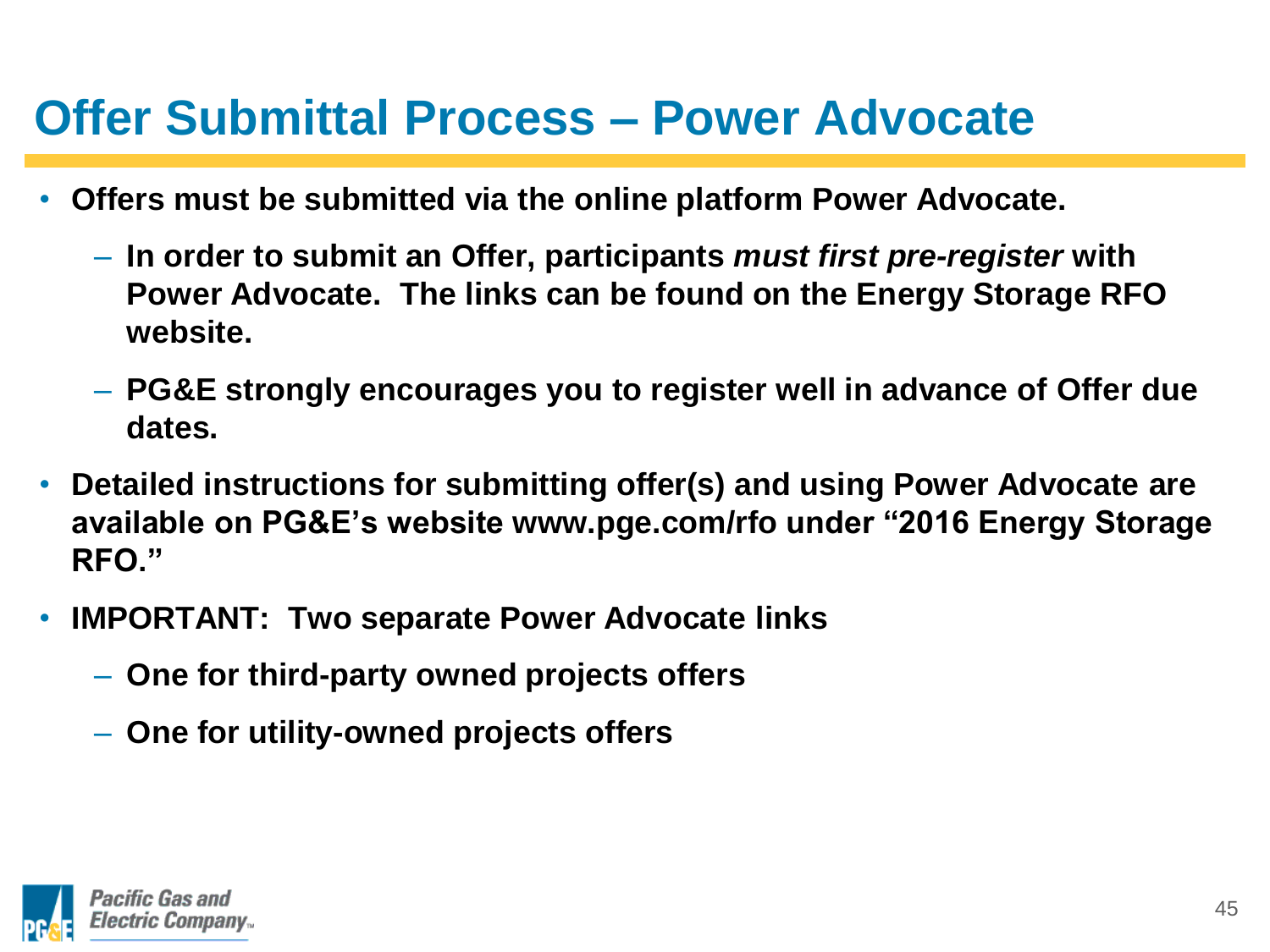#### **Offers and Variations Allowed Per Participant**

- **Participants may submit up to twelve (12) Offers**
	- **An Offer is defined as a specific Project at a particular location, using one type of technology, and under a specific agreement type**
	- **Varying these attributes are substantial changes and are considered a new Offer**
- **Participants may submit up to ten (10) variations of each offer, including the base offer (i.e., base offer plus 9 variations).**
	- **A variation may alter attributes such as delivery term, price, commercial operation date, or capacity**
	- **For PSA Offers, additional variations may alter attributes such as duration, or operational characteristics such as cycles per day**

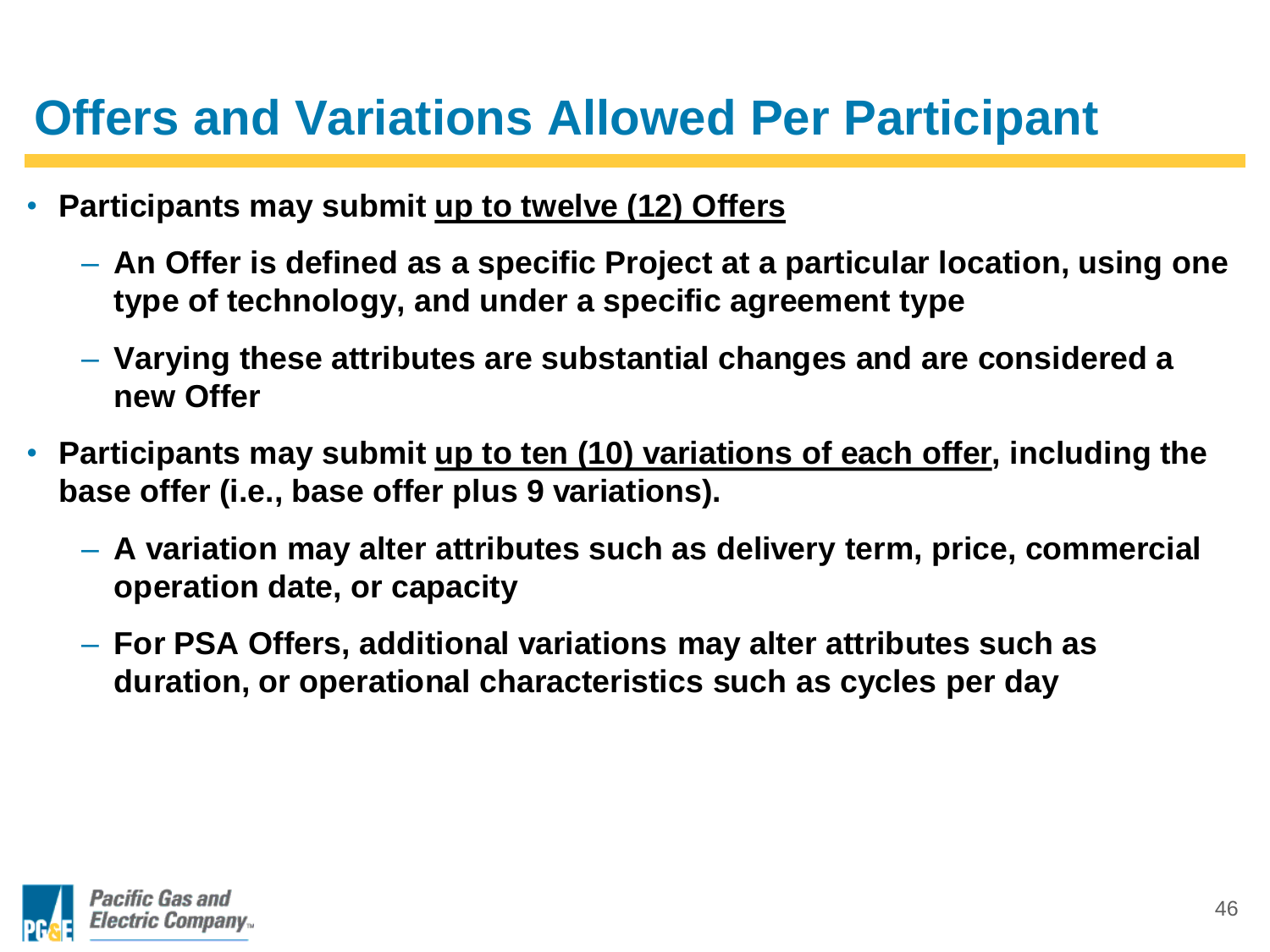#### **Offer Submittal Process**

- **Offers must be received by PG&E through Power Advocate by the deadline – January 31, 2017 by 1:00 PM PPT**
- **Offer package must contain complete and accurate information**
- **Offer package must contain all required information, and must be organized as described in the Solicitation Protocol Section VI.D, Required Information.**
- **Failure to respond to inquiries by PG&E regarding incomplete or incorrect information could result in disqualification for the RFO**
- **By submitting an Offer in this RFO, each Participant is required to abide by the confidentiality obligations specified in Section IX of the Solicitation Protocol and by selecting "Yes" in the Acknowledgements and Authorizations section of the Participant Information tab of the Offer Form.**
- **If Participants have any questions about the forms, they should submit questions to EnergyStorage@pge.com and cc the IE at waynejoliver@aol.com**

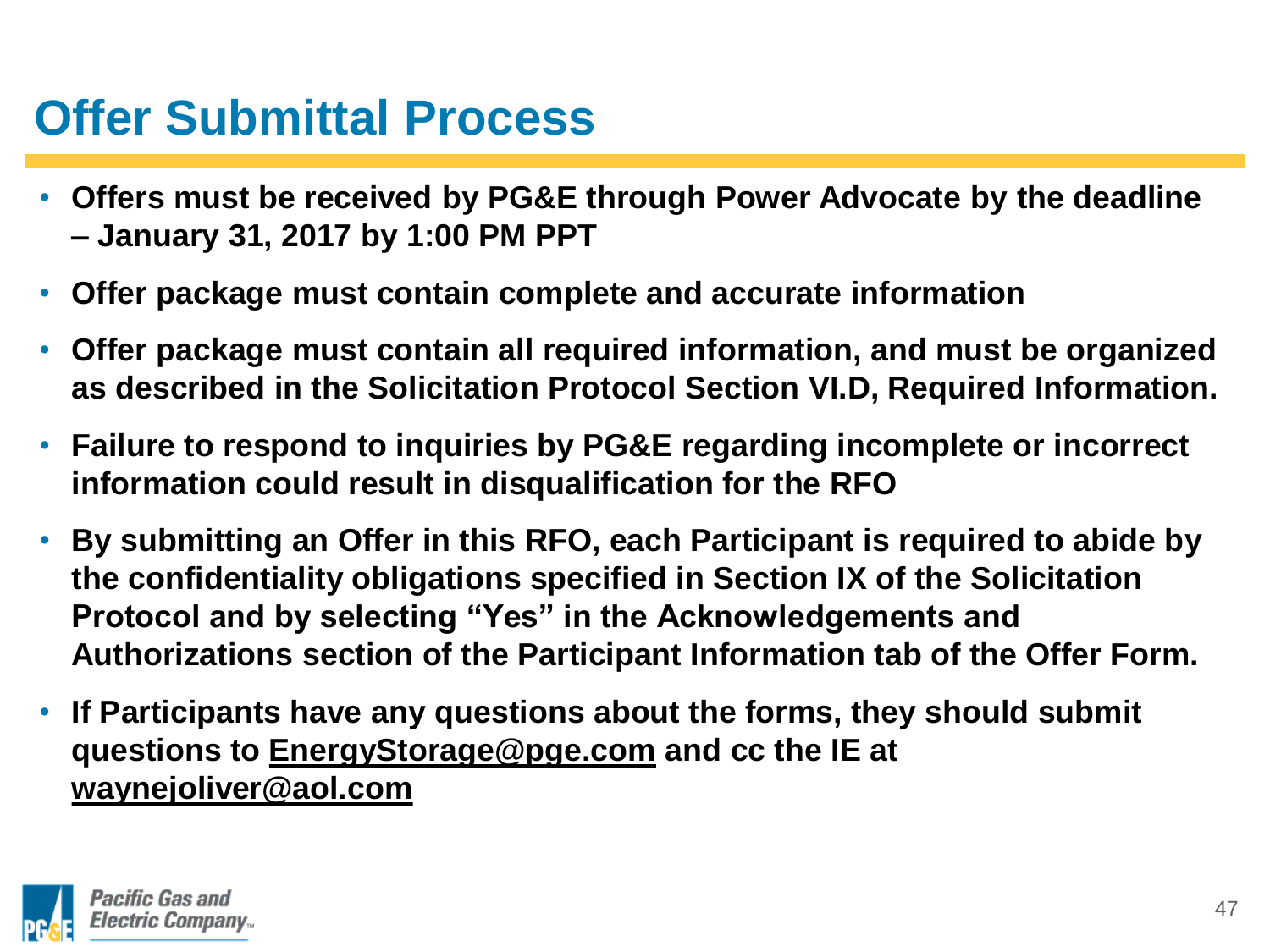#### **Offer Submittal**

**Complete Energy Storage Offer Package (by January 31, 2017 by 1:00 PM PPT)**

- **Introductory Letter**
- **Appendix A: Offer Form (excel)**
- **Appendix B1: Project Description**
- **Appendix B2: Site Control**
- **Appendix B3: Project Milestone Schedule**
- **Appendix B4: Experience Qualifications**
- **Appendix B5: Electric Interconnection (and most recent interconnection study or description of status of Project interconnection, if required)**
- **Appendix B6: Organizational and Financial Information**
- **Appendix B7: PSA Additional Information (if applicable)**
- **Appendix C: FERC 717 Waiver**

**Post-Shortlist Requirements**

- **Shortlist Offer Deposit**
- **Appendix D: Confidentiality Agreement**
- **Appendix F1 – F6: Redline of relevant Agreement or term sheet**
- **Appendix G1: Letter of Credit (if applicable)**
- **Appendix G2: Request for Taxpayer ID Form (if applicable)**
- **Preliminary Site Safety Plan**

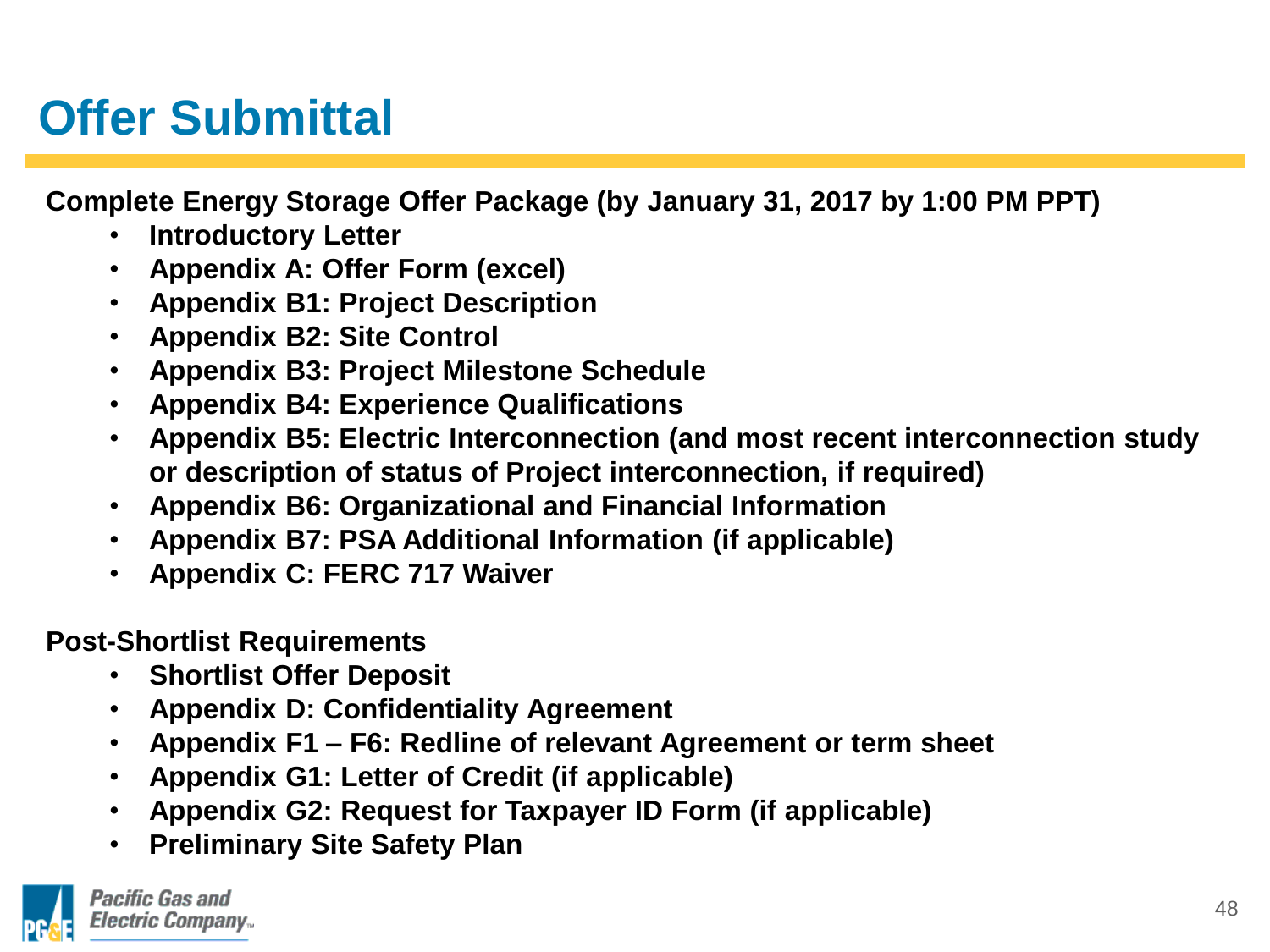#### **Offer Form Overview**

- **PG&E will host a Participant's Offer Form Webinar on January 10, 2017**
	- **Participants should try out the Offer Form prior to the Webinar**
- **Enable macros when opening the offer form**
- **Instructions tab provides clear directions on completing the offer form**
- **Participants must submit in Excel form. No other formats will be accepted**
- **Each cell with a light yellow background must be filled in. Once completed the light yellow background will disappear**
- **Red triangular tab indicates that help captions are available when you position your mouse over the field**
- **Grayed out cells are auto-calculated cells**
- **The word "complete" will appear at the top of the page when the required cells are filled in**

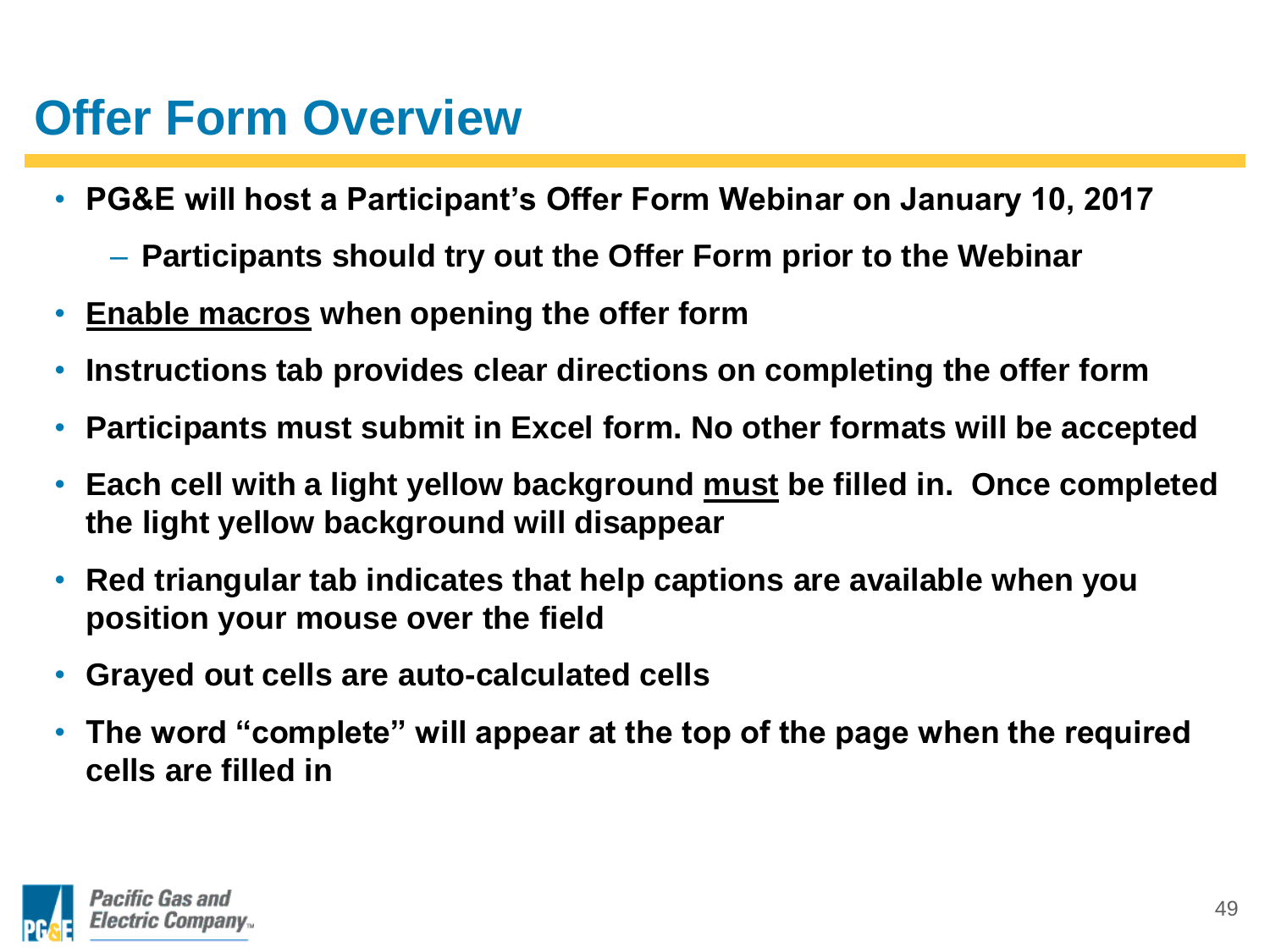## **Keys to a Successful Bid**

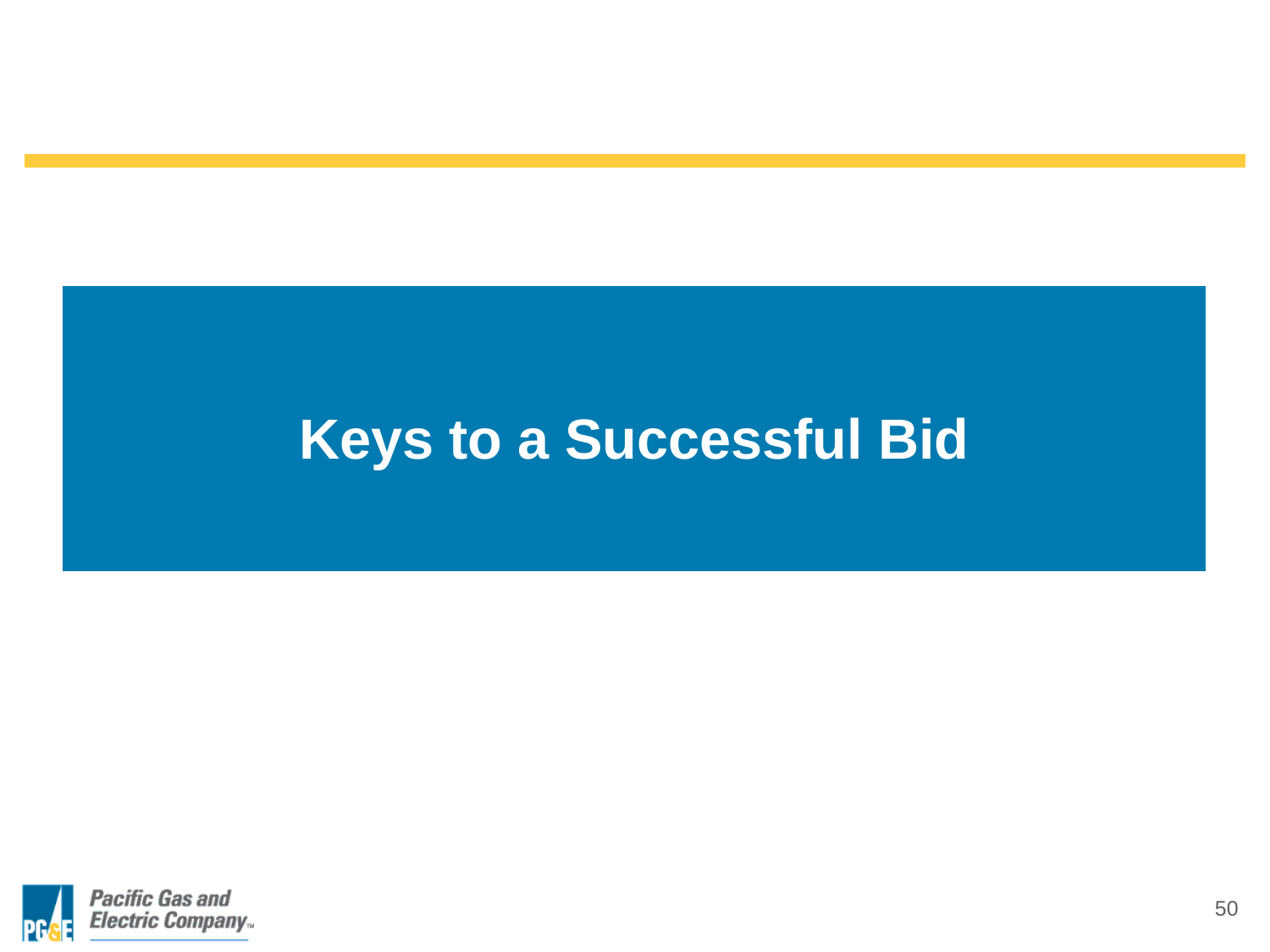#### **Keys to a Successful Proposal**

- **Expect a strong solicitation response**
- **Review the materials on our website at www.pge.com/rfo/energystorage**
- **Submit a complete Offer Package by the deadline**
	- **Eligibility requirements**
	- **Competitively priced and thoughtfully outlined Offer**
- **Respond promptly to inquiries by PG&E regarding your Offer**
- **If you have any questions, please send all communications to EnergyStorage@pge.com and cc the IE at waynejoliver@aol.com**

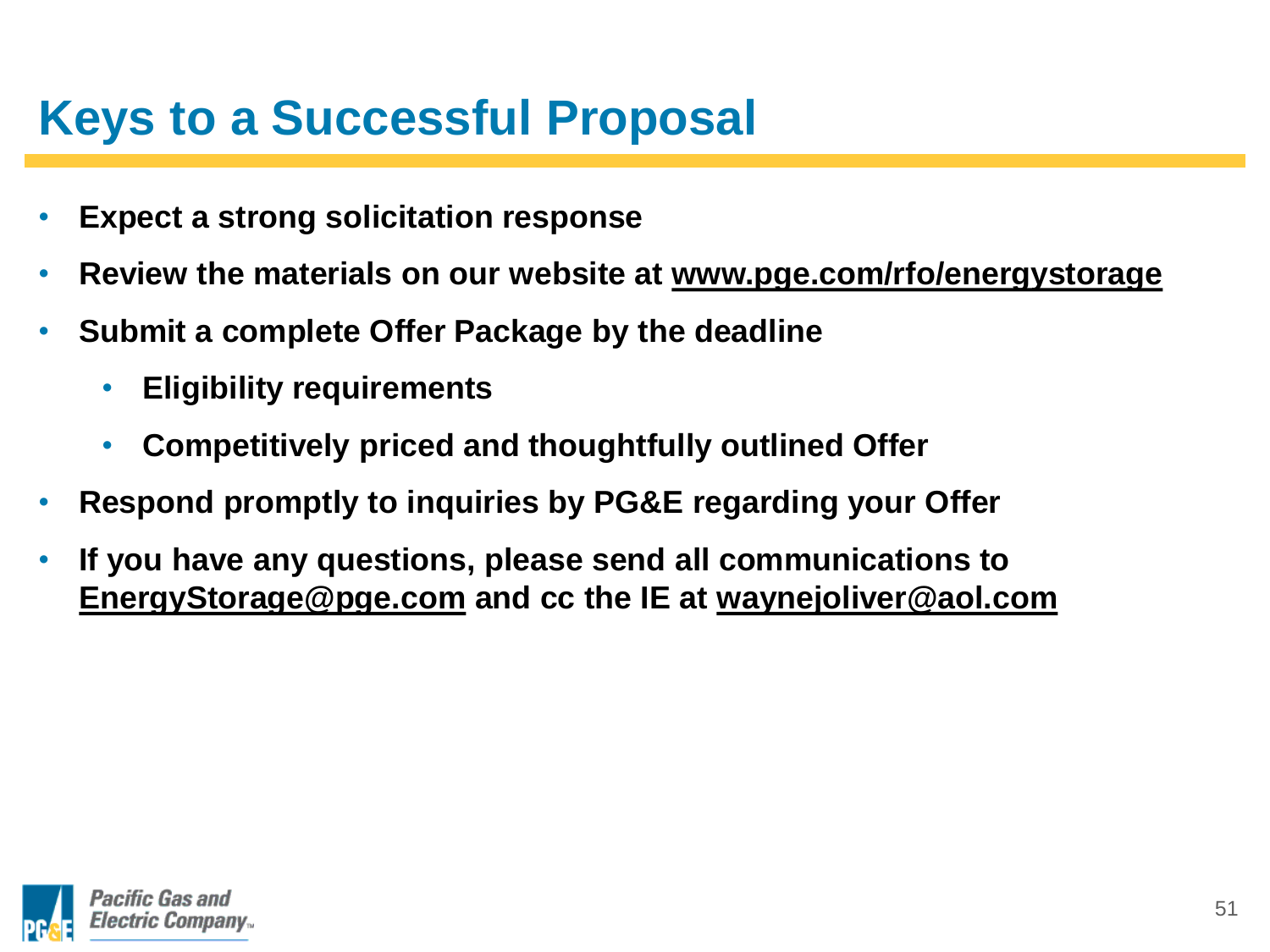### **Intermission**